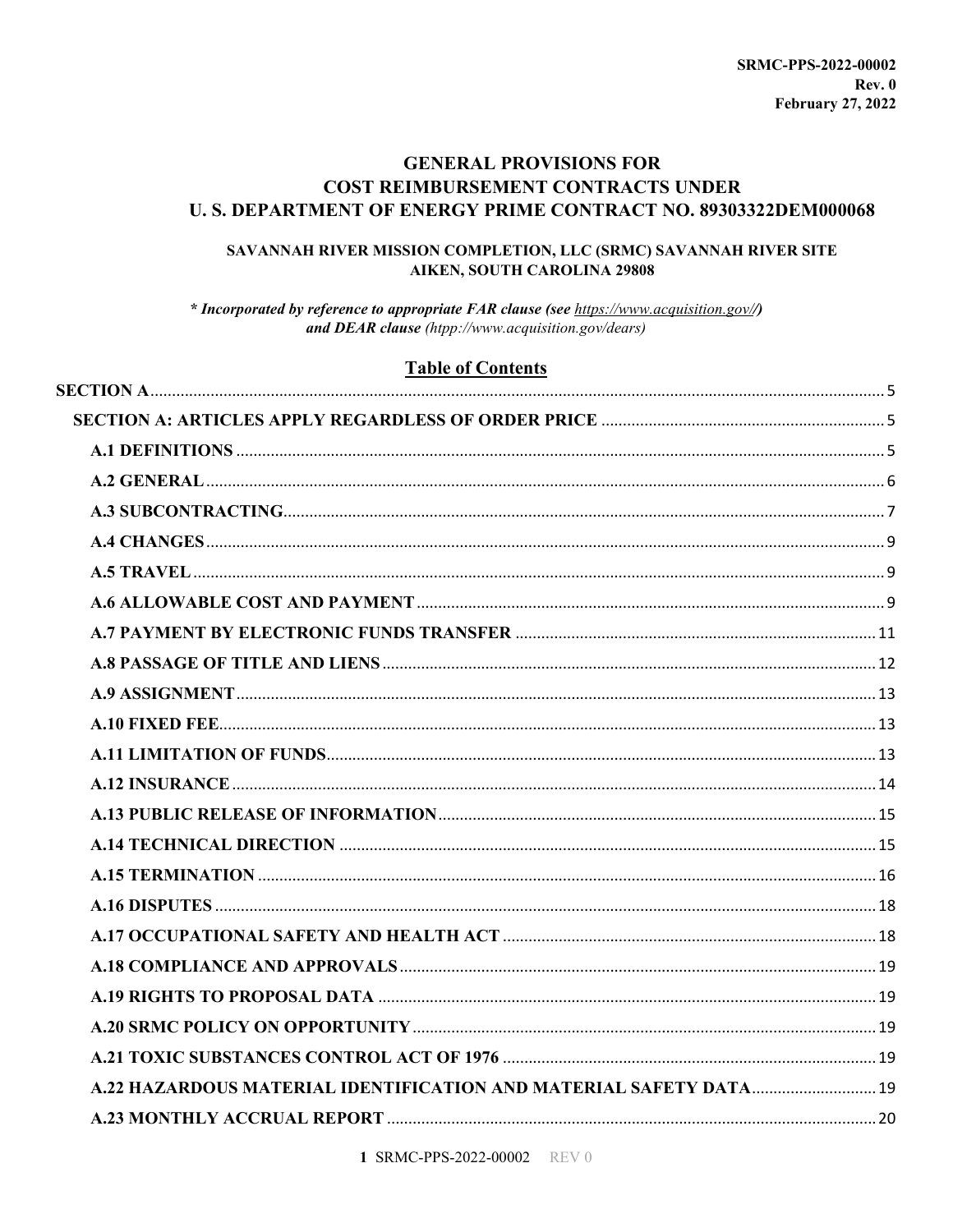| A.41 SUPPLEMENTAL DEFINITIONS FOR FAR AND DEAR CLAUSES INCORPORATED BY  |  |
|-------------------------------------------------------------------------|--|
|                                                                         |  |
|                                                                         |  |
|                                                                         |  |
|                                                                         |  |
|                                                                         |  |
|                                                                         |  |
| *A.48 WHISTLEBLOWER PROTECTION FOR CONTRACTOR EMPLOYEES (DEC 2000) 28   |  |
|                                                                         |  |
|                                                                         |  |
|                                                                         |  |
|                                                                         |  |
|                                                                         |  |
|                                                                         |  |
| *A.55 POLLUTION PREVENTION AND RIGHT- TO-KNOW INFORMATION (MAY 2011) 29 |  |
|                                                                         |  |
|                                                                         |  |
|                                                                         |  |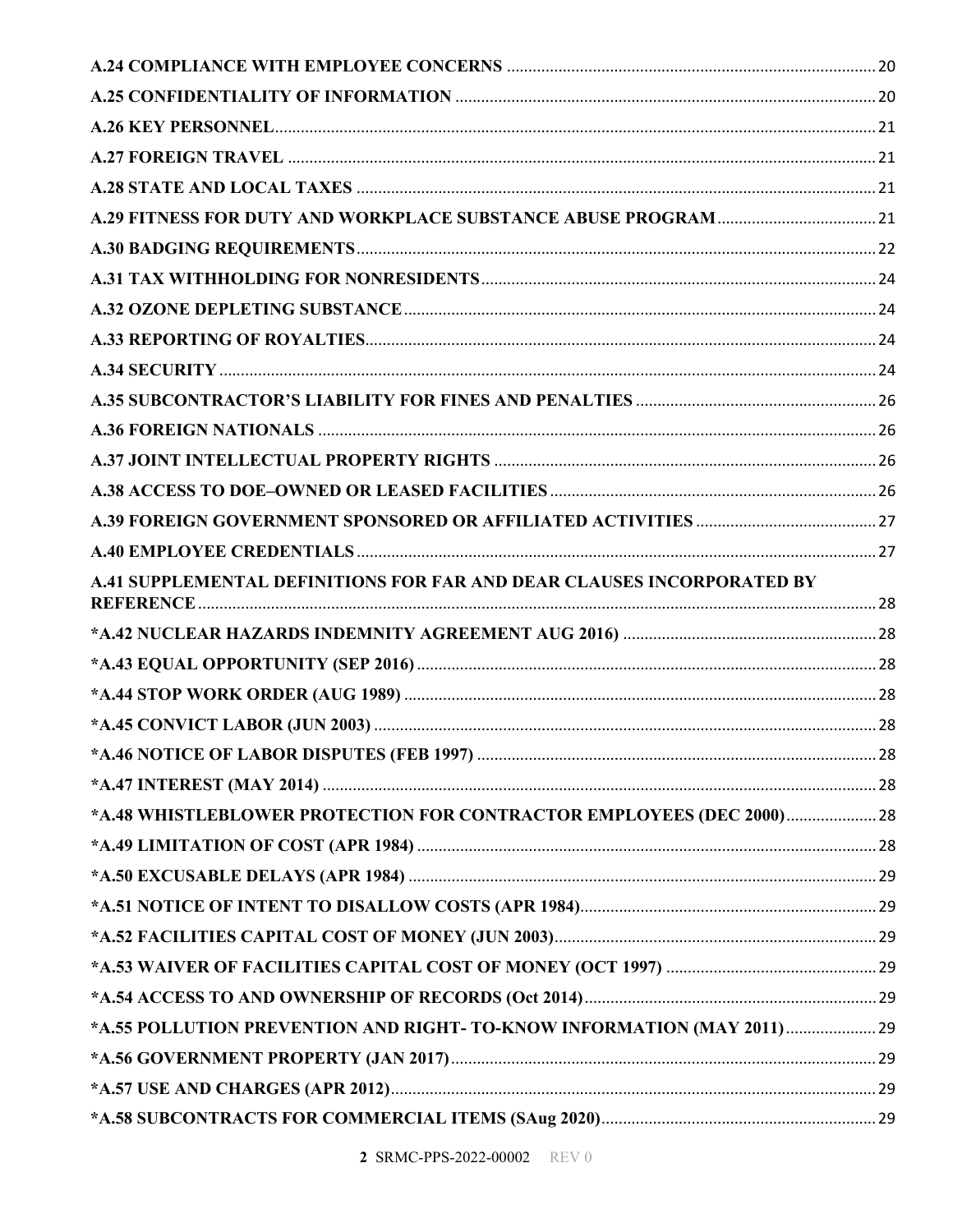| *A.61 REVERSION OR ADJUSTMENT OF PLANS FOR POST RETIREMENT BENEFITS (PRB) OTHER                                                                         |  |
|---------------------------------------------------------------------------------------------------------------------------------------------------------|--|
| *A.62 PERSONAL IDENTITY VERIFICATION OF CONTRACTOR PERSONNEL (JAN 2011)  29                                                                             |  |
|                                                                                                                                                         |  |
| A.64 PROHIBITION ON CONTRACTING FOR HARDWARE, SOFTWARE AND SERVICES<br>DEVELOPED OR PROVIDED BY KASPERSKY LAB AND OTHER COVERED ENTITIES (JUL 2018). 29 |  |
|                                                                                                                                                         |  |
| SECTION B.1 ARTICLES APPLY IF THE PRICE OF THIS ORDER EXCEEDS \$2,500  29                                                                               |  |
|                                                                                                                                                         |  |
| SECTION B.2 ARTICLES APPLY IF THE PRICE OF THIS ORDER EXCEEDS \$3,000  30                                                                               |  |
|                                                                                                                                                         |  |
|                                                                                                                                                         |  |
| SECTION C: ARTICLES APPLY IF THE PRICE OF THIS ORDER EXCEEDS \$10,000 30                                                                                |  |
|                                                                                                                                                         |  |
|                                                                                                                                                         |  |
|                                                                                                                                                         |  |
|                                                                                                                                                         |  |
|                                                                                                                                                         |  |
| SECTION D: ARTICLES APPLY IF THE PRICE OF THIS ORDER EXCEEDS \$25,000 30                                                                                |  |
|                                                                                                                                                         |  |
| *D.2 PROTECTING THE GOVERNMENT'S INTEREST WHEN SUBCONTRACTING WITH<br>CONTRACTORS DEBARRED, SUSPENDED, OR PROPOSED FOR DEBARMENT (SEP 2006) 31          |  |
|                                                                                                                                                         |  |
| SECTION E: ARTICLES APPLY IF THE PRICE OF THIS ORDER EXCEEDS \$100,000  31                                                                              |  |
|                                                                                                                                                         |  |
| *E.2 NOTICE AND ASSISTANCE REGARDING PATENT AND COPYRIGHT INFRINGEMENT (DEC                                                                             |  |
|                                                                                                                                                         |  |
| *E.4 LIMITATION ON PAYMENTS TO INFLUENCE CERTAIN FEDERAL TRANSACTIONS (JUN                                                                              |  |
|                                                                                                                                                         |  |
|                                                                                                                                                         |  |
|                                                                                                                                                         |  |
|                                                                                                                                                         |  |
| *E.9 CONTRACT WORK HOURS AND SAFETY STANDARDS ACT OVERTIME COMPENSATION                                                                                 |  |
|                                                                                                                                                         |  |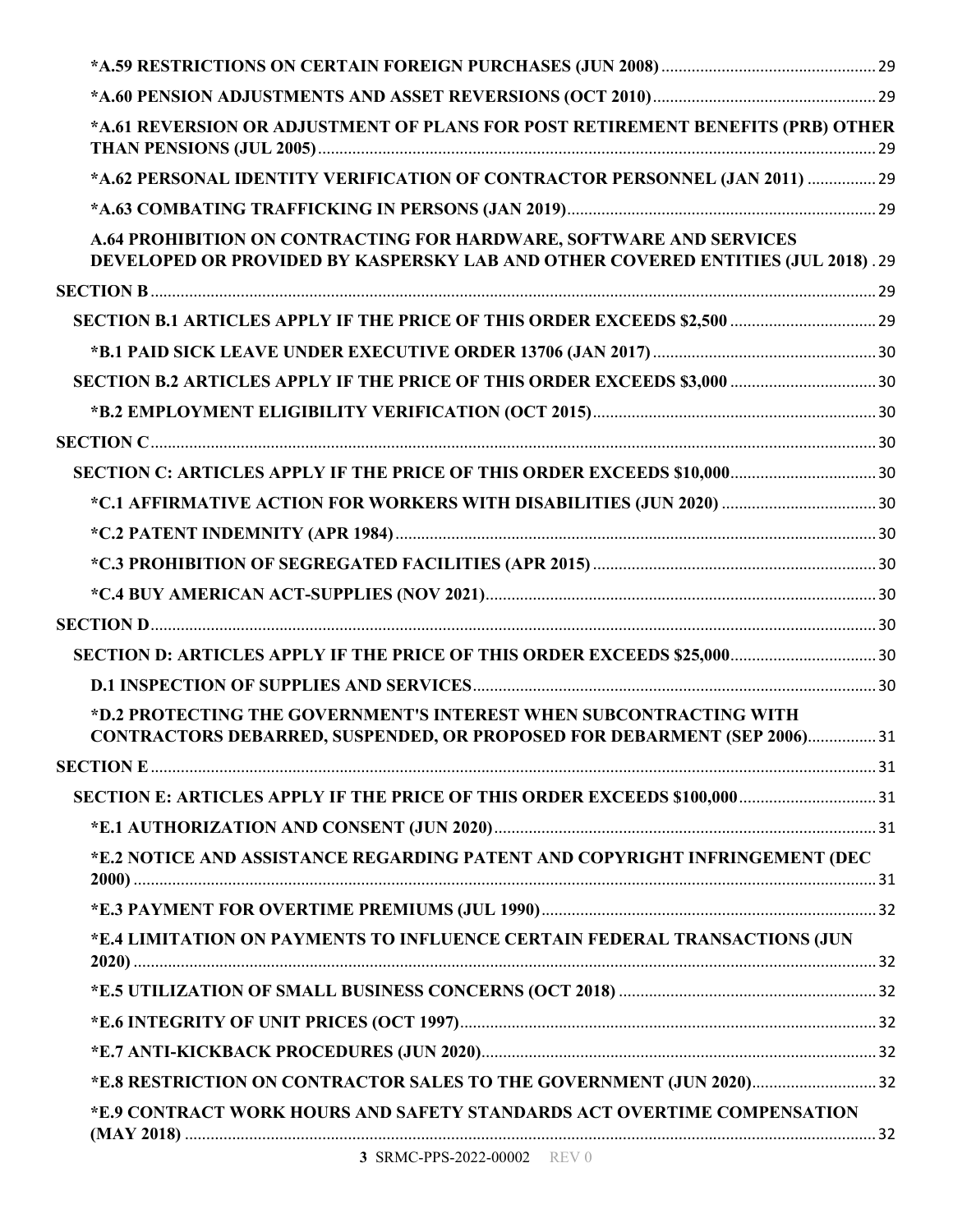| *E.10 PREFERENCE FOR PRIVATELY-OWNED U.S. FLAG COMMERCIAL VESSELS (FEB 2006)32     |  |
|------------------------------------------------------------------------------------|--|
|                                                                                    |  |
|                                                                                    |  |
|                                                                                    |  |
| *E.14 EMPLOYMENT REPORTS ON SPECIAL DISABLED VETERANS, VETERANS OF THE             |  |
|                                                                                    |  |
| SECTION F: ARTICLES APPLY IF THE PRICE OF THIS ORDER EXCEEDS \$500,000  32         |  |
|                                                                                    |  |
|                                                                                    |  |
|                                                                                    |  |
| SECTION G: ARTICLES APPLY ONLY IF SPECIFIED IN THE ORDER, REGARDLESS OF ORDER      |  |
| G.1 INTEGRATION OF ENVIRONMENT, SAFETY AND HEALTH INTO WORK PLANNING AND           |  |
|                                                                                    |  |
| G.3 ENVIRONMENT, SAFETY, AND HEALTH COMPLIANCE - ALTERNATIVE II  36                |  |
| G.4 ENVIRONMENT, SAFETY, AND HEALTH COMPLIANCE - ALTERNATIVE III38                 |  |
| <b>G.5 GENERAL EMPLOYEE TRAINING AND ANNUAL REFRESHER TRAINING FOR SUBCONTRACT</b> |  |
|                                                                                    |  |
|                                                                                    |  |
|                                                                                    |  |
|                                                                                    |  |
|                                                                                    |  |
|                                                                                    |  |
|                                                                                    |  |
|                                                                                    |  |
|                                                                                    |  |
|                                                                                    |  |
| *G.16 FILING OF PATENT APPLICATIONS- CLASSIFIED SUBJECT MATTER (DEC 2007) 45       |  |
|                                                                                    |  |
| *G.18 PATENT RIGHTS - RETENTION BY THE CONTRACTOR (SHORT FORM) (MAR 1995) 45       |  |
|                                                                                    |  |
|                                                                                    |  |
|                                                                                    |  |
|                                                                                    |  |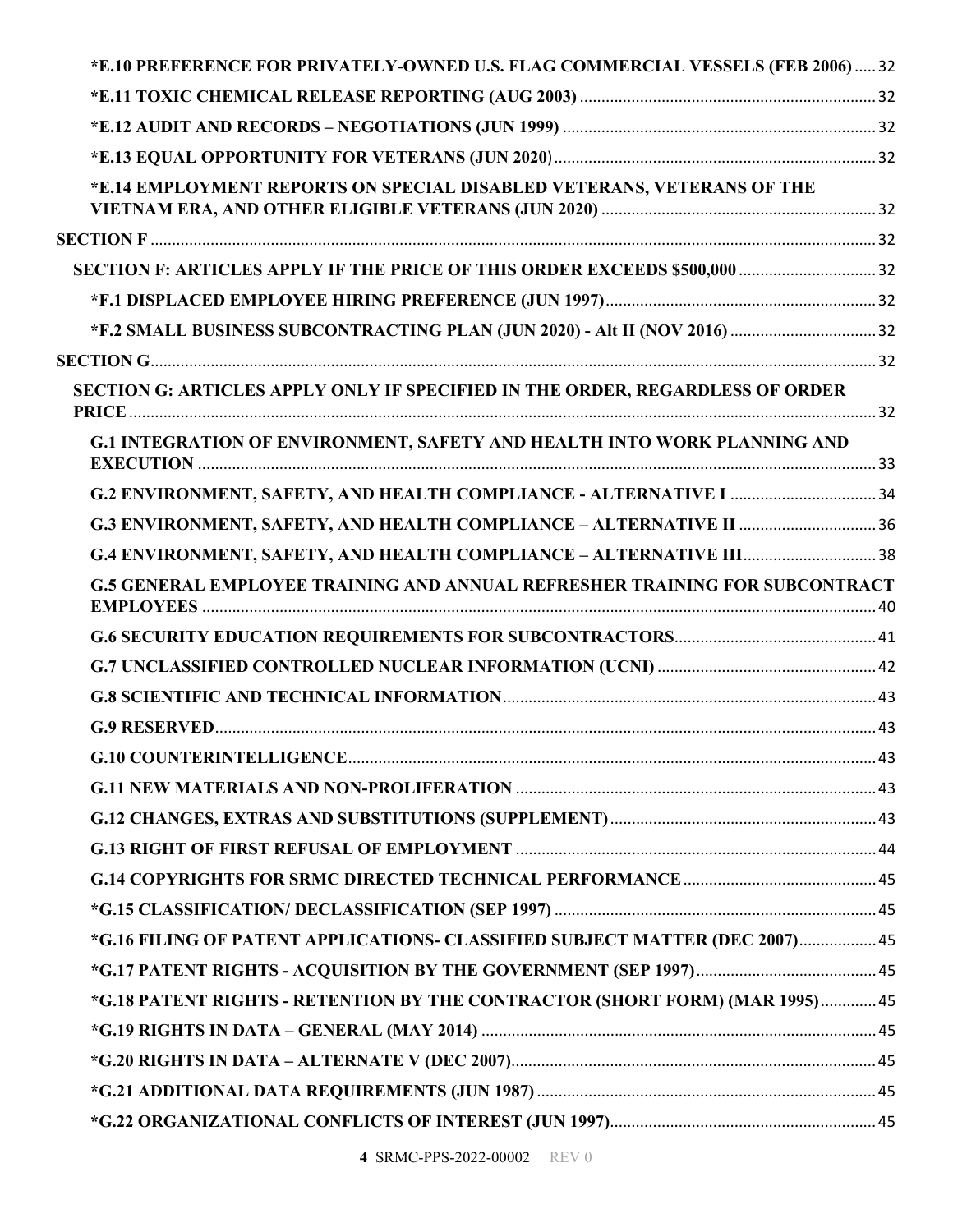| *G.24 STATEMENT OF EQUIVALENT RATES FOR FEDERAL HIRES (MAY 2014) 45                |  |
|------------------------------------------------------------------------------------|--|
|                                                                                    |  |
|                                                                                    |  |
| *G.27 PRICE REDUCTION FOR DEFECTIVE COST OR PRICING DATA (AUG 2011)  46            |  |
| *G.28 PRICE REDUCTION FOR DEFECTIVE COST OR PRICING DATA-- MODIFICATIONS (JUN      |  |
| *G.29 REQUIRED SOURCES FOR HELIUM AND HELIUM USAGE DATA (APR 2002)  46             |  |
|                                                                                    |  |
|                                                                                    |  |
| SECTION H: ARTICLE APPLIES IF THE PRICE OF THIS ORDER EXCEEDS \$5,000,000  46      |  |
|                                                                                    |  |
|                                                                                    |  |
|                                                                                    |  |
| SECTION I: ARTICLE APPLIES IF THE ORDER INVOLVES THE ACQUISITION OF PERSONAL       |  |
| *I.1 ACQUISITION OF EPEAT REGISTERED PERSONAL COMPUTER (OCT 2015) 46               |  |
|                                                                                    |  |
| SECTION J: ARTICLES APPLY IF PRICE OF THE ORDER EXCEEDS THE SIMPLIFIED ACOUISITION |  |
|                                                                                    |  |
| *J.2 AFFIRMATIVE PROCUREMENT OF BIOBASED PRODUCTS UNDER SERVICE AND                |  |
|                                                                                    |  |
| *J.4 AFFIRMATIVE PROCUREMENT OF EPA- DESIGNATED ITEMS IN SERVICE AND               |  |
| *J.5 CONTRACTOR EMPLOYEE WHISTLEBLOWER RIGHTS AND REQUIREMENTS TO INFORM           |  |

# **SECTION A**

# <span id="page-4-1"></span><span id="page-4-0"></span>**SECTION A: ARTICLES APPLY REGARDLESS OF ORDER PRICE**

# <span id="page-4-2"></span>**A.1 DEFINITIONS**

Whenever used in this document with initial capitalization, the following definitions shall be applicable unless the context indicates otherwise: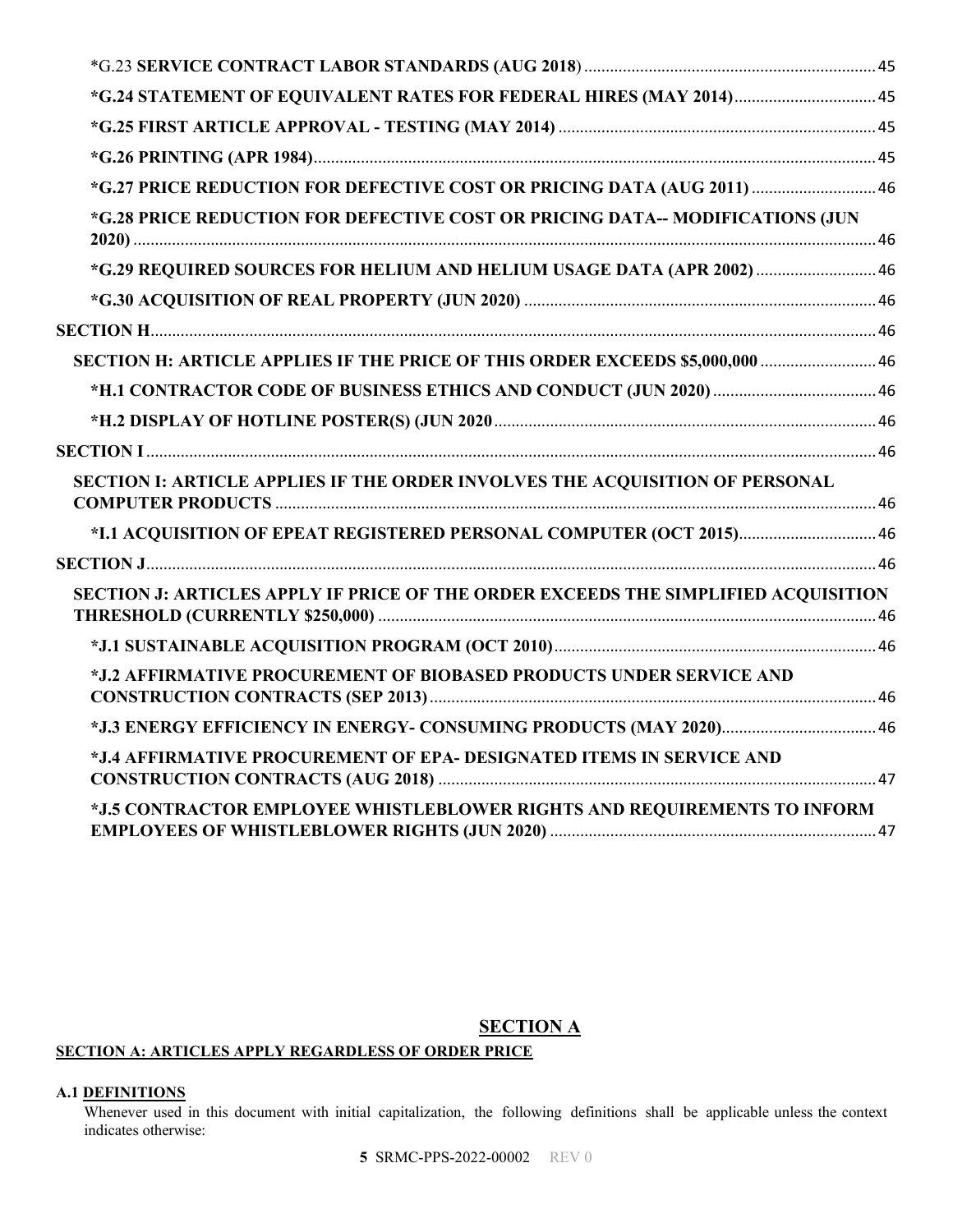- A. "Contracting Officer" shall mean the Government official executing the Prime Contract, No. DE- AC09-09SR22505, between SRMC and DOE and includes any appointed successor or authorized representative thereof.
- B. "DOE" shall mean the United States Department of Energy or any duly authorized representative thereof, including any successor or predecessor agency thereof, including the Contracting Officer.
- C. "Government" shall mean the United States of America.
- D. "Head of the agency" or "Secretary" shall mean the Secretary, the Under Secretary, and Assistant Secretary, or any other head or assistant head of the executive or military department or other Federal agency.
- E. "Services" shall mean labor, direction of labor, production of technical information, consulting services or any other services furnished by Subcontractor and its Subcontractors under this Order, including services performed, workmanship, and materials furnished or used in performing services.
- F. "Sub-tier subcontractor" or "lower tier subcontractor" shall mean any subcontractor or supplier of any (lower) tier that supplies goods and/or services to Subcontractor in connection with Subcontractor's obligations under this Order.
- G. "Subcontractor" shall mean the person or organization entering this Order with SRMC.
- H. "Subcontractor's managerial personnel" shall mean any of the Subcontractor's directors, officers, managers, superintendents, or equivalent representatives who have supervision or direction of:
	- (1) all or substantially all of the Subcontractor's business;
	- (2) all or substantially all of the Subcontractor's operation at a plant or separate location at which this Order is being performed; or
	- (3) a separate and complete major industrial operation connected with performing this Order.
- I. "Supplies" shall mean equipment, components, parts and materials, including, but not limited to, raw materials, components, intermediate assemblies, end products, lots of supplies and data to be provided by Subcontractor and its subcontractors pursuant to this Order.
- J. "Vendor Data" shall mean any and all information, data and documentation to be provided by Subcontractor and its Subcontractors under this Order.
- K. "Work" shall mean Supplies, Services, and Vendor Data provided by Subcontractor and its subcontractors and all work performed with respect thereto, pursuant to this Order.
- L. "SRMC" shall mean Savannah River Mission Completion LLC.
- M. "SRMC Procurement Representative" shall mean a person with the authority to execute, administer, and terminate the contract, and make related determinations and findings. The term includes certain authorized representatives of the SRMC Procurement Representative acting within the limits of their authority as delegated by the SRMC Procurement Representative.

# <span id="page-5-0"></span>**A.2 GENERAL**

The terms and conditions of these General Provisions and those set forth elsewhere in this Order apply notwithstanding any different or additional terms and conditions which may be submitted or proposed by Subcontractor, and SRMC objects to and shall not be bound by any such additional or different terms and conditions.

- A. This Order, which term shall be deemed to include related plans, drawings, specifications, and other documents, contains the entire agreement and understanding between the parties as to the subject matter of this Order, and merges and supersedes all prior agreements, understandings, commitments, representations, writings, and discussions between them. Neither of the parties will be bound by any prior obligations, conditions, warranties, or representations with respect to the subject matter of this Order. The parties agree that there is no recourse to alleged prior dealings, usage of trade, course of dealing, or course of performance to explain or supplement the express terms of this Order.
- B. The failure of either party to enforce at any time any of the provisions of this Order or to require at any time performance by the other party of any of such provisions shall in no way be construed to be a waiver of such provision, nor in any way to affect the validity of this Order or any parts thereof, or the right of either party thereafter to enforce each and every provision.
- C. The headings used in this Order are not to be construed as modifying, limiting, or expanding in any way the scope or extent of the provisions in this Order.
- D. All references herein to the Department of Energy Acquisition Regulations (DEAR) or Federal Acquisition Regulations (FAR) are those in effect on the date of this Order.
- E. In the event of an inconsistency between provisions of this Order, the inconsistency shall be resolved by giving precedence as follows: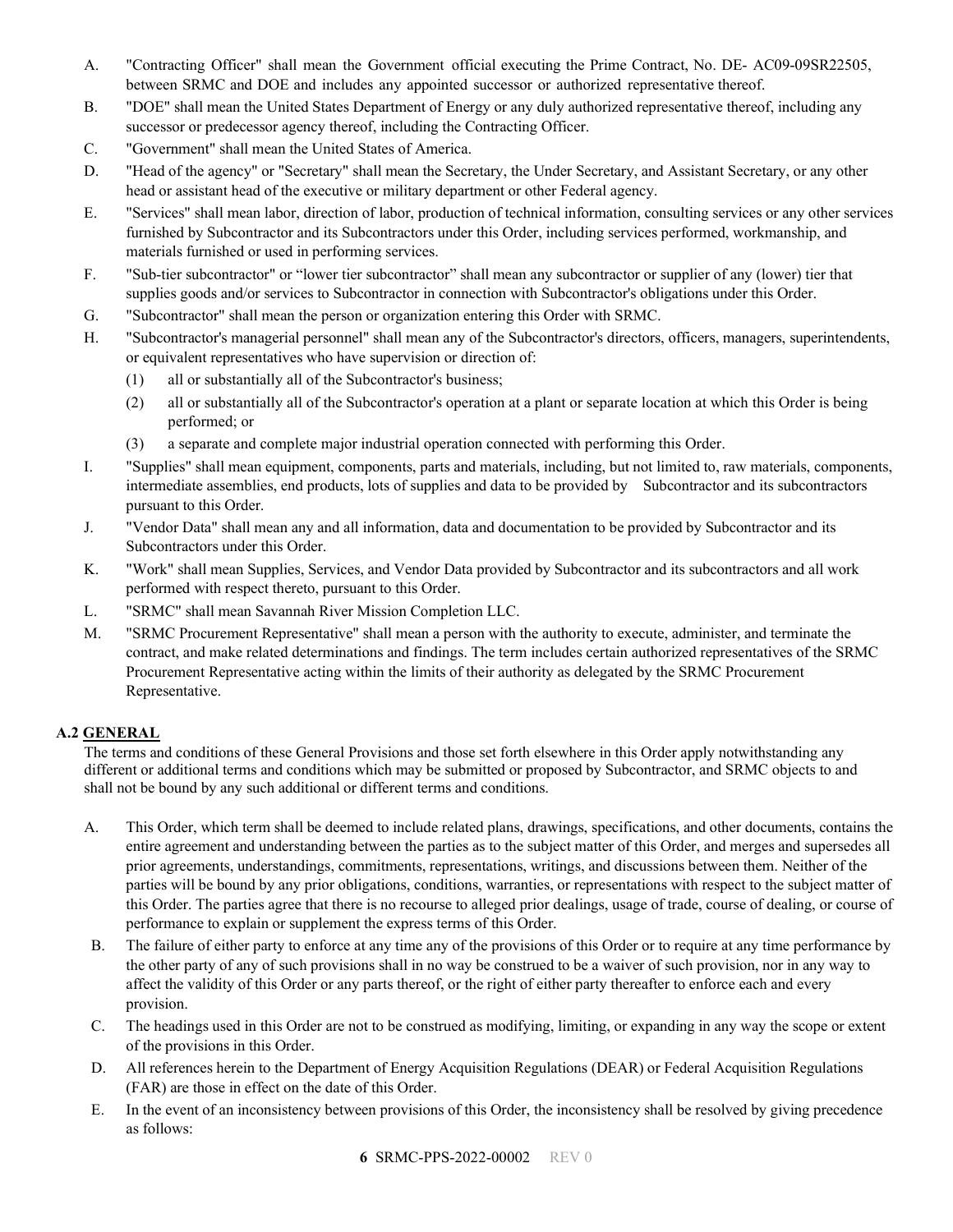- (1) Purchase order.
- (2) These General Provisions.
- (3) Statement of work.
- (4) Other provisions of this Order, whether incorporated by reference or otherwise.
- F. Wherever references are made in this Order to standards or codes in accordance with which the Work under this Order is to be performed, the edition or revision of the standards or codes current on the effective date of this Order shall apply unless otherwise expressly stated in the specifications and drawings. In case of conflict between any reference standards and codes and any Order Document, the latter shall govern.
- G. Subcontractor shall perform all Work pursuant to this Order as an independent contractor. If any part of the Work is subcontracted, Subcontractor is responsible for having that subcontracted Work comply with the terms of this Order. No act or order of SRMC shall be deemed to be an exercise of supervision or control of performance hereunder. No provision of this Order and no action taken by SRMC under this Order shall be construed to make or constitute SRMC the employer or joint employer of any of the employees of Subcontractor or any Subcontractor.

# <span id="page-6-0"></span>**A.3 SUBCONTRACTING**

- A. Subcontractor shall select lower tier subcontractors on a competitive basis to the maximum practicable extent consistent with the objectives and requirements of this Order.
- B. "Subcontract" as used in this article includes, but is not limited to, purchase orders, and changes and modifications to purchase orders. The Subcontractor shall notify SRMC reasonably in advance of entering into any subcontract if:
	- (1) the proposed subcontract is of the cost- reimbursement, time-and-materials, or labor- hour type;
	- (2) the proposed subcontract is fixed price and exceeds either \$25,000 or 5 percent of the total estimated cost of this Order;
	- (3) the proposed subcontract has experimental, developmental or research work as one of its purposes; or
	- (4) the proposed subcontract provides for the fabrication, purchase, rental, installation, or other acquisition of special test equipment valued in excess of \$10,000 or of any items of facilities.
- C. (1) In the case of a proposed subcontract that:
	- (i) is of the cost-reimbursement, time-and-materials, or labor-hour type, and is estimated to exceed \$10,000, including any fee,
	- (ii) is proposed to exceed \$100,000, or
	- (iii) is one of a number of subcontracts with a single subcontractor, under this Order, for the same or related supplies or services that, in the aggregate, are expected to exceed \$100,000, the advance notification required by paragraph B above shall include the information specified in subparagraph 2. below.
	- (2) (i) A description of the supplies or services to be subcontracted.
		- (ii) Identification of the type of subcontract to be used.

(iii) Identification of the proposed subcontractor and an explanation of why and how the proposed subcontractor was selected, including the competition obtained.

(iv) The proposed subcontract price and the Subcontractor's cost or price analysis.

(v) The subcontractor's current, complete, and accurate cost or pricing data and Certificate of Current Cost or Pricing Data, if required by other Order provisions.

- (vi). The subcontractor's Disclosure Statement or Certificate relating to Cost Accounting Standards when such data are required by other provisions of this Order.
- (vii). A negotiation memorandum reflecting:
	- (a) the principal elements of the subcontract price negotiations.
	- (b) the most significant considerations controlling establishment of initial or revised prices.
	- (c) the reason cost or pricing data were or were not required.
	- (d) the extent to which it was recognized in the negotiation that the subcontractor's cost or pricing data were not accurate, complete, or current; the action taken by the Subcontractor and the subcontractor; and the effect of any such defective data on the total price negotiated.
	- (e) the reasons for any significant difference between the Subcontractor's price objective and the price negotiated; and
	- (f) a complete explanation of the incentive fee or profit plan when incentives are used. The explanation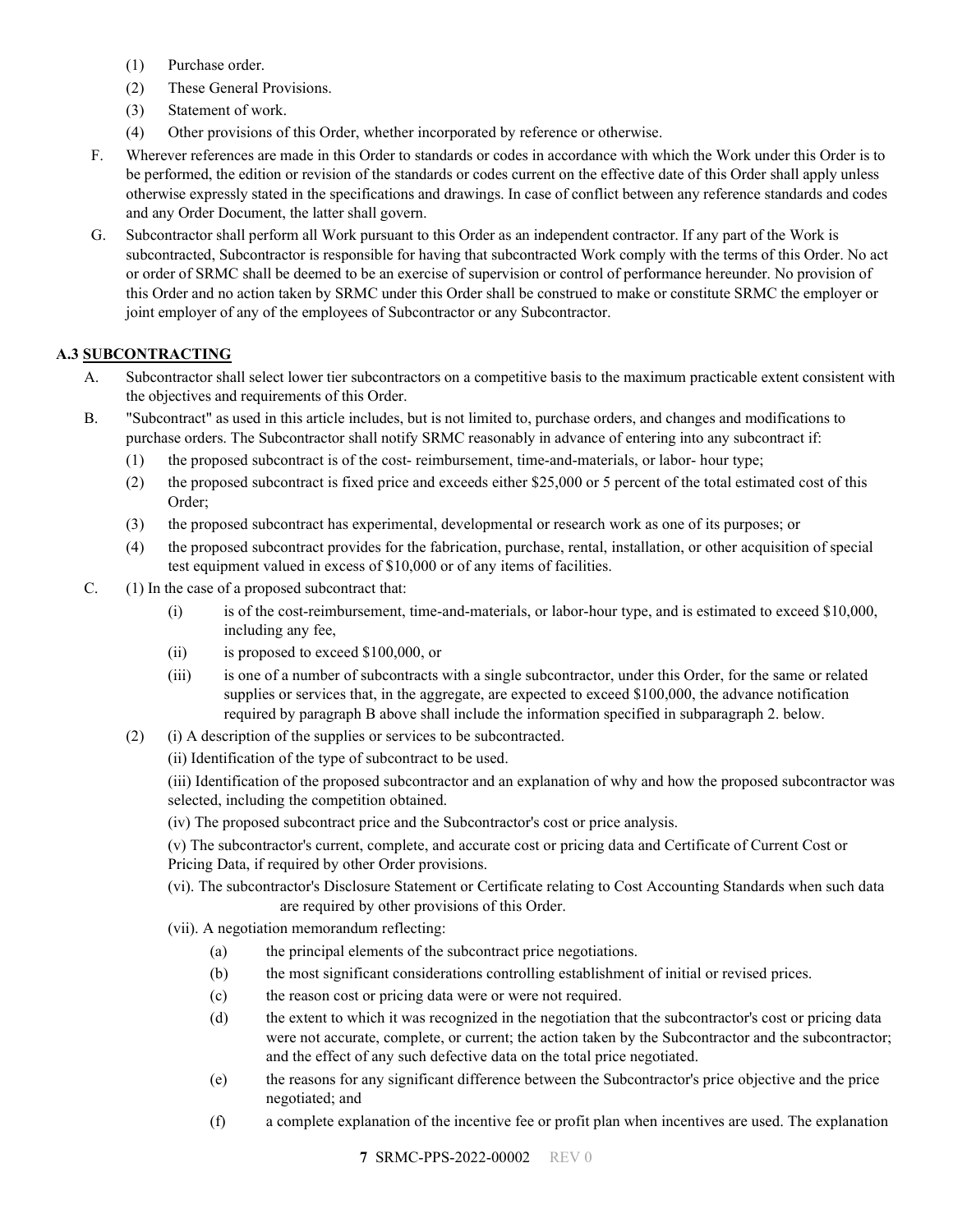shall identify each critical performance element, management decisions used to quantify each incentive element, reasons for the incentives, and a summary of all trade-off possibilities considered.

- D. The Subcontractor shall obtain SRMC's written consent before placing any subcontract for which advance notification is required under paragraph (B) above.
- E. Consent by SRMC to any subcontract shall not constitute a determination
	- (1) of the acceptability of any subcontract terms or conditions,
	- (2) of the allowability of any cost under this Order, or
	- (3) to relieve the Subcontractor of any responsibility for performance.
- F. No subcontract placed under this Order shall provide for payment on a cost-plus-a-percentage- of-cost basis, and any fee payable under cost- reimbursement type subcontracts shall not exceed the fee limitations in paragraph 15.404-4(c)(4)(i) of the Federal Acquisition Regulation (FAR).
- G. The Subcontractor shall give SRMC immediate written notice of any action or suit filed and prompt notice of any claim made against the Subcontractor by any subcontractor or vendor that, in the opinion of the Subcontractor, may result in litigation related in any way to this Order, with respect to which the Subcontractor may be entitled to reimbursement from SRMC.
- H. (1) The Subcontractor shall insert in each price redetermination or incentive price revision subcontract under this Order the substance of the paragraph "Quarterly limitation of payments statement" of the clause at FAR 52.216-5, Price Redetermination - Prospective, 52.216-6, Price Redetermination - Retroactive, 52.216-16, Incentive Price Revision - Firm Target, or 52.216-17, Incentive Price Revision - Successive Targets, as appropriate, modified in accordance with the paragraph entitled "Subcontracts" of that clause.
	- (2) Additionally, the Subcontractor shall include in each cost-reimbursement subcontract under this Order a requirement that the subcontractor insert the substance of the appropriate modified subparagraph referred to in subparagraph (1) above, in each lower tier price redetermination or incentive price revision subcontract under that subcontract.
- I. To facilitate small business participation in subcontracting, the Subcontractor agrees to provide progress payments on subcontracts under this Order that are fixed-price subcontracts with small business concerns in conformity with the standards for customary progress payments stated in FAR 32.502-1 and 32.504(f), as in effect on the date of this Order. The Subcontractor further agrees that the need for such progress payments will not be considered a handicap or adverse factor in the award of subcontracts.
- J. SRMC and the Government reserve the right to review the Subcontractor's Procurement system as set forth in FAR subpart 44.3.
- K. Subcontractor shall not subcontract all or substantially all of the Work without the prior written approval of SRMC. This provision shall not apply to purchases of standard commercial articles or raw materials on which Subcontractor shall perform further work.
- L. When the use of a lower tier subcontractor(s) is deemed necessary, Subcontractor is responsible to flow down those Technical and Quality requirements deemed applicable for the activities within its defined scope of work, in accordance with referenced Codes/Standards/Material Specifications, or other requirements identified within the procurement documents included with this Purchase Order/Subcontract package. The Subcontractor is furthermore responsible to flow down all commercial Terms and Conditions, including articles incorporated by reference, to all lower tier subcontractors, which includes verification that the lower tier subcontractors has been appropriately qualified to perform the activities required to satisfy this procurement. Subcontractor must maintain objective evidence of the successful flow down of the referenced requirements and provide such evidence to SRMC upon request. This flow down is also required at all levels if the lower tier subcontractor to the Subcontractor deems it necessary to further subcontract its parts of this SRMC contract.
- M. When NQA-1 is invoked as the governing standard, Subcontractor and applicable lower tier subcontractor(s) shall be required to meet the Part 1 Basic Requirements (Section 100). Additional Sections of NQA-1 Part 1, (Sections 200 and above), and NQA-1 Part II, may be invoked at the discretion of SRMC via the procurement documents, and if invoked, must be flowed down from Subcontractor to its applicable slower tier subcontractor(s) at all levels. If the Subcontractor or its subtier subcontractor(s) intends to upgrade materials by way of a Commercial Grade Dedication Process, SRMC must be notified of this intent and the Subcontractor's process verified and approved prior to dedicating any material associated with an SRMC procurement.
- N. The SRMC Buyer is to be notified in writing, within five working days of any changes within your company as identified below:
	- (1) Key quality personnel to include as a minimum:
		- (i) Quality Assurance/Quality Control Manager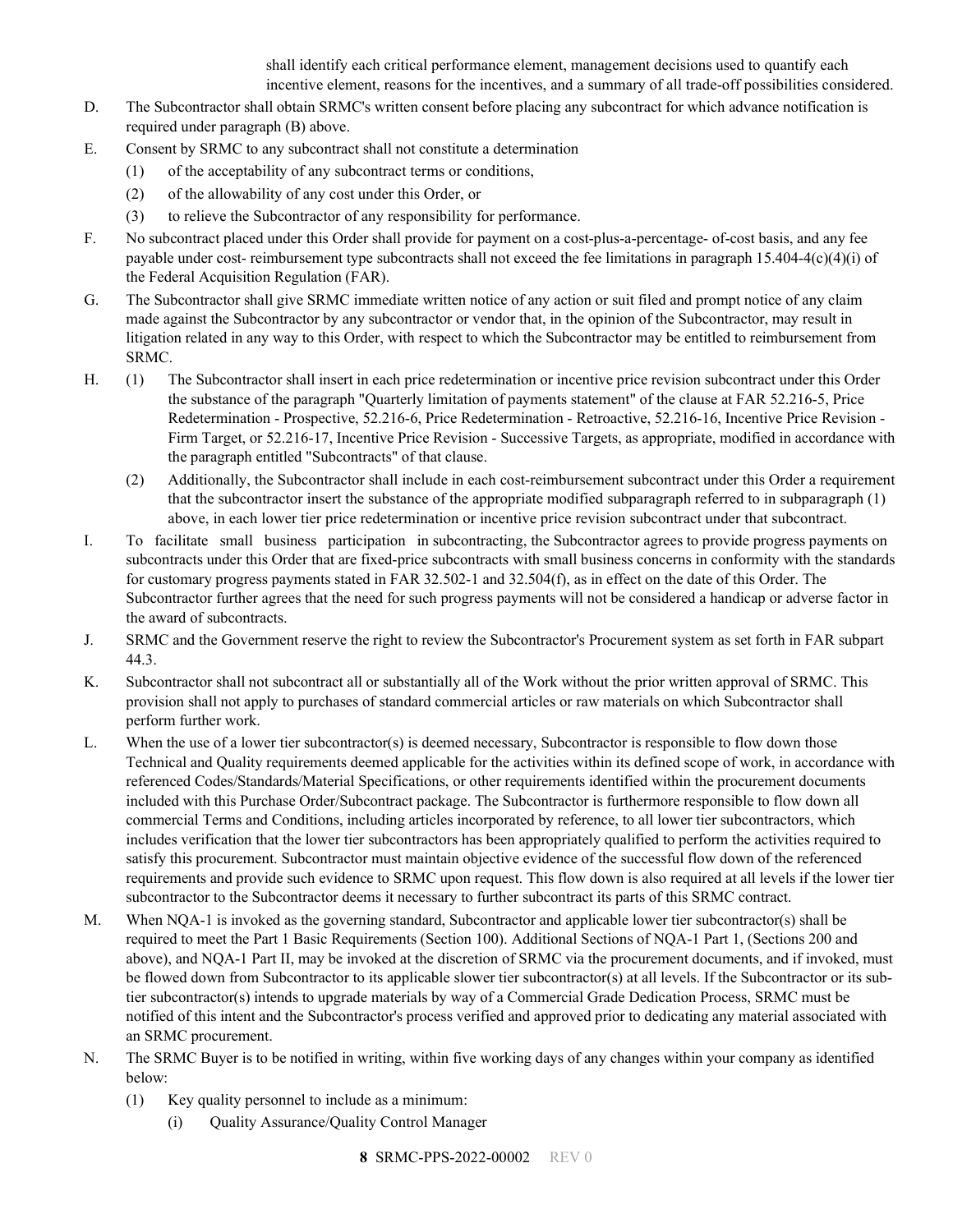- (ii) Assistant Quality Assurance/Quality Control Manager
- (iii) Other critical Quality Assurance/ Quality Control personnel
- (2) Quality Assurance Program Revisions
- (3) Company ownership transfers/buy-outs, and
- (4) All identified Nonconformance or Corrective Action Reports associated with SRMC contracts including those issued concerning lower tier subcontractors

# <span id="page-8-0"></span>**A.4 CHANGES**

- A. SRMC may at any time, by a written change notice from the SRMC Procurement Department, and without notice to the sureties, if any, make changes within the general scope of this Order. If any such change causes an increase or decrease in the cost of, or the time required for, performance of any part of the Work under this Order, whether changed or not changed by the order, SRMC shall make an equitable adjustment in the Order price,
	- (1) the time of performance or delivery schedule or both; and
	- (2) other affected terms of this Order and shall modify this Order accordingly. Any proposal by Subcontractor for adjustment under this article, together with such supporting information as SRMC may require, must be submitted in writing within thirty days from the date of receipt by the Subcontractor of the notification of change; provided however, that SRMC, if it decides that the facts justify such action, may receive and act upon any such proposal for adjustment at any time prior to final payment under this Order. Where the cost of property made obsolete or excess as a result of a change is included in Subcontractor's proposal for adjustment, SRMC shall have the right to prescribe the manner of disposition of such property. Failure to agree to any adjustment shall be a dispute within the meaning of the article of this Order entitled "Disputes". However, nothing herein shall excuse Subcontractor from proceeding with this Order as changed.
- B. Any changes, extras, or additional work made or performed by Subcontractor without the prior written approval of the SRMC Procurement and Materials Management Department shall be at the sole risk and expense of Subcontractor, there being no financial recourse against SRMC or the Government whatsoever.
- C. Subcontractor shall not substitute other equipment or materials for those specified in this Order, or vary the quantity of the Work, or otherwise make any changes in the Work, without prior written consent of SRMC.
- D. Notwithstanding the terms and conditions of paragraphs A and B the estimated cost of this Order and, if this Order is incrementally funded, the funds allotted for the performance of this Order, shall not be increased or considered to be increased except by specific written modification of this Order indicating the new Order estimated cost and, if this Order is incrementally funded, the new amount allotted to this Order. Until this modification is made, Subcontractor shall not be obligated to continue performance or incur costs beyond the point established in the Limitation of Cost article of this Order.

# <span id="page-8-1"></span>**A.5 TRAVEL**

Travel, per diem and lodging expenses are not reimbursable under this Subcontract unless Subcontractor's employees are in an official business travel status away from SRS performing work on behalf of SRMC at the specific request of, and with the advance approval of, SRMC. FAR 31.205-46 Travel governs the allowability and reimbursement of incurred costs.

# <span id="page-8-2"></span>**A.6 ALLOWABLE COST AND PAYMENT**

A. Invoicing

SRMC shall make payments to Subcontractor when requested as Work progresses, but (except for small business concerns) not more often than once every 2 weeks, in amounts determined to be allowable by SRMC in accordance with FAR 31.2 and, as supplemented, DEAR 931.2, in effect on the date of this Order, and the terms of this Order. Subcontractor may submit to SRMC, in such form and reasonable detail as SRMC may require, an invoice supported by a statement of the claimed allowable cost for performing this Order. A reasonable detail of costs includes, but is not limited to:

- (1) Labor categories used
- (2) Hours expended for each category
- (3) Direct labor rate(s) for each category
- (4) Direct labor costs for each category
- (5) Overhead rate(s) and total
- (6) G&A (if applicable)
- (7) Travel costs (number of trips, number of days in a travel status, location of travel)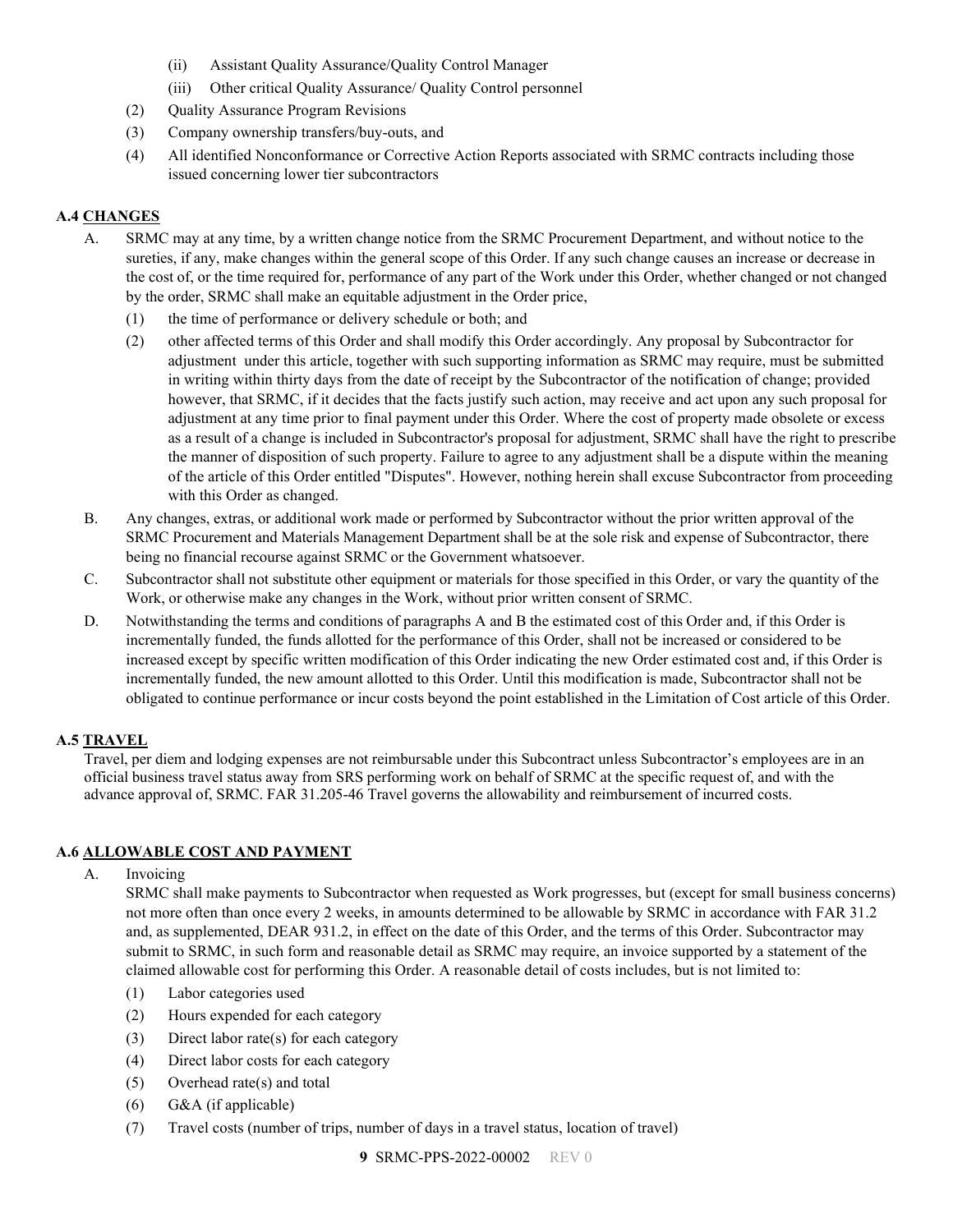(8) Material costs and other direct costs (with identification of large purchases).

### B. Terms of Payment

The date of payment shall, subject to any contrary terms on the face hereof, be computed from SRMC's receipt of an acceptable invoice. Drafts will not be honored.

- C. Reimbursing Costs
	- (1) For the purpose of reimbursing allowable costs (except as provided in subparagraph (2) below, with respect to pension, deferred profit sharing, and employee stock ownership plan contributions), the term "costs" follows:
		- (i) Those recorded costs that, at the time of the request for reimbursement, Subcontractor has paid by cash, check, or other form of actual payment for items or services purchased directly for this Order;
		- (ii) When Subcontractor is not delinquent in paying costs of Work performed in the ordinary course of business, costs incurred, but not necessarily paid, for:
			- (a) Materials issued from Subcontractor's inventory and placed in the production process for use on this Order.
			- (b) Direct labor.
			- (c) Travel, per diem and lodging expenses when Subcontractor's employees are in an official business travel status away from SRS performing work on behalf of SRMC at the specific request of, and with the advance approval of, SRMC.
			- (d) Other direct in-house costs.
			- (e) Properly allocable and allowable indirect costs, as shown in the records maintained by Subcontractor for purposes of obtaining reimbursement under Government contracts.
		- (iii) The amount of progress payments that have been paid to Subcontractor's subcontractors under similar cost standards.
	- (2) Subcontractor's contributions to any pension, profit-sharing, or employee stock ownership plan funds that are paid quarterly or more often may be included in indirect costs for payment purposes; provided that Subcontractor pays the contribution to the fund within 30 days after the close of the period covered. Payments made 30 days or more after the close of a period shall not be included until Subcontractor actually makes the payment. Accrued costs for such contributions that are paid less often than quarterly shall be excluded from indirect costs for payment purposes until Subcontractor actually makes the payment.
	- (3) Notwithstanding the audit and adjustment of invoices or vouchers under paragraph H of this article, allowable indirect costs under this Order shall be obtained by applying indirect cost rates established in accordance with paragraph E.
	- (4) Any statements in specifications or other documents incorporated in this Order by reference designating performance of services or furnishing of materials at Subcontractor's expense or at no cost to SRMC shall be disregarded for purposes of cost reimbursement under this article.

# D. Small Business Concerns

A small business concern may be paid more often than every two weeks and may invoice and be paid for recorded costs for items or services purchased directly for this Order, even though the concern has not yet paid for those items or services.

- E. Final Indirect Cost Rates
	- (1) Final annual indirect cost rates and the appropriate bases shall be established in accordance with FAR 42.7 and DEAR 942.7, in effect for the period covered by the indirect cost rate proposal.
	- (2) Subcontractor shall, within 90 days after the expiration of each of its fiscal years, or by a later date approved by SRMC, submit to the cognizant Contracting Officer responsible for negotiating its final indirect costs rates and, if required by DOE procedures, to the cognizant audit activity, proposed final indirect cost rates for that period and supporting cost data specifying the subcontract and/or lower tier subcontract to which the rates apply. The proposed rates shall be based on Subcontractor's actual cost experience for that period. The appropriate Government representative and Subcontractor shall establish the final indirect cost rates as promptly as practical after receipt of Subcontractor's proposal.
	- (3) Subcontractor and the appropriate Government representative shall execute a written understanding setting forth the final indirect cost rates. The understanding shall specify
		- (i) the agreed-upon final annual indirect cost rates;
		- (ii) the bases to which the rates apply;
		- (iii) the periods for which the rates apply;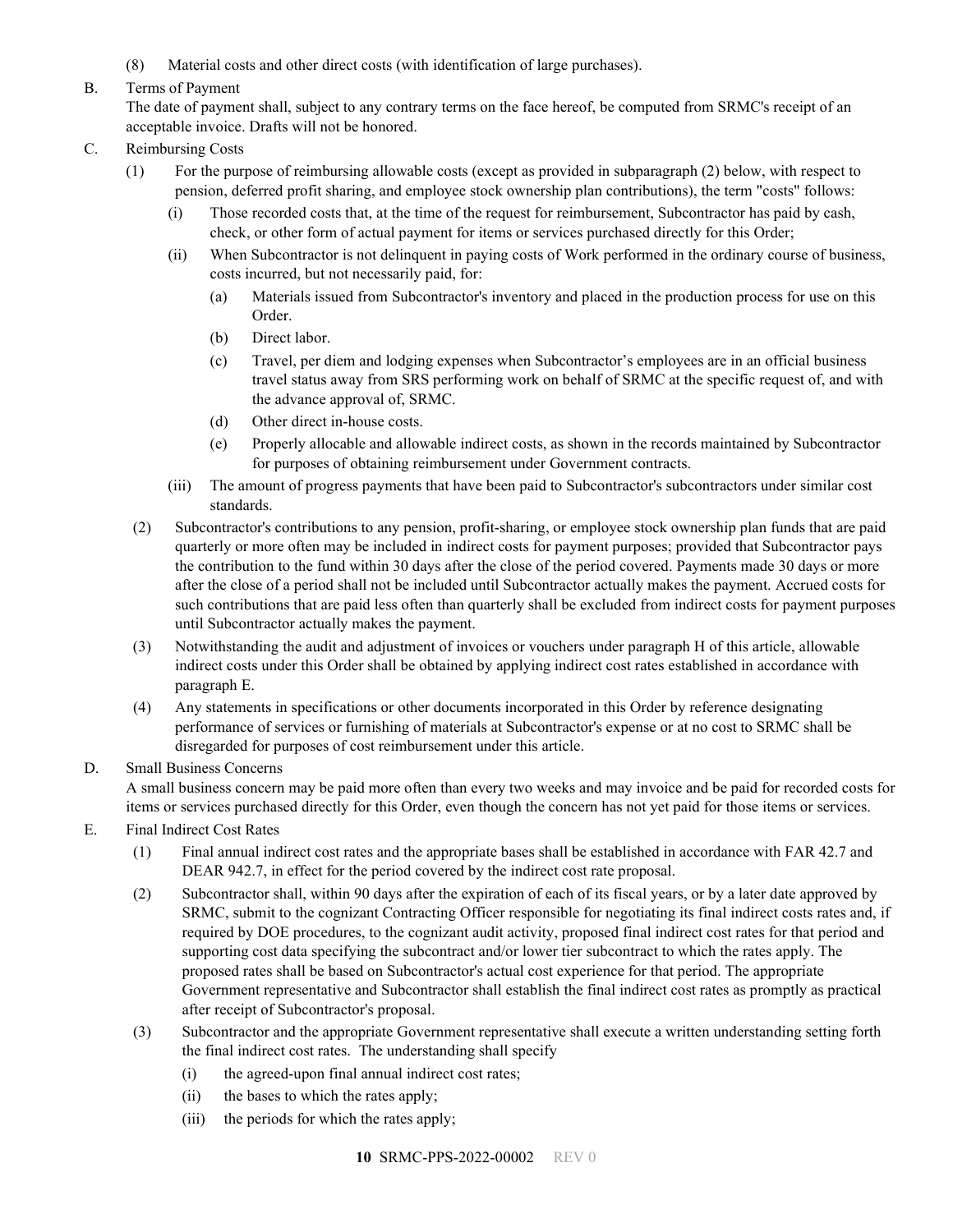- (iv) any specific indirect cost items treated as direct costs in the settlement; and
- (v) the affected subcontract and/or lower tier subcontract, identifying any with advance agreements or special terms and the applicable rates. The understanding shall not change any monetary ceiling, contract obligation, or specific cost allowance or disallowance provided for in this Order. The understanding is incorporated into this Order upon execution.
- (4) Failure by the parties to agree on a final annual indirect cost rate shall be a dispute within the meaning of the "Disputes" Article.

# F. Billing Rates

Until final annual indirect cost rates are established for any period, SRMC shall reimburse Subcontractor at billing rates approved by the Government or by an authorized representative (the cognizant auditor), subject to adjustment when the final rates are established. These billing rates-

- (1) Shall be the anticipated final rates; and
- (2) May be prospectively or retroactively revised by mutual agreement, at either party's request, to prevent substantial overpayment or underpayment.

#### G. Ouick-Closeout Procedures

When Subcontractor and SRMC agree, the quick- closeout procedures of FAR 42.7 may be used.

H. Audit

At any time or times before final payment, SRMC may have Subcontractor's invoices or vouchers and statements of cost audited. Any payment may be

- (1) Reduced by amounts found by SRMC not to constitute allowable costs or
- (2) Adjusted for prior overpayments or underpayments.
- I. Final Payment
	- (1) Subcontractor shall submit a completion invoice, designated as such, promptly upon completion of the Work, but no later than 1 year (or longer, as SRMC may approve in writing) from the completion date. Upon approval of that invoice, and upon Subcontractor's compliance with all terms of this Order, SRMC shall promptly pay any balance of allowable costs and that part of the fee (if any) not previously paid.
	- (2) Subcontractor shall pay to SRMC any refunds, rebates, credits, or other amounts (including interest, if any) accruing to or received by Subcontractor or any assignee under this Order, to the extent that those amounts are properly allocable to costs for which Subcontractor has been reimbursed by SRMC. Reasonable expenses incurred by Subcontractor for securing refunds, rebates, credits, or other amounts shall be allowable costs if approved by SRMC. Before final payment under this Order, Subcontractor, and each assignee whose assignment is in effect at the time of final payment shall execute and deliver:
		- (i) an assignment to SRMC, in form and substance satisfactory to SRMC, of refunds, rebates, credits, or other amounts (including interest, if any) properly allocable to costs for which Subcontractor has been reimbursed by SRMC under this Order; and
		- (ii) a release discharging SRMC, the Government, and their officers, agents, employees, and assigns from all liabilities, obligations, and claims arising out of or under this Order, except:
			- (a) specified claims stated in exact amounts or in estimated amounts when the exact amounts are not known;
			- (b) claims (including reasonable incidental expenses) based upon liabilities of Subcontractor to third parties arising out of the performance of this Order; provided, that the claims are not known to Subcontractor on the date of the execution of the release, and that Subcontractor gives notice of the claims in writing to SRMC within 6 years following the release date or notice of final payment date, whichever is earlier; and
			- (c) Claims for reimbursement of costs, including reasonable incidental expenses, incurred by Subcontractor under the patent clauses of this Order, excluding, however, any expenses arising from Subcontractor's indemnification of SRMC or the Government against patent liability.

#### J. Overpayments

If Subcontractor becomes aware of a duplicate invoice payment or that SRMC has otherwise overpaid on an invoice payment, the Subcontractor shall immediately notify SRMC and request instructions for disposition of the overpayment.

# <span id="page-10-0"></span>**A.7 PAYMENT BY ELECTRONIC FUNDS TRANSFER**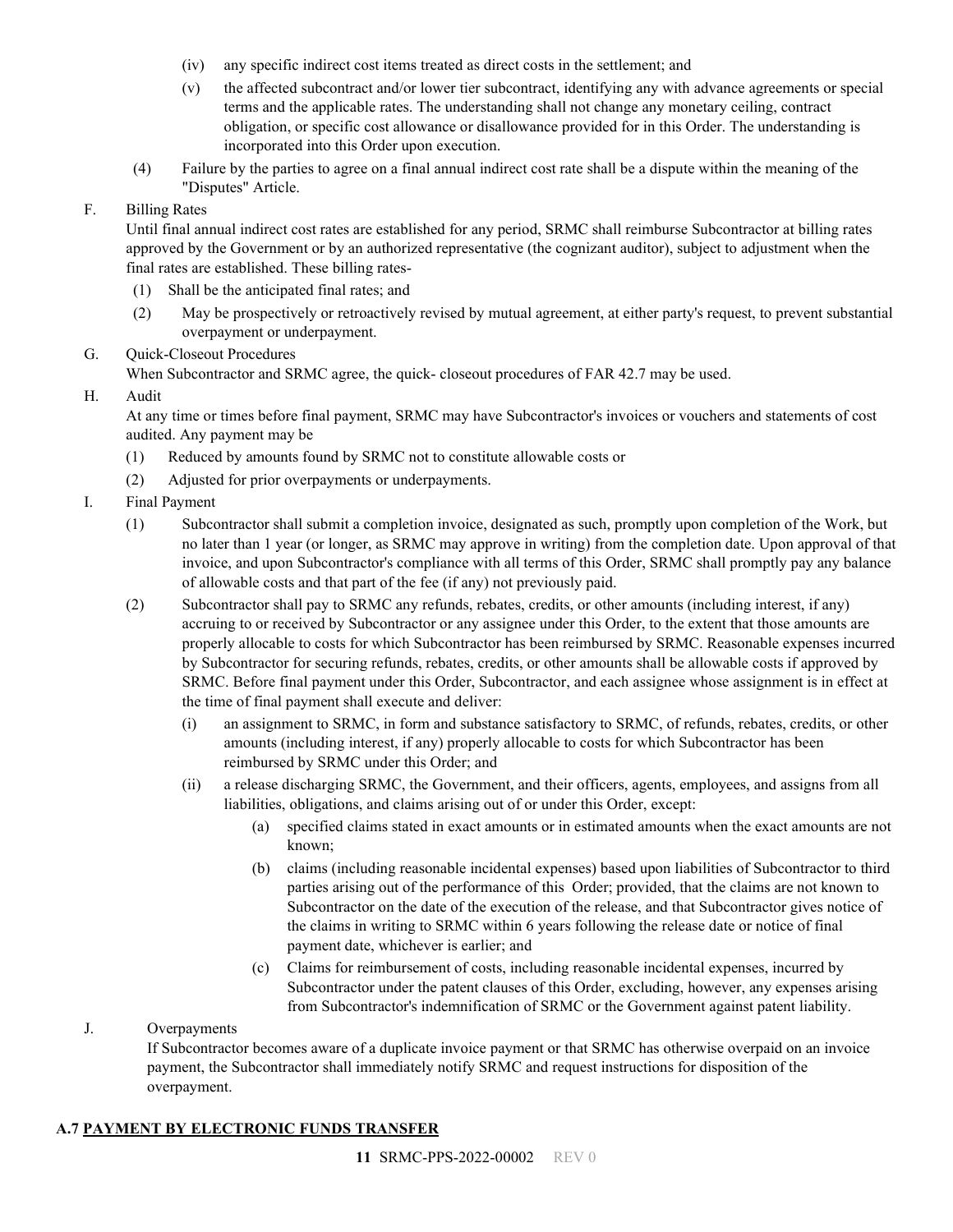# A. Methods of Payment

- (1) All payments by SRMC under this Order shall be made by Electronic Funds Transfer (EFT) except as provided in paragraph A.2 of this Article. As used in this Article, the term "EFT" refers to the funds transfer and may also include the payment information transfer.
- (2) In the event SRMC is unable to release one or more payments by EFT, Subcontractor agrees to either:
	- (i) Accept payment by check or some other mutually agreeable method of payment; or
	- (ii) Request SRMC to extend payment due dates until such time as SRMC makes payment by EFT.
- B. Mandatory Submission of Subcontractor's EFT Information

Subcontractor is required to provide SRMC with the information required to make payment by EFT. Subcontractor shall provide this information directly to the office designated in this Order, on forms provided by SRMC, no later than 15 days after award. If not otherwise specified in this Order, the payment office is the designated office for receipt of Subcontractor's EFT information. In the event that the EFT information changes, Subcontractor shall be responsible for providing the updated information to the designated office.

#### C. Mechanisms for EFT Payment

SRMC may make payment by EFT through either the Automated Clearing House (ACH) network, subject to the rules of the National Automated Clearing House Association, or the Fedwire Transfer System.

- D. Suspension of Payment
	- (1) SRMC is not required to make any payment under this Order until after receipt, by the designated office, of the correct EFT payment information from Subcontractor. Until receipt of the correct EFT information, any invoice or subcontract financing request shall be deemed not to be a proper invoice for the purpose of payment under this Order.
	- (2) If the EFT information changes after submission of correct EFT information, SRMC shall begin using the changed EFT information no later than 30 days after its receipt by the designated office. However, Subcontractor may request that no further payments be made until the updated EFT information is implemented by the payment office.
- E. Payment Information

On the day payment on Subcontractor's invoice is due, SRMC will issue instructions to its bank to transfer payment to Subcontractor and will also send a FAX to Subcontractor explaining the details to support the payment.

- F. Liability for Uncompleted or Erroneous Transfers
	- (1) If an uncompleted or erroneous transfer occurs because SRMC used the Subcontractor's EFT information incorrectly, SRMC remains responsible for -
		- (i) making a correct payment; and
		- (ii) recovering any erroneously directed funds.
	- (2) If an uncompleted or erroneous transfer occurs because Subcontractor's EFT information was incorrect, or was revised within 30 days of SRMC release of the EFT payment transaction instructions to the bank, and -
		- (i) if the funds are no longer under the control of the payment office, SRMC is deemed to have made payment and the Subcontractor is responsible for recovery of any erroneously directed funds; or
		- (ii) if the funds remain under the control of the payment office, SRMC shall not make payment and the provisions of paragraph D shall apply.

# <span id="page-11-0"></span>**A.8 PASSAGE OF TITLE AND LIENS**

- A. Title to the Supplies shall pass to the Government at the place of delivery to SRMC. If purchased F.O.B. shipping point, delivery to the carrier shall be deemed to be delivery to SRMC.
- B. Subcontractor agrees to furnish the Work free and clear of all liens, claims, and encumbrances. In the event that a lien of any nature shall at any time be filed against the Work or Subcontractor's or a Subcontractor's facility by any person, firm, or corporation which has supplied equipment, material, services or data, Subcontractor agrees promptly, on demand of SRMC and at Subcontractor's expense, to take any and all action necessary to cause any such lien to be released or discharged therefrom. Subcontractor agrees to save SRMC harmless from all liens, claims, or demands in connection with the Work.
- C. Except as otherwise provided in this Order,
	- (1) Subcontractor shall be responsible for the loss or destruction of, or damage to, the Supplies until delivered at the designated delivery point, regardless of the point of inspection;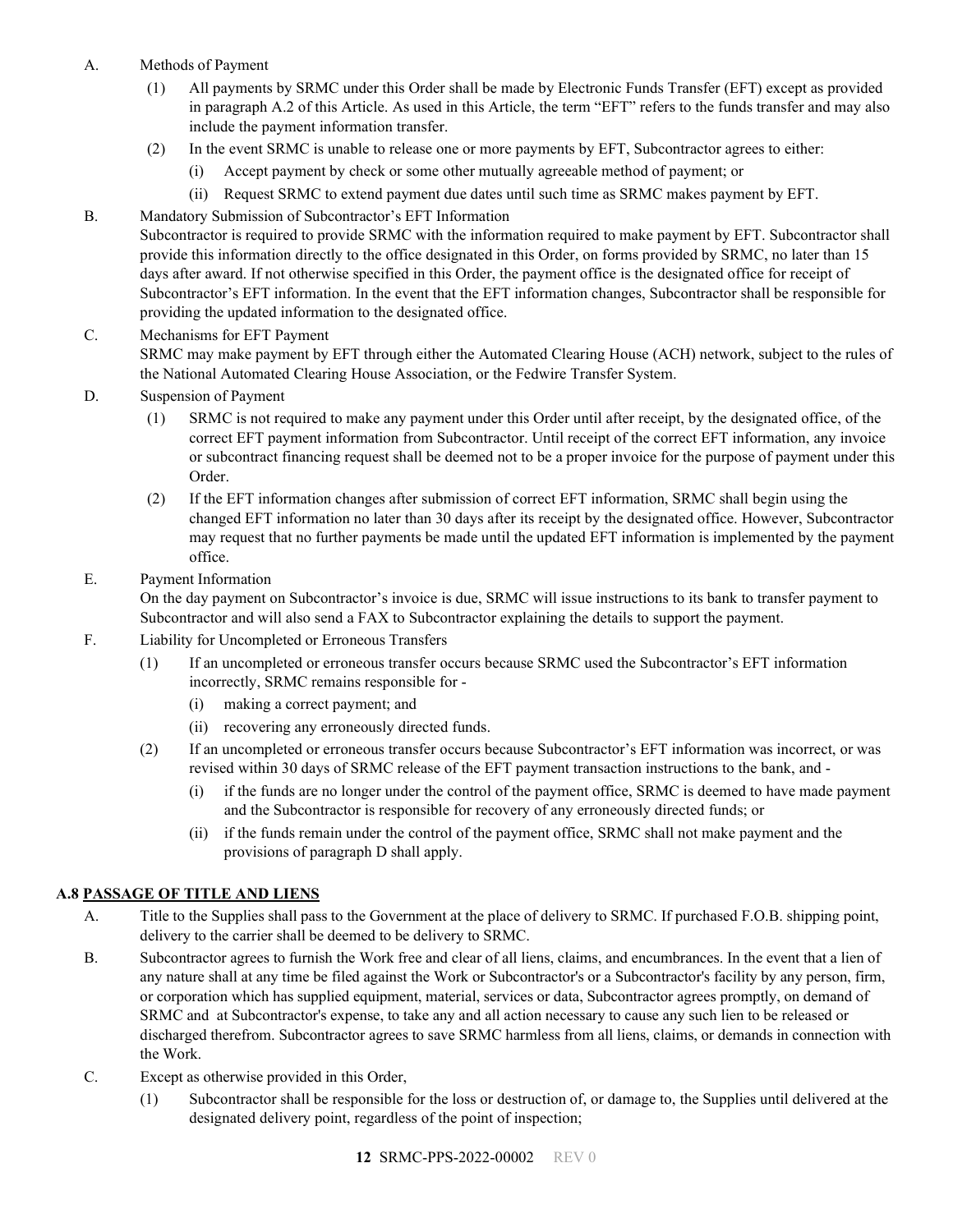- (2) After delivery to SRMC at the designated point and prior to acceptance or rejection by SRMC, Subcontractor shall be responsible for the loss or destruction of or damage to the Supplies unless such loss, destruction, or damage results from negligence of the officers, agents, or employees of SRMC or the Government acting within the scope of their employment; and
- (3) Subcontractor shall bear all risks as to rejected Supplies after rejection.

### <span id="page-12-0"></span>**A.9 ASSIGNMENT**

SRMC may assign this Order to the DOE or to such party as DOE may designate to perform SRMC's obligations hereunder. Upon receipt by Subcontractor of written notice that the DOE or a party so designated by the DOE has accepted an assignment of this Order, SRMC shall be relieved of all responsibility hereunder and Subcontractor shall thereafter look solely to such assignee for performance of SRMC's obligations. Subcontractor shall not assign or transfer this Order or any interest herein, or claims hereunder, without the prior written consent of SRMC or SRMC's assignee.

# <span id="page-12-1"></span>**A.10 FIXED FEE**

SRMC shall pay Subcontractor for performing this Order the fixed fee specified; provided, that after payment of 85% of the fixed fee, SRMC may withhold further payment of fee until a reserve is set aside in an amount that SRMC considers necessary to protect the Government's interests. This reserve shall not exceed 15% of the total fixed fee, or \$100,000, whichever is less.

#### <span id="page-12-2"></span>**A.11 LIMITATION OF FUNDS**

#### *(NOTE: This article is applicable only if this Order is partially funded. If this Order is fully funded, see Article A.47.)*

- A. The parties estimate that performance of this Order will not cost SRMC more than the estimated cost specified. The Subcontractor agrees to use its best efforts to perform the Work and all obligations under this Order within the estimated cost.
- B. The Funding Schedule specifies the amount presently available for payment by SRMC and allotted by this Order, the items covered, and the period of performance it is estimated the allotted amount will cover. The parties contemplate that SRMC will allot additional funds incrementally to the Order up to the full estimated cost to SRMC specified in the Funding Schedule, exclusive of any fee. The Subcontractor agrees to perform, or have performed, Work on the Order up to the point at which the total amount paid and payable by SRMC under the contract approximates but does not exceed the total amount actually allotted by SRMC to the Order.
- C. The Subcontractor shall notify SRMC in writing whenever it has reason to believe that the costs it expects to incur under this Order in the next 60 days, when added to all costs previously incurred, will exceed 75 percent of the total amount so far allotted to the Contract by SRMC. The notice shall state the estimated amount of additional funds required to continue performance for the period specified in the Funding Schedule.
- D. Sixty days before the end of the period specified in the Funding Schedule, the Subcontractor shall notify SRMC in writing of the estimated amount of additional funds, if any, required to continue timely performance under the Order or for any further period specified in the Funding Schedule or otherwise agreed upon, and when the funds will be required.
- E. If, after notification, additional funds are not allotted by the end of the period specified in the Funding Schedule or another agreed-upon date, upon the Subcontractor's written request SRMC will terminate this Order on that date in accordance with the provisions of the Termination clause of this Order. If the Subcontractor estimates that the funds available will allow it to continue to discharge its obligations beyond that date, it may specify a later date in its request, and SRMC may terminate this Order on that later date.
- F. Except as required by other provisions of this Order, specifically citing and stated to be an exception to this article-
	- (1) SRMC is not obligated to reimburse the Subcontractor for costs incurred in excess of the total amount allotted by SRMC to this Order; and
	- (2) Subcontractor is not obligated to continue performance under this Order (including actions under the Termination clause of this Contract) or otherwise incur costs in excess of the amount then allotted to the Order by SRMC until SRMC notifies the Subcontractor in writing that the amount allotted by the Subcontractor has been increased and specifies an increased amount, which shall then constitute the total amount allotted by SRMC to this Order.
- G. The estimated cost shall be increased to the extent that the amount allotted by SRMC, exceeds the estimated cost specified in the Funding Schedule.
- H. No notice, communication, or representation in any form other than that specified in subparagraph F(2) above, or from any person other than cognizant SRMC Procurement Agent, shall affect the amount allotted by SRMC to this Order. In the absence of the specified notice, SRMC is not obligated to reimburse the Subcontractor for any costs in excess of the total amount allotted by SRMC to this Order, whether incurred during the course of the Order or as a result of termination.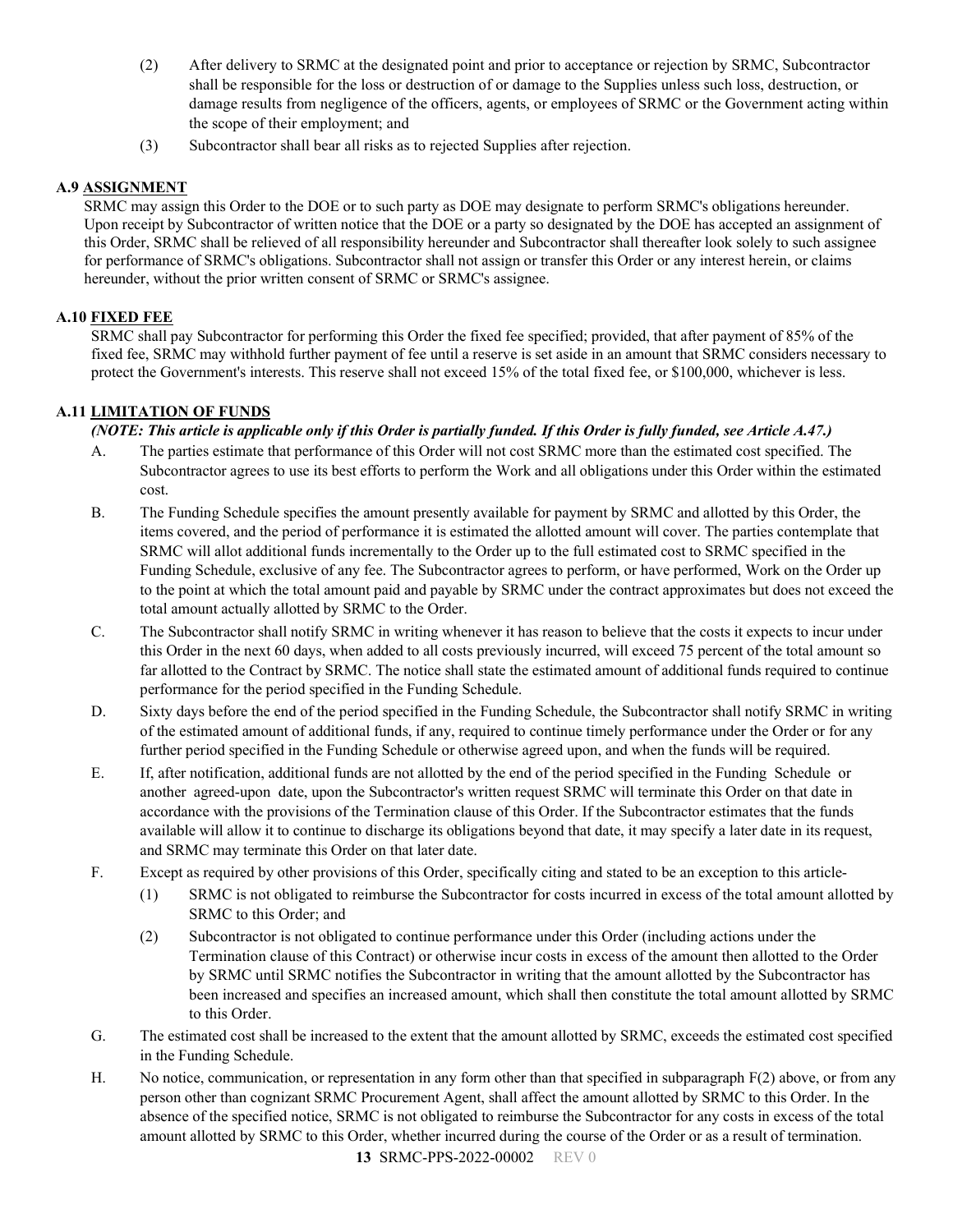- I. When and to the extent that the amount allotted SRMC to the Order is increased, any costs the Subcontractor incurs before the increase that are in excess of the amount previously allotted by SRMC shall be allowable to the same extent as if incurred afterward, unless SRMC issues a termination or other notice and directs that the increase is solely to cover termination or other specified expenses.
- J. Change Notice shall not be considered an authorization to exceed the amount allotted by SRMC specified in the Funding Schedule, unless they contain a statement increasing the amount allotted.
- K. Nothing in this article shall affect the right of SRMC to terminate this Order. If this Order is terminated, SRMC and the Subcontractor shall negotiate an equitable distribution of all property produced or purchased under the Order, based upon the share of costs incurred by each.
- L. If SRMC does not allot sufficient funds to allow completion of the work, the Subcontractor is entitled to a percentage of the fee specified in the Funding Schedule equaling the percentage of completion of the Work contemplated by this Order.

#### <span id="page-13-0"></span>**A.12 INSURANCE**

- A. (1) Except as provided in subparagraph (2) immediately following, the Subcontractor shall procure and maintain the following insurance, in at least the following amounts unless different amounts or coverages are specified in the Order:
	- (i) Workers' Compensation and Employer's Liability. Limits of Liability: Workers' Compensation: Statutory limits in the jurisdiction in which Subcontractor is located. Employer's Liability: A minimum of \$1,000,000.
	- (ii) Comprehensive General Liability including Bodily Injury and Property Damage. Limits of Liability: A minimum of \$1,000,000 Combined Single Limit. Endorsements: SRMC and the Government to be endorsed as Additional Insured. Contractual Liability: Shall include all coverage endorsed on the basic policy.
	- (iii) Automobile Liability including Bodily Injury and Property Damage including All Owned, Non-Owned and Hired. Limits of Liability: \$1,000,000 Combined Single Limit. Note: All personnel operating motor vehicles at SRS must have a valid driver's license, vehicle registration and proof of insurance (regardless of state of origin). Anyone not having these documents is subject to being denied access to SRS and, if in violation of a law, being cited for the violation.
	- (2) Certificates of insurance evidencing that the requirements of this Article have been met shall be furnished to SRMC before work is commenced with respect to performance under this Order. In addition, a copy of the policy endorsement for Comprehensive General Liability insurance (Ref. paragraph A. (1) (ii) above), naming SRMC and the Government as "Additional Insured," shall be submitted with the certificate of insurance. (A "blanket" endorsement naming contracting parties as an "Additional Insured" is acceptable.) Provisions shall be made for thirty (30) days advance notice by mail to SRMC of changes in or cancellation of such insurance. Certificates shall be issued by insurance carriers or brokers satisfactory to SRMC.
	- (3) In the event the Subcontractor fails to furnish such Certifications of Insurance, as required in Paragraph 2 above, prior to commencement of work or to continue to maintain such insurance during the performance of the Order, SRMC shall have the right to stop work and/or to withhold any payments or partial payments required to be made under this Order; and shall have the right to continue withholding any or all of said payments so long as the Subcontractor has not complied with the requirements of this Article.
	- (4) On subcontracts involving blasting or other hazardous operations, the Subcontractor's insurance shall specifically state that all blasting or such other hazardous operations are fully covered.
	- (5) The Subcontractor may, with the approval of SRMC, maintain a self-insurance program, provided that, with respect to workers' compensation, the Subcontractor is qualified pursuant to statutory authority.
	- (6) All insurance required by this paragraph shall be in a form and for those periods as SRMC may require or approve and be with insurers approved by SRMC.
- B. The Subcontractor agrees to submit for SRMC's approval, to the extent and in the manner required by SRMC, any other insurance that is maintained by the Subcontractor in connection with the performance of this Order and for which the Subcontractor seeks reimbursement.
- C. The Subcontractor shall, to the extent SRMC is reimbursed by the Government, be reimbursed-
	- (1) For that portion
		- (i) Of the reasonable cost of insurance allocable to this Order and
		- (ii) Required or approved under this article; and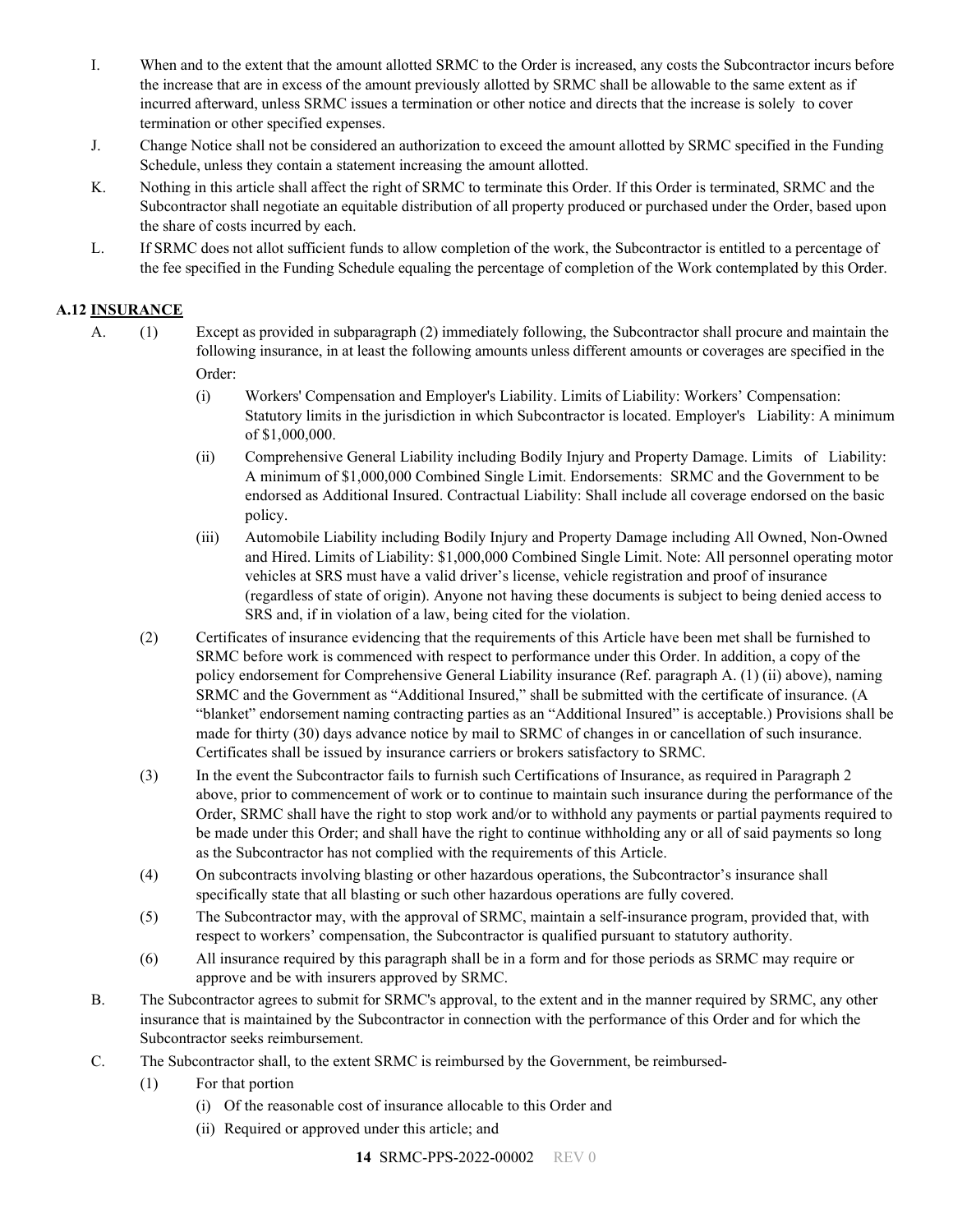- (2) For certain liabilities (and expenses incidental to such liabilities) to third persons not compensated by insurance or otherwise without regard to and as an exception to the "Limitation of Cost" or the "Limitation of Funds" articles of this Order. These liabilities must arise out of the performance of this Order, whether or not caused by the negligence of the Subcontractor or of the Subcontractor's agents, servants, or employees, and must be represented by final judgments or settlements approved in writing by SRMC. These liabilities are for-
	- (i) loss of or damage to property (other than property owned, occupied, or used by the Subcontractor, rented to the Subcontractor or in the care, custody, or control of the Subcontractor); or
	- (ii) death or bodily injury.
- D. The liability under paragraph C of this article is subject to the availability of funds at the time a contingency occurs. Nothing in this Order shall be construed as implying that the Congress will appropriate funds, at a later date, for DOE and DOE will allocate funds to SRMC sufficient to meet these deficiencies.
- E. The Subcontractor shall not be reimbursed for liabilities (and expenses incidental to such liabilities)
	- (1) for which the Subcontractor is otherwise responsible under the express terms of any article specified elsewhere in this Order;
	- (2) for which the Subcontractor has failed to insure or to maintain insurance as required by SRMC; or
	- (3) that result from willful misconduct or lack of good faith on the part of any of the Subcontractor's directors, officers, managers, superintendents, or other representatives who have supervision or direction of:
		- (i) All or substantially all of the Subcontractor's business.
		- (ii) All or substantially all of the Subcontractor's operations at any one plant or separate location in which this Order is being performed.
		- (iii) A separate and complete major industrial operation in connection with the performance of this Order.
- F. The provisions of paragraph E of this article shall not restrict the right of the Subcontractor to be reimbursed for the cost of insurance maintained by the Subcontractor in connection with the performance of this Order, other than insurance required in accordance with this article; provided, that such cost is allowable under the Allowable Cost and Payment article of this Order.
- G. If any suit or action is filed or any claim is made against the Subcontractor, the cost and expense of which may be reimbursable to the Subcontractor under this Order, and the risk of which is then uninsured or is insured for less than the amount claimed, the Subcontractor shall -
	- (1) immediately notify SRMC and promptly furnish copies of all pertinent papers received;
	- (2) authorize Government and SRMC representatives to collaborate with counsel for the insurance carrier in settling or defending the claim when the amount of the liability claimed exceeds the amount of coverage; and
	- (3) authorize Government and SRMC representatives to settle or defend the claim and to represent the Subcontractor in or to take charge of any litigation, if required by SRMC or the Government, when the liability is not insured or covered by bond. The Subcontractor may, at its own expense, be associated with the Government or SRMC representatives in any such claim or litigation.

# <span id="page-14-0"></span>**A.13 PUBLIC RELEASE OF INFORMATION**

Information, data, photographs, sketches, advertising, announcements, denial, or confirmation of same, or items of a similar nature, relating to this Order, which Subcontractor desires to release or publish, shall be submitted to SRMC for approval eight weeks prior to the desired release date. As part of the approval request, Subcontractor shall identify the specific media to be used as well as other pertinent details of the proposed release. All releases by Subcontractors must have the prior approval of SRMC. Subcontractor shall include all provisions of this article including this sentence in all subcontracts or purchase orders under this Order. SRMC's approval shall not be unreasonably withheld.

# <span id="page-14-1"></span>**A.14 TECHNICAL DIRECTION**

- A. Performance of the Work under this Order shall be subject to the technical direction of the SRMC project manager or technical representative. The term "technical direction" is defined to include, without limitation:
	- (1) Directions to the Subcontractor which redirect the Subcontractor's efforts, shift work emphasis between work areas or tasks, require pursuit of certain lines of inquiry, fill in details or otherwise serve to accomplish the Work.
	- (2) Provision of written information to the Subcontractor which assists in the interpretation of drawings, specifications or technical portions of the work description.
	- (3) Review, and where required by the Order, approval of technical reports, drawings, specifications and technical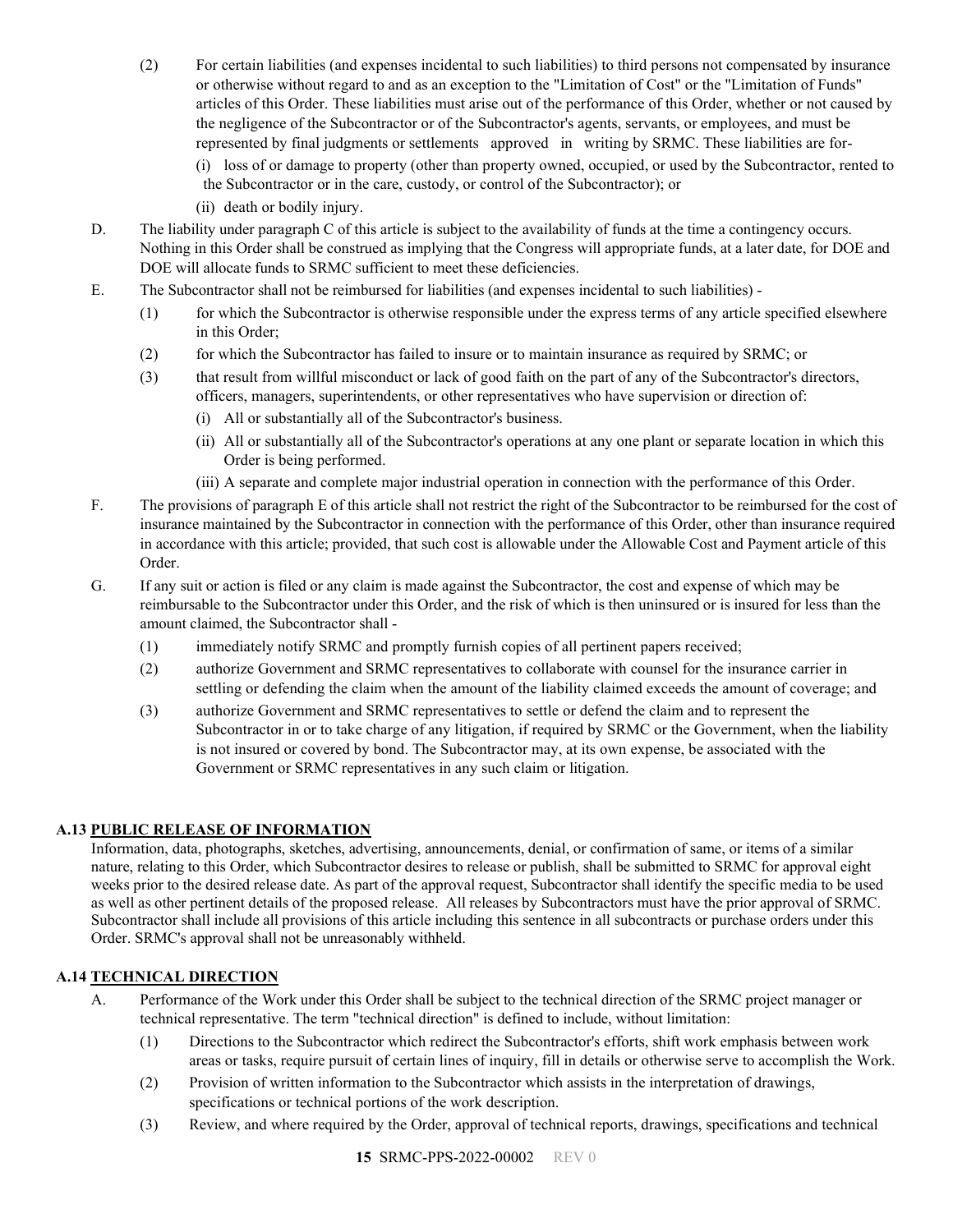information to be delivered by the Subcontractor to SRMC under the Order.

- B. Technical direction must be within the scope of work stated in the Order. The Project Manager or Technical Representative does not have the authority to, and may not, issue any technical direction which:
	- (1) Constitutes an assignment of additional work outside the scope of Work;
	- (2) Constitutes a change as defined in Article A.4;
	- (3) In any manner causes an increase or decrease in the total estimated Order cost, the fixed fee (if any), or the time required for Order performance;
	- (4) Changes any of the expressed terms, conditions or specifications of the Order; or
	- (5) Interferes with the Subcontractor's right to perform the terms and conditions of the Order.
- C. All technical directions shall be issued in writing by the project manager or technical representative.
- D. The Subcontractor shall proceed promptly with the performance of technical directions duly issued by the project manager or technical representative in the manner prescribed by this article and within the Subcontractor's authority under the provisions of this article. If, in the opinion of the Subcontractor, any instruction or direction by the project manager or technical representative falls within one of the categories defined in B.(1) through (5) of this article, the Subcontractor shall not proceed. Rather the Subcontractor shall notify the SRMC Procurement representative in writing within five (5) working days after receipt of any such instruction or direction and shall request the SRMC Procurement representative to modify the Order accordingly. Upon receiving the notification from the Subcontractor, the SRMC Procurement representative shall:
	- (1) Advise the Subcontractor in writing within thirty (30) days after receipt of the Subcontractor's letter that the technical direction is within the scope of the Contract effort and does not constitute a change under the "Changes" article;
	- (2) Inform the Subcontractor in writing within thirty (30) days after receipt of the Subcontractor's letter not to perform under the direction and to cancel the direction; or
	- (3) Advise the Subcontractor within a reasonable time that SRMC will issue a written change notice.
- E. A failure of the Subcontractor and the SRMC Procurement representative to agree that the technical direction is within the scope of the Work, or a failure to agree upon the contract action to be taken with respect thereto shall be subject to the provisions of the "Disputes" article.

# <span id="page-15-0"></span>**A.15 TERMINATION**

- A. SRMC may terminate performance of the Work in whole or, from time to time, in part, if-
	- (1) SRMC determines that a termination is in SRMC's interest; or
	- (2) Subcontractor defaults in performing this Order and fails to cure the default within 10 days (unless extended by SRMC) after receiving a notice specifying the default. "Default" includes failure to make progress in the Work so as to endanger performance.
- B. SRMC shall terminate by delivering to Subcontractor a Notice of Termination specifying whether termination is for default of Subcontractor or for convenience of SRMC, the extent of termination, and the effective date. If, after termination for default, it is determined that Subcontractor was not in default or that Subcontractor's failure to perform or to make progress in performance is due to causes beyond the control and without the fault or negligence of Subcontractor as set forth in the "Excusable Delays" article, the rights and obligations of the parties will be the same as if the termination was for the convenience of SRMC.
- C. After receipt of a Notice of Termination, and except as directed by SRMC, Subcontractor shall immediately proceed with the following obligations, regardless of any delay in determining or adjusting any amounts due under this article:
	- (1) Stop Work as specified in the notice.
	- (2) Place no further subcontracts or purchase orders (referred to as subcontracts in this article), except as necessary to complete the continued portion of this Order.
	- (3) Terminate all Subcontracts to the extent they relate to the Work terminated.
	- (4) Assign to SRMC as directed by SRMC, all right, title, and interest of Subcontractor under the Subcontracts terminated, in which case SRMC shall have the right to settle or to pay any termination settlement proposal arising out of those terminations.
	- (5) With approval or ratification to the extent required by SRMC, settle all outstanding liabilities and termination settlement proposals arising from the termination of subcontracts, the cost of which would be reimbursable in whole or in part, under this Order; approval or ratification will be final for purposes of this article.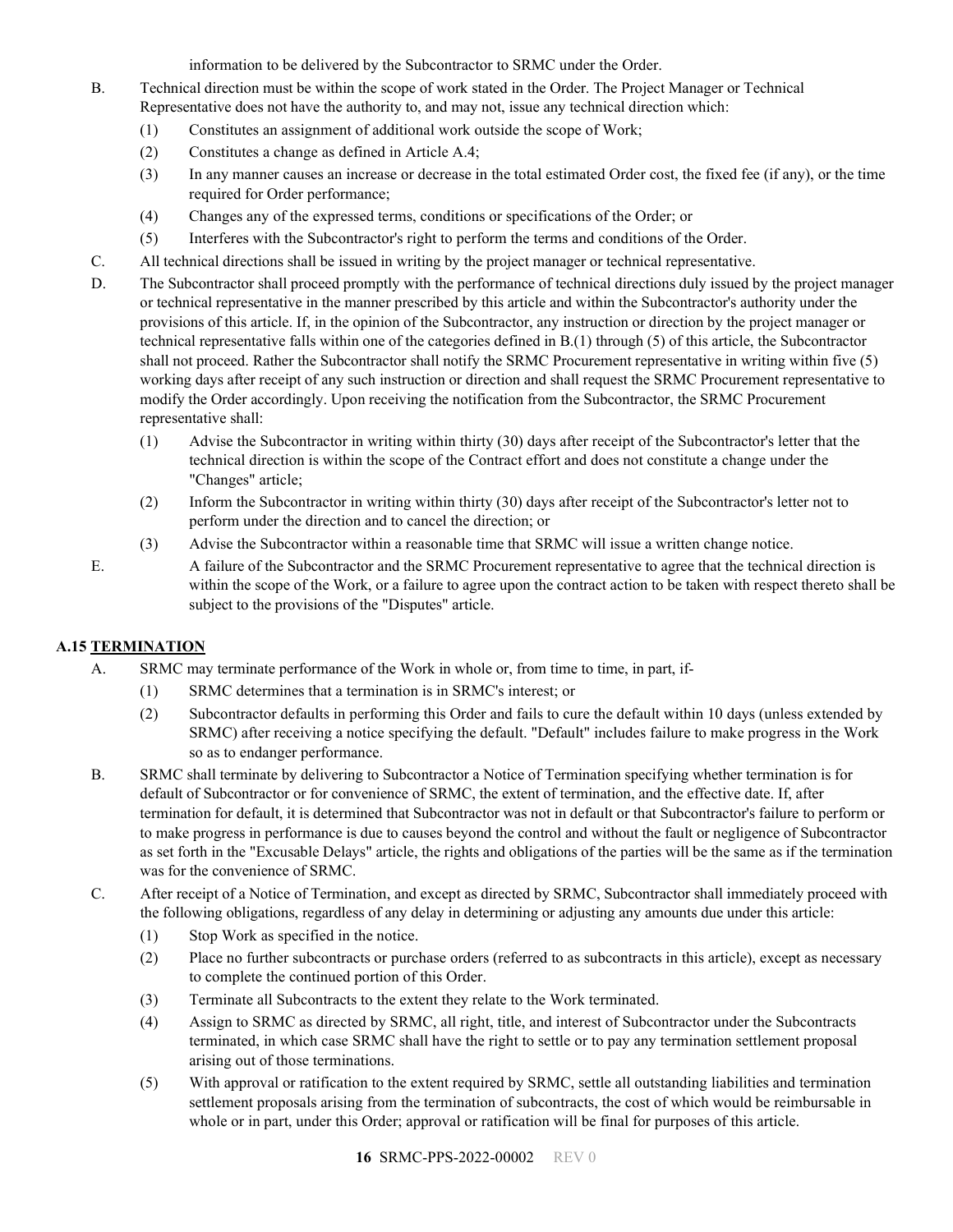- (6) Transfer title (if not already transferred) to the Government and, as directed by SRMC, deliver to SRMC
	- (i) the fabricated or unfabricated parts, Work in process, completed Work, supplies, and other material produced or acquired for the Work terminated;
	- (ii) the completed or partially completed plans, drawings, information, and other property that, if this Order had been completed, would be required to be furnished to SRMC; and
	- (iii) the jigs, dies, fixtures, and other special tools and tooling acquired or manufactured for this Order, the cost of which Subcontractor has been or will be reimbursed under this Order.
- (7) Complete performance of the Work not terminated.
- (8) Take any action that may be necessary or that SRMC may direct, for the protection and preservation of the property related to this Order that is in the possession of Subcontractor and in which SRMC has or may acquire an interest.
- (9) Use its best efforts to sell, as directed or authorized by SRMC, any property of the types referred to in subparagraph (6) above; provided, however, that Subcontractor -
	- (i) is not required to extend credit to any purchaser, and
	- (ii) may acquire the property under the conditions prescribed by, and at prices approved by, SRMC. The proceeds of any transfer or disposition will be applied to reduce any payments to be made by SRMC under this Order, credited to the price or cost of the Work, or paid in any other manner directed by SRMC.
- D. After expiration of the plant clearance period as defined in FAR 45.6, Subcontractor may submit to SRMC, a list, certified as to quantity and quality, of termination inventory not previously disposed of, excluding items authorized for disposition by SRMC. Subcontractor may request SRMC to remove those items or enter into an agreement for their storage. Within 15 days, SRMC will accept the items and remove them or enter into a storage agreement. SRMC may verify the list upon removal of the items, or if stored, within 45 days from submission of the list, and shall correct the list, as necessary, before final settlement.
- E. After termination, Subcontractor shall submit a final termination settlement proposal to SRMC in the form and with the certification prescribed by SRMC. Subcontractor shall submit the proposal promptly, but no later than 1 year from the effective date of termination, unless extended in writing by SRMC upon written request of Subcontractor within this 1 year period. However, if SRMC determines the facts justify it, a termination settlement proposal may be received and acted on after 1 year or any extension. If Subcontractor fails to submit the proposal within the time allowed, SRMC may determine, on the basis of information available, the amount, if any, due Subcontractor because of the termination and shall pay the amount determined.
- F. Subject to paragraph E above, Subcontractor and SRMC may agree on the whole or any part of the amount to be paid (including an allowance for fee) because of the termination. This Order shall be amended, and Subcontractor paid the agreed amount.
- G. If Subcontractor and SRMC fail to agree in whole or in part on the amount of costs and/or fee to be paid because of the termination of Work, SRMC shall determine on the basis of information available, the amount, if any, due Subcontractor, and shall pay that amount, which shall include the following:
	- (1) All costs reimbursable under this Order, not previously paid for the performance of this Order before the effective date of the termination, and those costs that may continue for a reasonable time with the approval of or as directed by SRMC; however, Subcontractor shall discontinue those costs as rapidly as practicable.
	- (2) The cost of settling and paying termination settlement proposals under terminated subcontracts that are properly chargeable to the terminated portion of this Order if not included in subparagraph (1) above.
	- (3) The reasonable costs of settlement of the Work terminated, including
		- (i) accounting, legal, clerical, and other expenses reasonably necessary for the preparation of termination settlement proposals and supporting data;
		- (ii) the termination and settlement of subcontracts (excluding the amounts of such settlements); and
		- (iii) storage, transportation, and other costs incurred which are reasonably necessary for the preservation, protection, or disposition of the termination inventory. If the termination is for default, no amounts for the preparation of Subcontractor's termination settlement proposal may be included.
	- (4) A portion of the fee payable under this Order, determined as follows:
		- (i) If this Order is terminated for the convenience of SRMC, the settlement shall include a percentage of the fee equal to the percentage of completion of Work contemplated under this Order, but excluding subcontract effort included in Subcontractor's termination proposals, less previous payments for fee;
		- (ii) If this Order is terminated for default, the total fee payable shall be such proportionate part of the fee as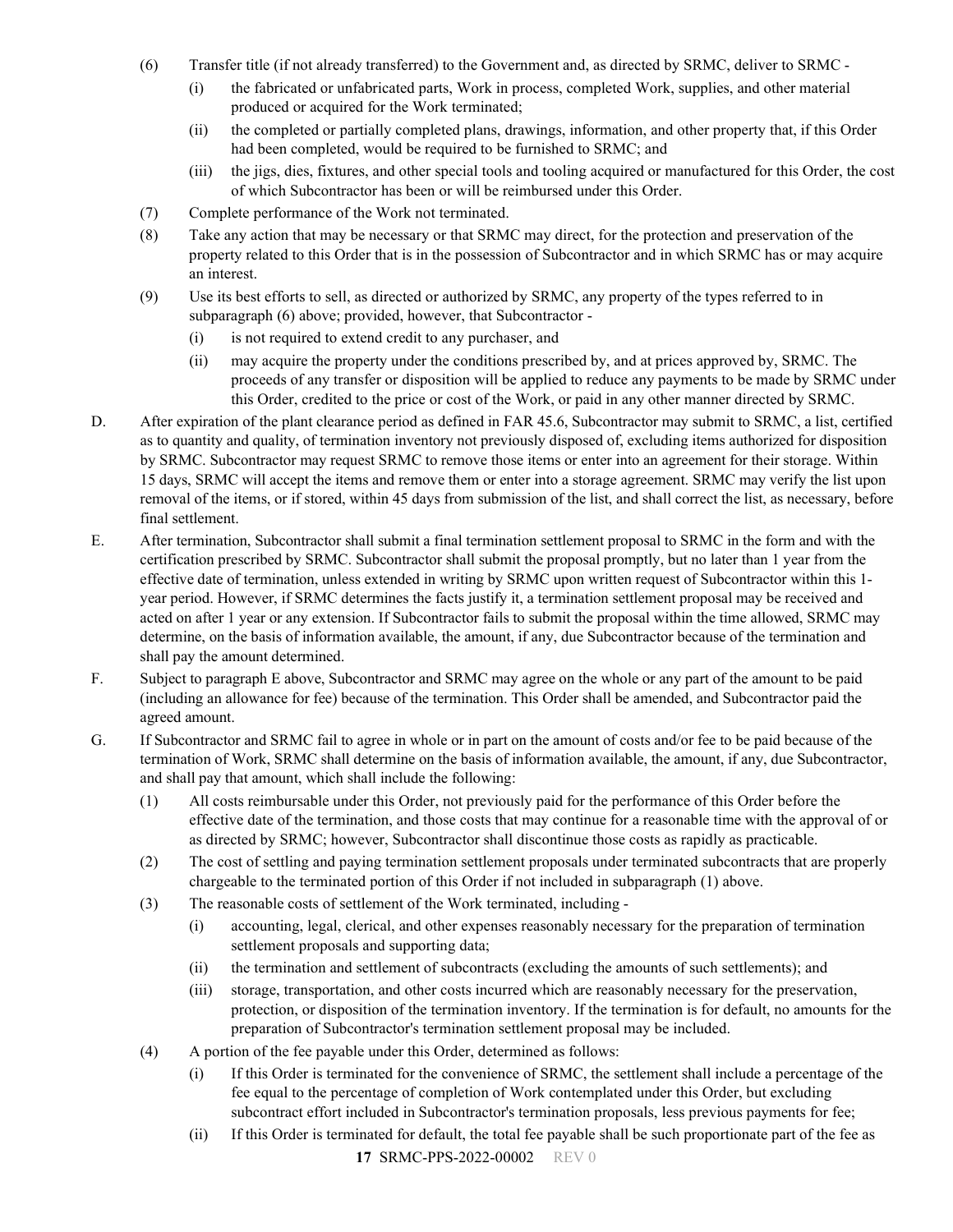the total number of articles (or amount of services) delivered to and accepted by SRMC is to the total number of articles (or amount of services) of a like kind required by this Order.

- (5) If the settlement includes only fee, it will be determined under subparagraph G. (4) above.
- H. The cost principles and procedures in FAR Part 31 and DEAR Section 931.2, in effect on the date of this Order, shall govern all costs claimed, agreed to, or determined under this article.
- I. Subcontractor shall have the right of appeal, under the "Disputes" article, from any determination made by SRMC under paragraphs E, G, or K except that if Subcontractor failed to submit the termination settlement proposal within the time provided in paragraph E and failed to request a time extension, there is no right of appeal. If SRMC has made a determination of the amount due under paragraph E, G or K, SRMC shall pay Subcontractor
	- (1) the amount determined by SRMC if there is no right of appeal or if no timely appeal has been taken, or
	- (2) the amount finally determined on an appeal.
- J. In arriving at the amount due Subcontractor under this article, there shall be deducted
	- (1) all unliquidated advances or other payments to Subcontractor, under the terminated portion of this Order;
	- (2) any claim which SRMC has against Subcontractor under this Order; and
	- (3) the agreed price for, or the proceeds of sale of materials, supplies, or other things acquired by Subcontractor or sold under this article and not recovered by or credited to SRMC.
- K. Subcontractor and SRMC must agree to any equitable adjustment in fee for the continued portion of this Order when there is a partial termination. SRMC shall amend this Order to reflect the agreement.
- L. (1) SRMC may, under the terms and conditions it prescribes, make partial payments and payments against costs incurred by Subcontractor for the terminated portion of this Order, if SRMC believes the total of these payments will not exceed the amount to which Subcontractor will be entitled.
	- (2) If the total payments exceed the amount finally determined to be due, Subcontractor shall repay the excess to SRMC upon demand, together with interest computed at the rate established by the Secretary of the Treasury under 50 U.S.C. App. 1215(b)(2). Interest shall be computed for the period from the date the excess payment is received by Subcontractor to the date the excess is repaid. Interest shall not be charged on any excess payment due to a reduction in Subcontractor's termination settlement proposal because of retention or other disposition of termination inventory until 10 days after the date of the retention or disposition, or a later date determined by SRMC because of the circumstances.
- M. The provisions of this article relating to fee are inapplicable if this Order does not include a fee.

#### <span id="page-17-0"></span>**A.16 DISPUTES**

- A. Subcontractor shall not be entitled to and neither SRMC nor the Government shall be liable to the Subcontractor or its lower tier suppliers or subcontractors for damages in tort (including negligence), or contract, or otherwise, except as specifically provided in this order.
- B. The Parties shall attempt to settle any claim or controversy arising from this Order through consultation and negotiations in good faith and a spirit of mutual cooperation. If those attempts fail, then the dispute will be mediated by a mutually acceptable mediator chosen by the Parties within thirty (30) days after written notice by one party demanding mediation. Neither Party may unreasonably withhold consent to the selection of a mediator, and the Parties will share the costs of the mediation equally. Any dispute which cannot be resolved between the Parties through negotiation or mediation shall be resolved by litigation in a court of competent jurisdiction located in the State of South Carolina. Determination of any substantive issue of law shall be according to the Federal common law of Government contracts as enunciated and applied by Federal judicial bodies and boards of contract appeals of the Federal Government; if there is no applicable Federal Government contract law, the law of the State of South Carolina shall apply in the determination of such issues.
- C. During the pendency of a dispute, the Subcontractor shall proceed diligently with performance of all terms of this Order. The Subcontractor's consent to so proceed shall not restrict or otherwise affect the Subcontractor's right to contest any claim.

#### <span id="page-17-1"></span>**A.17 OCCUPATIONAL SAFETY AND HEALTH ACT**

Subcontractor warrants that any and all Work performed off the Savannah River Site (SRS) and/or Supplies furnished shall comply with all requirements of the Occupational Safety and Health Act of 1970, as the same may be amended from time to time and including all regulations adopted pursuant to such Act, and shall comply with all requirements of any applicable health or safety statute or regulation of any state or local government agency having jurisdiction in the location to which Supplies are to be shipped or Work is to be performed pursuant to this Order.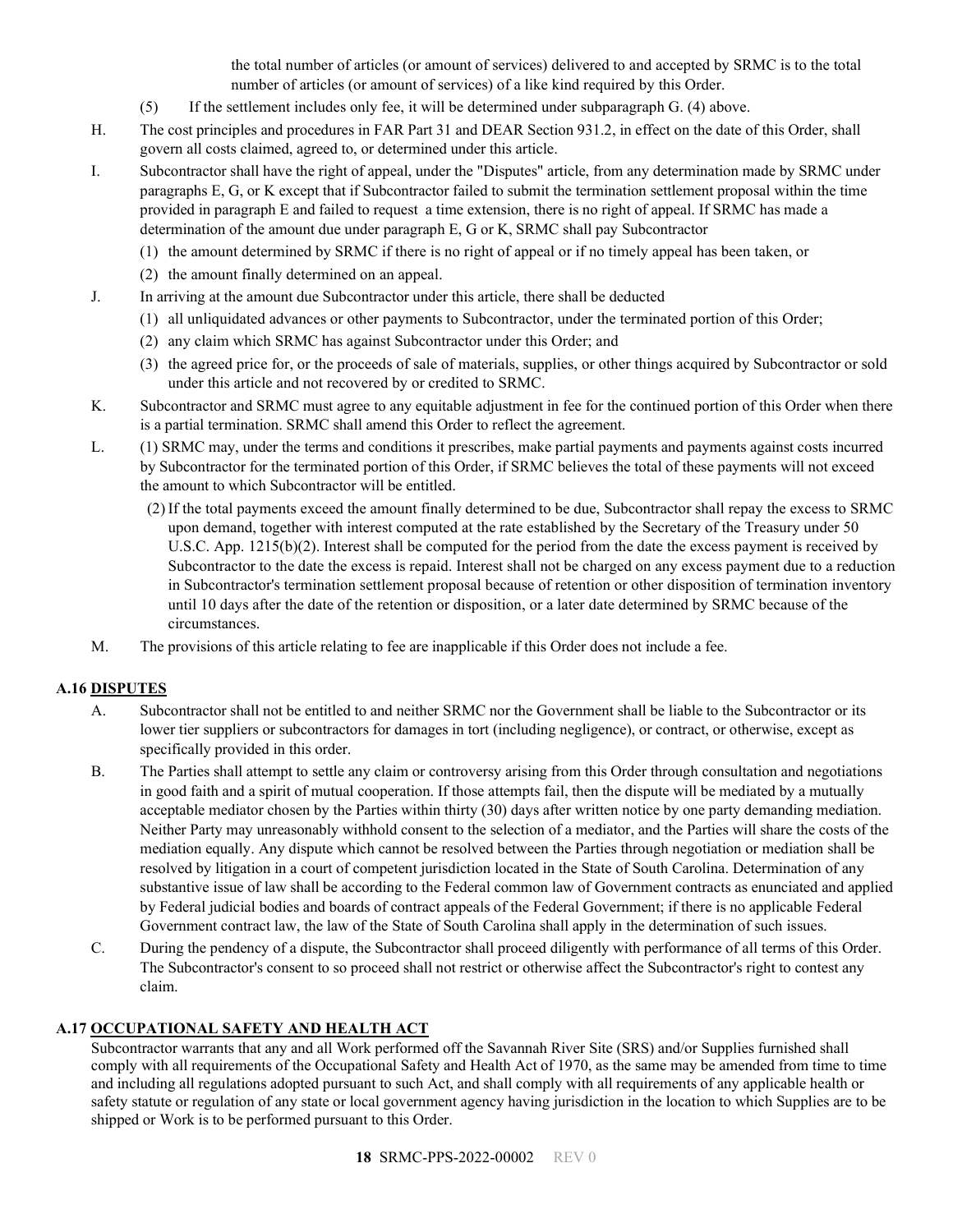### <span id="page-18-0"></span>**A.18 COMPLIANCE AND APPROVALS**

Subcontractor shall comply with all applicable federal, state, and local laws and ordinances and all pertinent lawful orders, rules, and regulations, including new provisions of 10 CFR 851 relating to Health and Safety. Compliance shall be a material requirement of this Order. Except as otherwise directed by SRMC, Subcontractor shall procure without additional expense to SRMC, all necessary permits, licenses, and approvals. The approval by SRMC of designs, work drawings, specifications, reports, or any other data submitted by Subcontractor hereunder shall not affect or relieve Subcontractor from any responsibility to furnish said items in full conformance with the requirements of this Order.

### <span id="page-18-1"></span>**A.19 RIGHTS TO PROPOSAL DATA**

Except for the technical data contained on those pages of Subcontractor's proposal which are specifically identified in the Order with specific reference to this article and asserted by Subcontractor as being proprietary data, it is agreed that, as a condition of the award of this Order and notwithstanding the provisions of any notice appearing on the proposal or elsewhere, SRMC and the Government shall have the right to use, duplicate, disclose and have others do so for any purpose whatsoever, the technical data contained in the proposal upon which this Order is based.

### <span id="page-18-2"></span>**A.20 SRMC POLICY ON OPPORTUNITY**

All subcontractors, vendors and suppliers are notified that it is the policy of the SRMC to provide equal employment opportunity and to adhere to federal, state and local laws pertaining thereto. Appropriate action shall be taken on the part of all SRMC subcontractors, vendors and suppliers to insure adherence to such laws.

#### <span id="page-18-3"></span>**A.21 TOXIC SUBSTANCES CONTROL ACT OF 1976**

Subcontractor warrants that each and every chemical substance delivered under this Order shall, at the time of sale, transfer or delivery, be on the list of chemical substances compiled and published by the Administrator of the Environmental Protection Agency pursuant to Section 8(b) of the toxic Substances Control Act (Public Law 94-469).

# <span id="page-18-4"></span>**A.22 HAZARDOUS MATERIAL IDENTIFICATION AND MATERIAL SAFETY DATA**

- A. Subcontractor agrees to submit a Material Safety Data Sheet for all hazardous materials/chemicals to the SRMC Procurement Representative/STR for approval before chemical is brought onto SRS. This obligation applies to all materials delivered under this Subcontract which will involve exposure to hazardous materials/chemicals or items containing these materials/chemicals.
- B. All chemical containers shall be clearly labeled per OSHA standards. Chemicals not in an original container shall also be properly labeled with the product name and hazard markings per the Material Safety Data Sheet on file. Immediate use containers such as painter's pail, etc., are exempt from labeling requirements.
- C. Neither the requirements of this article nor any act or failure to act by SRMC or the Government shall relieve Subcontractor of any responsibility of liability for the safety of SRMC, Government, Subcontractor, or subcontractor personnel or property.
- D. Subcontractor shall comply with applicable Federal, state, and local laws, codes, ordinances, and regulations (including the acquisition of licenses and permits) in connection with hazardous materials/chemicals.
- E. The Government's and SRMC's rights in data furnished under this Order with respect to hazardous materials/chemicals are as follows:
	- (1) To use, duplicate, and disclose any data to which this article is applicable. The purposes of this right are to
		- (i) apprise personnel of the hazards to which they may be exposed in using, handling, packaging, transporting, or disposing of hazardous materials/chemicals;
		- (ii) obtain medical treatment for those affected by the material/chemical; and
		- (iii) have others use, duplicate, and disclose the data for SRMC and the Government for these purposes.
	- (2) To use, duplicate, and disclose data furnished under this article, in accordance with subparagraph E.(1) above, in precedence over any other article of this Order providing for rights in data.
	- (3) That SRMC and the Government are not precluded from using similar or identical data acquired from other sources.
	- (4) That the data shall not be duplicated, disclosed, or released outside of SRMC or the Government, in whole or in part for any acquisition or manufacturing purpose, if the following legend is marked on each piece of data to which this article applies: "This is furnished under United States Government Contract No., DE-AC09- 09SR22505 and shall not be used, duplicated, or disclosed for any acquisition or manufacturing purpose without the permission of SRMC. This legend shall be marked on any reproduction of this data."
	- (5) That Subcontractor shall not place the legend or any other restrictive legend on any data that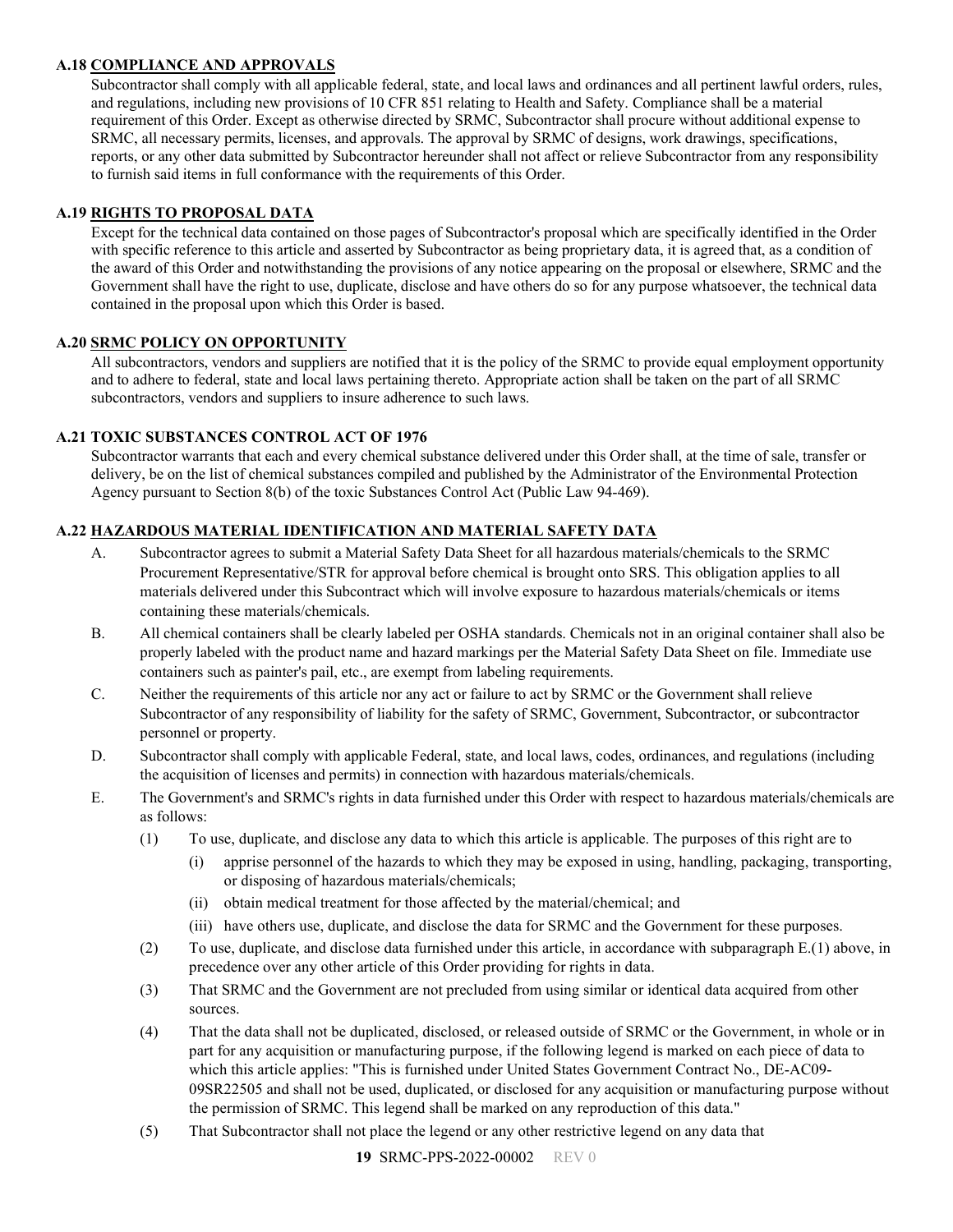- (i) Subcontractor or any subcontractor previously delivered to SRMC or the Government without limitations, or
- (ii) should otherwise be delivered without limitations.
- F. Subcontractor shall insert this article, including this paragraph F, with appropriate changes in the destination of the parties, in subcontracts at any tier (including purchase designations or purchase orders) under this Order involving hazardous materials/chemicals.

# <span id="page-19-0"></span>**A.23 MONTHLY ACCRUAL REPORT**

- A. Subcontractor shall submit the following report to SRMC to arrive no later than the 20th day of each month.
	- (1) Amounts invoiced but not paid, including invoice numbers and dates.
	- (2) Amounts of actual costs and estimated costs incurred and fee earned through the last day of the month the report is due which have not been invoiced.

# <span id="page-19-1"></span>**A.24 COMPLIANCE WITH EMPLOYEE CONCERNS**

- A. Subcontractor shall ensure its employees are aware of the DOE-SRS and SRMC Employee Concerns Programs (ECP) and how to use the program by performing the following:
	- (1) Ensure employees are provided with information on the DOE-SRS and SRMC ECPs during initial orientation and annual training.
	- (2) Ensure that posters identifying the DOE-SRS and SRMC ECP telephone "hotline" numbers are displayed in conspicuous locations throughout the worksite. SRMC will provide posters, as necessary.
	- (3) Inform employees of the availability of the DOE-SRS ECP in case of dissatisfaction or lack of confidence with other reporting systems.
	- (4) Ensure managers and supervisors are aware of the prohibition of any reprisal against employees who have or are believed to have raised or reported concerns.
- B. Subcontractor must immediately notify the STR or Procurement Representative of any employee concern involving:
	- (1) A condition which constitutes an imminent threat to the health and safety of site personnel or to the general public.
	- (2) Circumstances which would cause adverse public reaction or receive local media attention.
	- (3) Allegations of reprisal.
- C. Subcontractor shall investigate any employee concern referred by the STR and inform the STR of investigation results within 7 days of receipt of concern. Inform the STR in writing if an extension to this 7-day timeframe is required, along with status of investigation to date and actions pending to closure. The investigation shall be conducted to the satisfaction of the SRMC Procurement Representative.

# <span id="page-19-2"></span>**A.25 CONFIDENTIALITY OF INFORMATION**

- A. To the extent that the work under this Order requires that the Subcontractor be given access to confidential or proprietary business, technical or financial information belonging to the Government, SRMC or other companies, the Subcontractor shall, after receipt thereof, treat such information as confidential and agrees not to appropriate such information to its own use or to disclose such information to third parties unless specifically authorized by SRMC or the Contracting Officer in writing. The foregoing obligations, however, shall not apply to:
	- (1) Information which, at the time of receipt by the Subcontractor, is in public domain;
	- (2) Information which is published after receipt thereof by the Subcontractor or otherwise becomes part of the public domain through no fault of the Subcontractor;
	- (3) Information which the Subcontractor can demonstrate was in its possession at the time of receipt thereof and was not acquired directly or indirectly from the government or other companies;
	- (4) Information which the Subcontractor can demonstrate was received by it from a third party that did not require the Subcontractor to hold it in confidence.
- B. The Subcontractor shall obtain the written agreement, in a form satisfactory to SRMC, of each employee permitted access, whereby the employee agrees that he will not discuss, divulge or disclose any such information or data to any person or entity except those persons within the Subcontractor's organization directly concerned with the performance of the Order.
- C. The Subcontractor agrees, if requested by the SRMC or the Government, to sign an agreement identical, in all material respects, to the provisions of this article, with each company supplying information to the Subcontractor under this Order,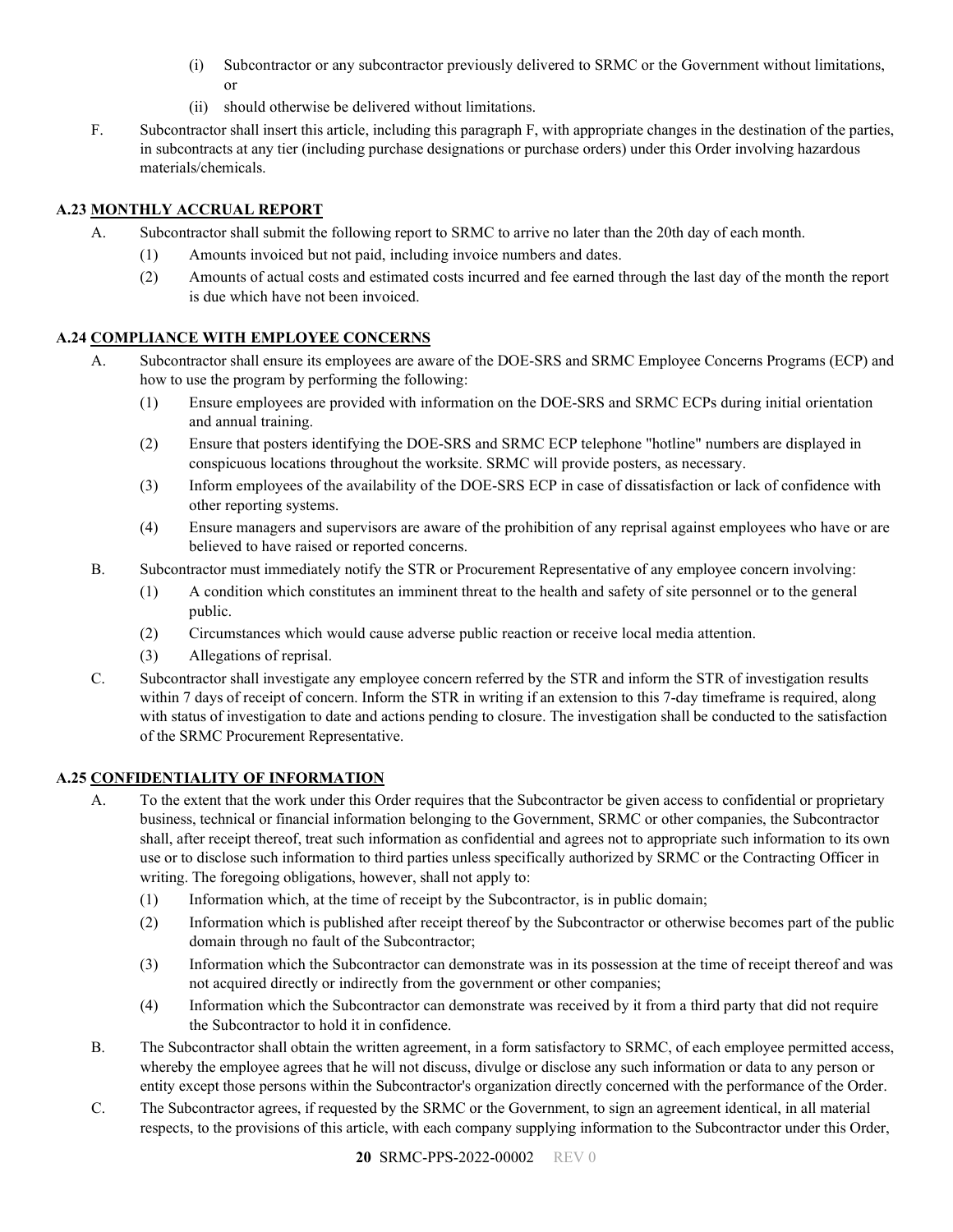and to supply a copy of such agreement to SRMC. From time to time upon request of SRMC, the Subcontractor shall supply SRMC with reports itemizing information received as confidential or proprietary and setting forth the company or companies from which the Subcontractor received such information.

D. The Subcontractor agrees that upon request by DOE or SRMC, it will execute a DOE-approved agreement, with any party whose facilities or proprietary data it is given access to or is furnished, restricting the use and disclosure of the data or the information obtained from the facilities. Upon request by DOE or SRMC such an agreement shall also be signed by Subcontractor personnel.

# <span id="page-20-0"></span>**A.26 KEY PERSONNEL**

The personnel specified in this Order are considered to be essential to the work being performed hereunder. Prior to diverting any of the specified individuals to other programs, the Subcontractor shall notify SRMC reasonably in advance and shall submit justification (including proposed substitutions) in sufficient detail to permit evaluation of the impact on the program. No diversion shall be made by SRMC provided, that SRMC may ratify in writing such diversion and such ratification shall constitute the consent of SRMC required by this article. The Order may be amended from time to time, or an administrative letter may be issued, to either add or delete personnel, as appropriate.

# <span id="page-20-1"></span>**A.27 FOREIGN TRAVEL**

- A. Foreign travel, when charged directly, shall be subject to the prior approval of SRMC for each separate trip regardless of whether funds for such travel are contained in an approved budget. Foreign travel is defined as any travel outside of the United States and its territories and possessions.
- B. Request for approval shall be submitted at least 60 days prior to the planned departure date, on a Request for Approval of Foreign Travel form, and, when applicable, include a notification of proposed sensitive foreign nation travel.
- C. Subcontractor foreign travel shall be conducted pursuant to the requirements contained in DOE Order 551.1, Official Foreign Travel, or any official version of the order in effect at the time of award.

#### <span id="page-20-2"></span>**A.28 STATE AND LOCAL TAXES**

- A. The Subcontractor agrees to notify SRMC of any State or local tax, fee, or charge levied or purported to be levied on or collected from the Subcontractor with respect to the order work, any transaction thereunder, or property in the custody or control of the Subcontractor and constituting an allowable item of cost if due and payable, but which the Subcontractor has reason to believe, or SRMC has advised the Subcontractor, is or may be inapplicable or invalid; and the Subcontractor further agrees to refrain from paying any such tax, fee, or charge unless authorized in writing by SRMC. Any State or local tax, fee, or charge paid with the approval of SRMC or on the basis of advice from SRMC that such tax, fee, or charge is applicable and valid, and which would otherwise be an allowable item of cost, shall not be disallowed as an item of cost by reason of any subsequent ruling or determination that such tax, fee, or charge was in fact inapplicable or invalid.
- B. The Subcontractor agrees to take such actions as may be required or approved by SRMC to cause any State or local tax, fee, or charge which would be an allowable cost to be paid under protest; and to take such action as may be required or approved by SRMC to seek recovery of any payments made, including assignment to the Government or its designee of all rights to an abatement or refund thereof, and granting permission for SRMC or the Government to join with the Subcontractor in any proceedings for the recovery thereof or to sue for recovery in the name of the Subcontractor. If SRMC directs the Subcontractor to institute litigation to enjoin the collection of or to recover payment of any such tax, fee, or charge referred to above, or if a claim or suit is filed against the Subcontractor for a tax, fee, or charge it has refrained from paying in accordance with this article, the costs and expenses incurred by the Subcontractor shall be allowable items of costs, as provided in this Order together with the amount of any judgment rendered against the Subcontractor.
- C. All recoveries or credits in respect of the foregoing taxes, fees and charges (including interest) shall inure to and be for the sole benefit of the Government.

# <span id="page-20-3"></span>**A.29 FITNESS FOR DUTY AND WORKPLACE SUBSTANCE ABUSE PROGRAM**

CONTRACTOR expects that SUBCONTRACTOR and lower tier subcontractor employees who will perform work on-site will be physically and mentally fit to meet the requirements of the job descriptions for labor under this Subcontract. CONTRACTOR has absolute authority to reject said employees who are not fit for duty or manifest their unfitness after performing work, and SUBCONTRACTOR and lower tier subcontractors will immediately replace said employees as a condition of this Subcontract.

# A. Fitness for Duty

(1) (i) The Subcontractor shall advise his employees and the employees of lower tier subcontractors and agents that it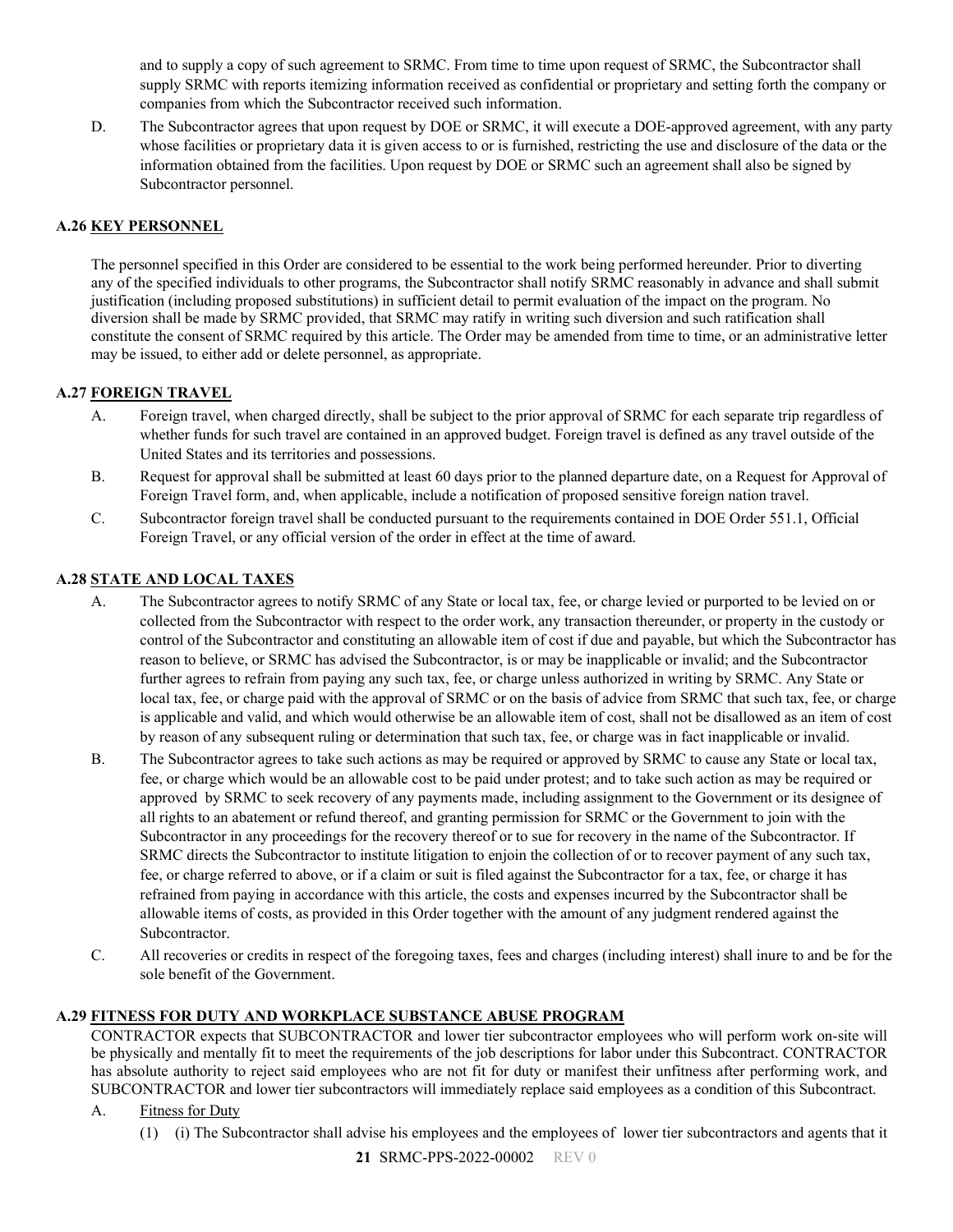is the policy of SRMC to prohibit the use, possession, sale and distribution of alcohol, drugs or other controlled substance within the limits of the Savannah River Site (SRS), and/or any offsite facilities, and to prohibit the presence of individuals who have such substances in the body for non-medical reasons. Any Subcontractor employee who is found in violation of the policy may be removed or barred from the site.

(ii) The Subcontractor agrees to advise its employees and the employees of lower tier subcontractors of the above policy prior to assignment to the Site and to maintain documentation that such advice has been given.

- (2) SRMC will collect urine specimens when Subcontractor employees are processed for badging. SRMC will send these specimens to a consultant for testing and verification. The testing process may take up to five (5) days to obtain results. In the event of "positive" findings, the Subcontractor will be notified and shall bring the individual to the Badge Office for an "Exit Conference". The Subcontractor then agrees to promptly remove such individual from the Savannah River Site and return the badge to the SRMC Subcontractor Badge Office.
- (3) The Subcontractor agrees to secure the written consent of employees to release results of urine tests to the designated SRMC representative. SRMC agrees to use such results solely in connection with its decision as to whether to permit a Subcontractor employee, lower tier subcontractor employee or agent to access Savannah River Site property.
- (4) SRMC will also conduct for-cause and random drug and alcohol testing on all employees badged by SRMC. The Subcontractor agrees to comply with and secure the compliance of its employees and employees of lower tier subcontractors with this testing. In the event of "positive" findings, the Subcontractor agrees to promptly remove such individual from the Savannah River Site and return his or her badge to the SRMC Subcontractor Badging Office.
- (5) A Breath Alcohol Test will be given during the initial badging process and the results will be available immediately. In the event of "positive" findings, the Subcontractor's or lower tier subcontractor's employee will not be badged, shall be issued a temporary pass, and will be escorted offsite by a Subcontractor's or lower tier subcontractor's representative.

# B. Suitability for Employment

- (1) Subcontractor employees, including employees of lower tier subcontractors, who are to be badged to permit Savannah River Site access must successfully complete Suitability for Employment process. As part of this process, the Subcontractor agrees to advise its employees and employees of lower tier subcontractors that they will be required to complete certain forms which authorize background investigations. These forms shall be submitted during the badging process.
- (2) Employees will be issued a photo badge and allowed site access on the first reporting day. In the event a Subcontractor's employee subsequently fails to successfully complete the background investigation, the Subcontractor agrees to promptly remove such individual from the site and to return the badge to the SRMC Subcontractor Badging Office.
- (3) Subcontractor agrees to advise its employees of the above requirement prior to assignment to the Savannah River Site and to maintain documentation that such advise has been given.
- (4) Subcontractor also shall advise its employees and lower tier subcontractors whose employees are performing work at SRS that they shall inform Subcontractor of any arrest or indictment by any law enforcement agency as soon as practicable; and Subcontractor shall inform SRMC, within 24 hours in writing (Email is acceptable) of its or its lower tier subcontractor's employee's name and the alleged facts of the arrest or indictment. SRMC shall make a determination of the employee's continued suitability for employment at SRS.

# <span id="page-21-0"></span>**A.30 BADGING REQUIREMENTS**

# A. Photo Badge

- (1) Employees may be issued a site access photo badge for a period not to exceed one year. To obtain a Photo Badge, Subcontractor employees and any lower tier subcontractor employees must be processed through SRMC's Subcontract Badging Procedure and are subject to investigation by Governmental authorities. All badges must be returned or accounted for prior to final payment. All employees must be at least 18 years old.
- (2) Subcontractor employees and any lower tier Subcontractor employees shall complete Subcontractor Employee Data Sheet and Fingerprint Cards. If a long-term badge is required (period greater than six (6) months) the employee will also be required to complete form SF 85, "Questionnaire for Non-Sensitive Positions", and form OF 306, "Declaration for Federal Employment". These forms are required for the Governments use in conducting background investigations per Homeland Security Presidential Directive HSPD-12. Copies of these forms are available on the SRMC Internet Home Page (under Supplier Forms & Documents) at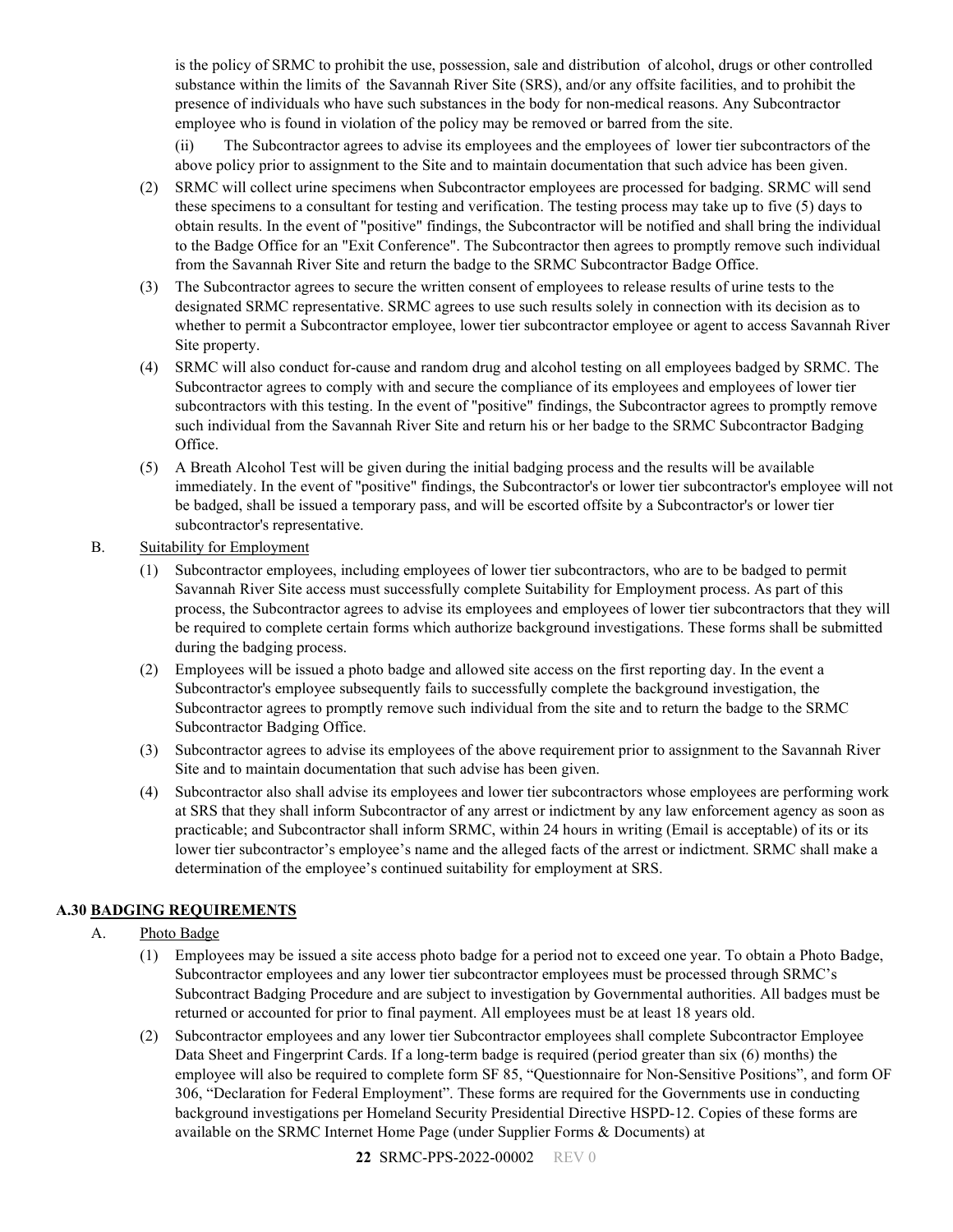www.SRMCemediation.com/business.html

- (3) Subcontractor will observe the following badging procedure for processing employees through employment and security orientation:
	- (i) A minimum of two working days prior to the start of the badging and orientation process, subcontractor shall transmit the following information to the STR (or the End User if an STR is not appointed for this Order):
	- Subcontract Number
	- Employee name
	- Employee address
	- Employee Social Security Number
	- Employee Date of Birth
	- (ii) Subcontractor employees shall report to SRS Building 703-46A at SRS Road 1, approximately two miles east of SC Highway 125 in Jackson, SC. Employee shall be given a temporary badge for travel to SRS Central Shops Area for Substance Abuse Program (SAP) Testing. (See Article titled "Workplace Substance Abuse Programs.")
	- (iii) Each employee must successfully pass General Employee Training (GET) prior to undergoing the Photo Badging procedure. See Article titled "General Employee Training and Annual Refresher Training for Subcontract Employees". GET is given on Monday of each week in the Jackson, SC municipal building, and should be scheduled well in advance of the desired date in order to assure placement.
	- (iv) The orientation and badging process will take approximately four (4) hours.
- (4) The maximum duration that Subcontractor employees will be issued a site access badge is one (1) year. Subcontractor employees requiring a new badge will report to the Badge Office and repeat the badging process.
- (5) If Work under this Subcontract is to be performed in security areas, all personnel will be required to sign in and out at security gates and are subject to a search of their person and belongings at entrances to or exit from the area.
- B. Temporary Badge *(Typically for visitors and short- term personnel.)*
	- (1) Temporary badges are valid for a maximum of 10 calendar days per person in a calendar year. To avoid unnecessary expiration, these badges should be returned to the badge office immediately upon completion of need.
	- (2) Two working days prior to the need date, subcontractor shall transmit the following information to the STR/End User:
	- Subcontract Number
	- Employee name
	- Employee address
	- Employee Social Security Number
	- Employee Date of Birth
	- (3) The Assigned Competent Person (ACP) (Subcontractor or SRMC employee) shall perform Task Analysis of scope to be performed and identify any applicable contractual task specific checklist(s) from the subcontractors accepted Worker Protection Plan or SRMC's Focused Observation Database if a WPP is not required by the terms of this order.
	- (4) ACP shall provide advance copy of any task specific safety checklist(s) to personnel seeking temporary badges.
	- (5) Badge Office provides initial security briefing, issues registration card and obtains acknowledgement signature, issues "maroon" Visitors Badge for duration requested by STR/End User.
	- (6) ACP reviews any applicable checklist(s) and performs focused observations as directed by the STR/End User.
	- (7) Upon completion of scope, return badge to Badge Office upon exiting SRS.
- C. Identity Verification
	- (1) In order to receive a photo or temporary badge for entry to SRS, Subcontractor employees, except delivery personnel (see subparagraph (2) below), will be required to present two specific forms of identification from the list of acceptable forms of identification, per Security Clearance Procedure 7Q-501. Copy of list is available on the SRMC Internet Home Page at http://www.SRMCemediation.com/business.html. At least one of the documents selected from the list must be a valid State or Federal government-issued picture ID.
	- (2) Vendor Delivery Personnel. Unbadged personnel seeking a temporary badge for material/equipment deliveries will be required to present one form of picture identification that will verify their identity, such as a valid state driver's license that includes a photograph. Delivery personnel shall enter the site at the Aiken Barricade located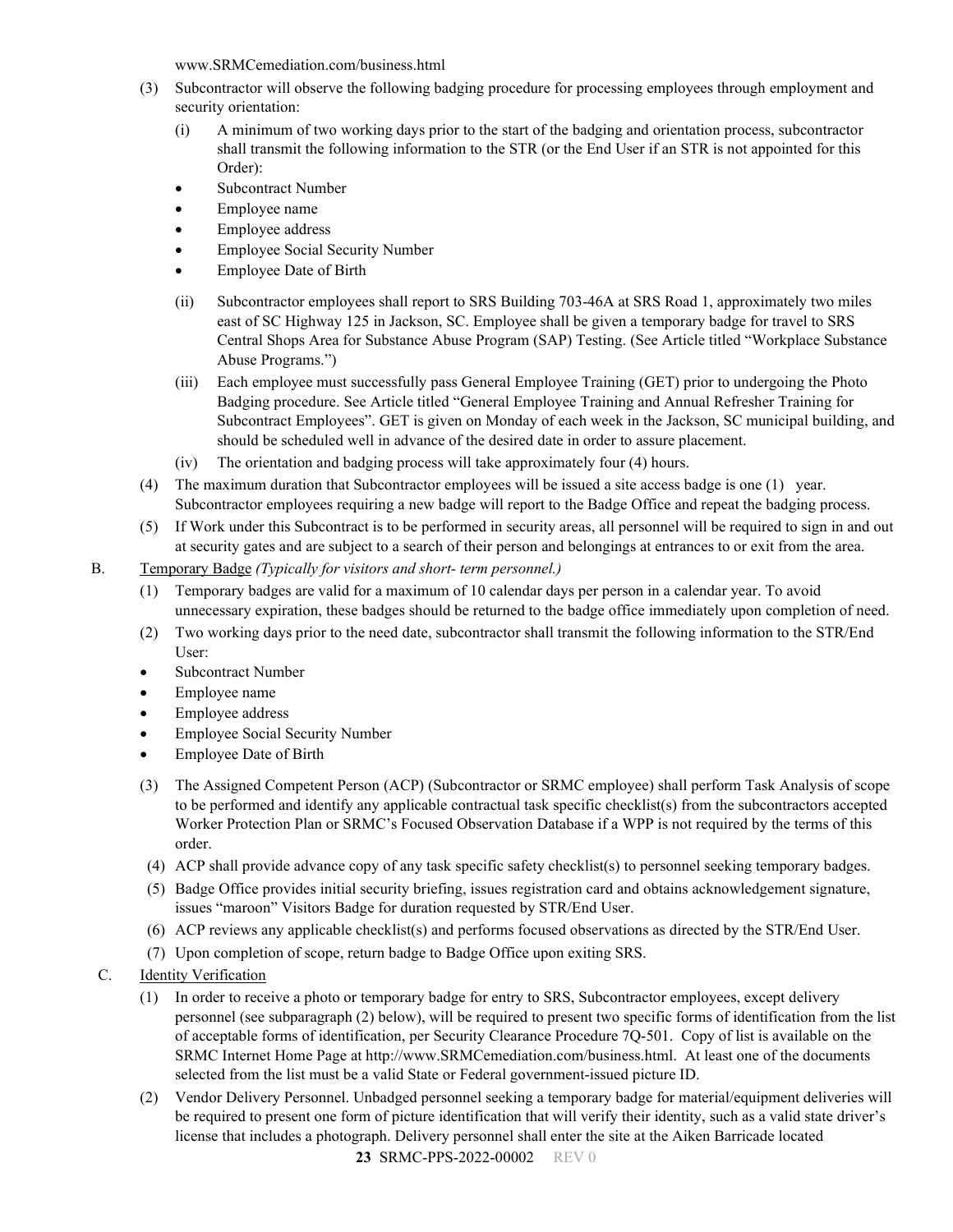approximately one (1) mile south of SC Highway 278, and will be escorted at all times to the delivery location and back to the entrance barricade by Site Security Services Contractor or by Assigned Competent Persons (SRMC or Subcontractor).

D. If the Subcontractor or any lower tier subcontractor should independently suspend or remove an employee from work at the Savannah River Site (SRS) for unsafe acts or behavior, the Subcontractor shall immediately notify the STR/End User, return the employee's badge to the STR/End User, and provide the STR/End User with written notification of the employee's name and reason(s) for such suspension or removal.

# <span id="page-23-0"></span>**A.31 TAX WITHHOLDING FOR NONRESIDENTS**

- A. Withholdings required by section 12-8-550 do not apply to payments on orders for tangible personal property when those payments are not accompanied by services to be performed within the state of South Carolina.
- B. Under Title 12 of the Code of Laws of South Carolina, section 12-8-550, two (2) percent of each and every payment made to suppliers and subcontractors who are nonresidents of the State of South Carolina and are conducting a business or performing personal services of a temporary nature carried on within South Carolina must be withheld and forwarded to the South Carolina Tax Commission in cases where an order or a subcontract exceeds or could reasonably be expected to exceed ten thousand dollars (\$10,000.00) SRMC will withhold as required by law.
- C. Under Title 12 of the Code of Laws of South Carolina, section 12-8-540, seven (7) percent (five (5) percent for corporations) of each and every payment of rentals or royalties to subcontractors who are nonresidents of the State of South Carolina must be withheld and forwarded to the South Carolina Tax Commission in cases where the payments amount to twelve hundred dollars (1,200.00) or more a year. SRMC will withhold as required by law.
- D. The above withholdings will not be made provided the Subcontractor presents the affidavit of registration with the South Carolina Department of Revenue or the South Carolina Secretary of State's Office, or proof of having posted the appropriate bond with the South Carolina Tax Commission.

#### <span id="page-23-1"></span>**A.32 OZONE DEPLETING SUBSTANCE**

Without limiting any of the other Articles herein, Subcontractor warrants that all of the supplies furnished under this Order have been completely and accurately labeled pursuant to the requirements of 40 CFR Part 82, "Protection of Stratospheric Ozone", or that such supplies do not require such labeling.

#### <span id="page-23-2"></span>**A.33 REPORTING OF ROYALTIES**

If any royalty payments are directly involved in this Order or are reflected in the Order price, Subcontractor agrees to report in writing to SRMC during the performance of this Order and prior to its completion or final settlement the amount of any royalties or other payments paid or to be paid by it directly to others in connection with the performance of this Order together with the names and addresses of licensors to whom such payments are made and either the patent numbers involved or such other information as will permit identification of the patents or other basis on which the royalties are to be paid. The approval of DOE or SRMC of any individual payments or royalties shall not preclude the Government or SRMC at any time from contesting the enforceability, validity or scope of, or title to, any patent under which a royalty or payment is made. The provision of this article shall be included in all subcontracts that are expected to exceed \$25,000.

# <span id="page-23-3"></span>**A.34 SECURITY**

#### *(Applicable if under the terms of this order Subcontractor's employees will be required to possess access authorizations (L or Q Security Clearance)*

#### A. Responsibility

It is the Subcontractor's duty to safeguard all classified information, special nuclear material, and other DOE/SRMC property in its possession. The Subcontractor shall, in accordance with DOE/SRMC security and counterintelligence regulations and requirements, be responsible for safeguarding all classified, unclassified sensitive and proprietary information and protecting against sabotage, espionage, loss and theft of the classified, unclassified sensitive and proprietary matter in the Subcontractor's possession in connection with the performance of work under this Order. Except as otherwise expressly provided in this Order, the Subcontractor shall, upon completion or termination of this Order, transmit to SRMC any classified, unclassified sensitive and proprietary matter in the possession of the Subcontractor or any person under the Subcontractor's control in connection with performance of this Order. If retention by the Subcontractor of any classified, unclassified sensitive, and proprietary matter in the Subcontractor's possession is required after the completion or termination of the Order and such retention is approved by the SRMC Procurement Representative, the Subcontractor shall complete a certificate of possession to be furnished to SRMC specifying the classified, unclassified sensitive, and proprietary matter in the Subcontractor's possession are to be retained. The certification shall identify the items and types or categories of matter retained, the conditions governing the retention of

**24** SRMC-PPS-2022-00002 REV 0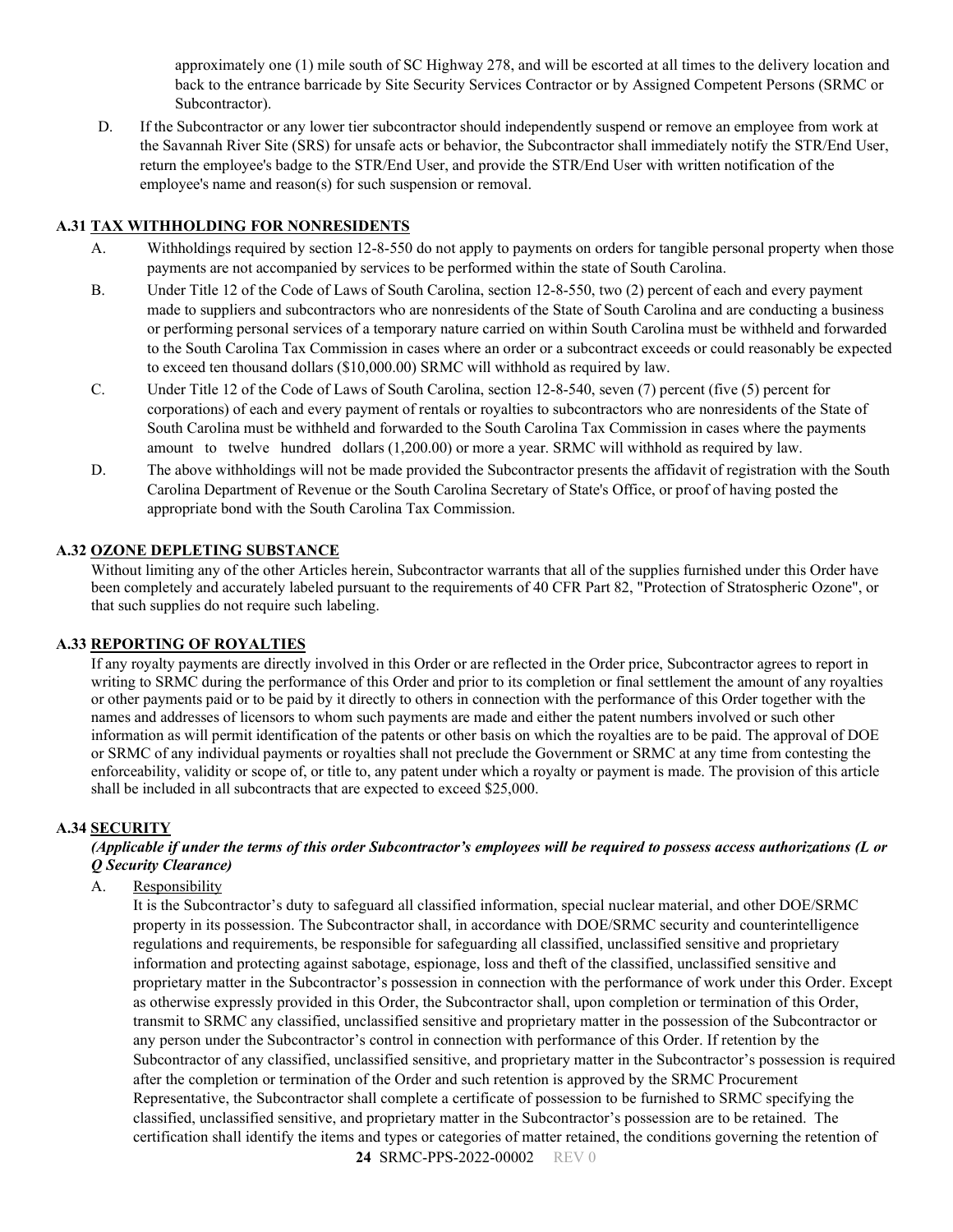the matter, and the period of retention, if known. If the retention is approved by the SRMC Procurement Representative, the security provisions of this Order shall continue to be applicable to the matter retained. Special nuclear material shall not be retained after the completion or termination of this Order.

# B. Regulations

The Subcontractor agrees to comply with all security and counterintelligence regulations and requirements of DOE/SRMC in effect on the date of award of this order.

C. Definition of Classified Information

The term "Classified Information" means Restricted Data, Formerly Restricted Data, or National Security Information.

# D. Definition of Restricted Data

The term "Restricted Data" means all data concerning:

- (1) design, manufacture, or utilization of atomic weapons;
- (2) the production of special nuclear material; or

(3) the use of special nuclear material in the production of energy but shall not include data declassified or removed from the Restricted Data category pursuant to Section 142 of the Atomic Energy Act of 1954, as amended.

#### E. Definition of Formerly Restricted Data

The term "Formerly Restricted Data" means all data removed from the Restricted Data category under section 142d. of the Atomic Energy Act of 1954, as amended.

F. Definition of National Security Information

The term "National Security Information" means any information or material, regardless of its physical form or characteristics, that is owned by, produced for or by, or is under the control of the United States Government, that has been determined pursuant to Executive Order 12356 or prior Executive Orders to require protection against unauthorized disclosure, and which is so designated.

### G. Definition of Special Nuclear Material (SNM)

SNM means (1) plutonium, uranium enriched in the isotope 233 or in the isotope 235, and any other material which pursuant to the provisions of Section 51 of the Atomic Energy Act of 1954, as amended, has been determined to be special nuclear material, but does not include source material; or (2) any material artificially enriched by any of the foregoing, but does not include source material.

#### H. Security Clearance of Personnel

The Subcontractor shall not permit any individual to have access to any classified information, except in accordance with the Atomic Energy Act of 1954, as amended, Executive Order 12356, and DOE/SRMC regulations or requirements applicable to the particular level and category of classified information to which access is required.

# I. Criminal Liability

It is understood that disclosure of any classified information relating to the work or services ordered hereunder to any person not entitled to receive it, or failure to safeguard any classified information that may come to the Subcontractor or any person under the Subcontractor's control in connection with work under this Order, may subject the Subcontractor, it agents, employees, or Subcontractors to criminal liability under the laws of the United States. (See Atomic Energy Act of 1954, as amended, 42 U.S.C. 2011 et seq.; 18 U.S.C. 793 and 794; and Executive Order 12356).

# J. Foreign Ownership, Control or Influence

(1) The Subcontractor shall immediately provide SRMC written notice of any changes in the extent and nature of FOCI over the Subcontractor which would affect the information provided in the Certificate Pertaining to Foreign Interests and its supporting data. Further, notice of changes in ownership or control which are required to be reported to the Securities and Exchange Commission, the Federal Trade Commission, or the Department of Justice shall also be furnished concurrently to SRMC.

(2) In those cases where a Subcontractor has changes involving FOCI, the DOE must determine whether the changes will pose an undue risk to the common defense and security. In making this determination, the Department of Energy shall consider proposals made by the Subcontractor to avoid or mitigate foreign influences.

(3) If the cognizant security office at any time determines that the Subcontractor is, or is potentially, subject to FOCI, the Subcontractor shall comply with such instructions as the Contracting Officer/SRMC shall provide in writing to safeguard any classified information or special nuclear material.

(4) Information submitted by the Subcontractor or any affected lower tier subcontractor as required pursuant to this clause shall be treated by SRMC/DOE to the extent permitted by law, as business or financial information submitted in confidence to be used solely for purposes of evaluating FOCI.

(5) SRMC may terminate this Subcontract for default either if the Subcontractor fails to meet obligations imposed by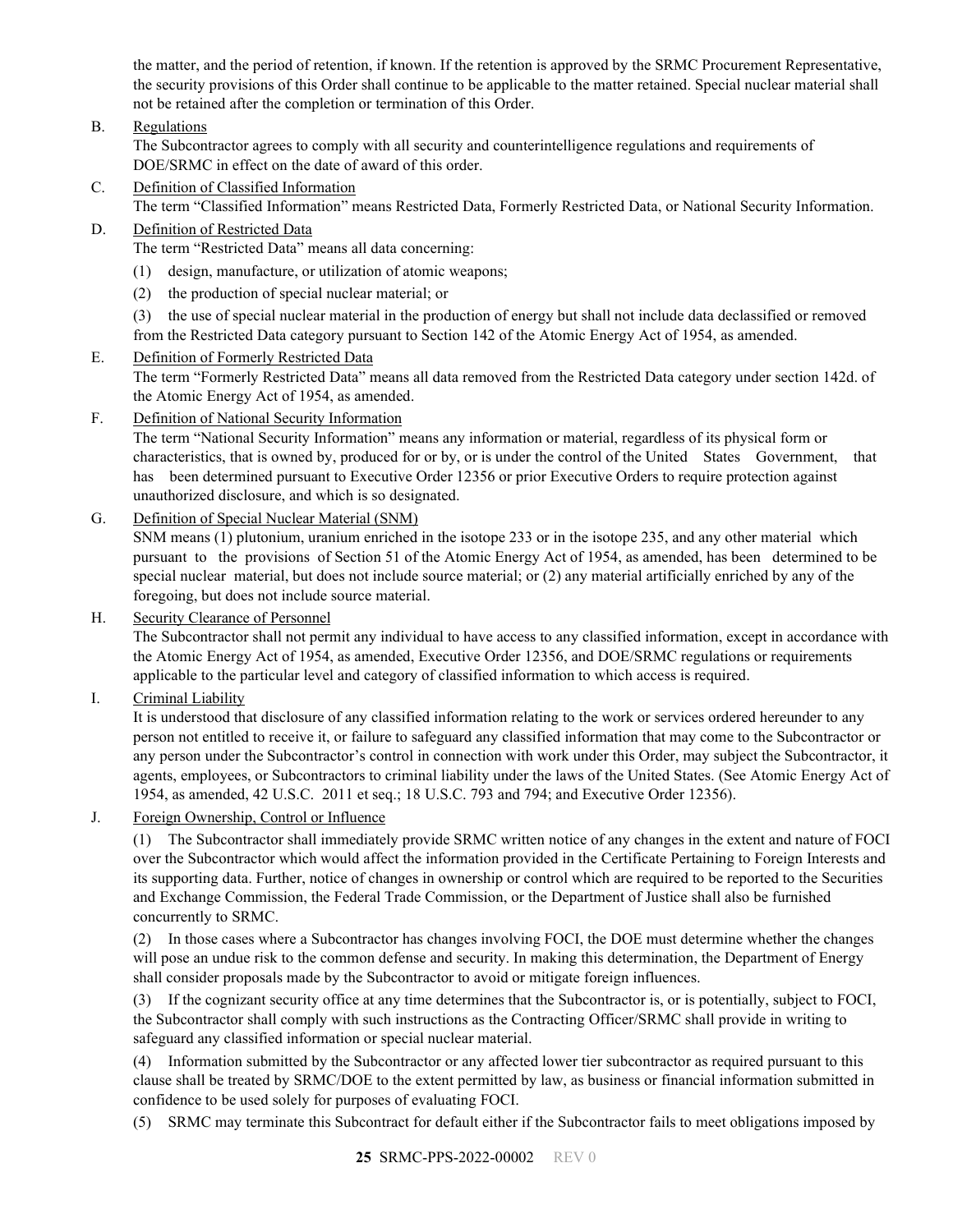this article, e.g., provide the information required by this article, comply with SRMC/DOE instructions about safeguarding classified information, or make this article applicable to lower tier subcontractors or if, in SRMC's judgment, the Subcontractor creates a FOCI situation in Subcontract to avoid performance or a termination for default. SRMC may terminate this Subcontract for convenience if the Subcontractor becomes subject to FOCI and for reasons other than avoidance of performance of the Subcontract, cannot, or chooses not to, avoid or mitigate the FOCI problem.

K. Subcontractor agrees to insert terms that conform substantially to the language of this article including this paragraph in all lower tier subcontracts under this subcontract that will require lower tier subcontractor employees to possess access authorizations for access to classified information or special nuclear material. Additionally, the Subcontractor shall require such lower tier subcontractors to have an existing DOE or DOE Facility Clearance or submit a completed Certificate Pertaining to Foreign Interests, Standard Form 328, required in DEAR 952.204-73 to the DOE Office of Safeguards and Security (marked to identify the applicable prime contract) prior to award or a lower tier subcontract. Such subcontracts shall not be awarded until the Subcontractor is notified that the proposed lower tier subcontractors have been cleared. Information to be provided by a lower tier subcontractor pursuant to this clause may be submitted directly to the DOE Contracting Officer. For purposes of this Article, subcontractor means any subcontractor at any tier and the term "Contracting Officer" means the DOE Contracting Officer.

# <span id="page-25-0"></span>**A.35 SUBCONTRACTOR'S LIABILITY FOR FINES AND PENALTIES**

- A. Subcontractor is liable to SRMC for fines and penalties assessed by any governmental entity against SRMC or DOE as a result of Subcontractor's failure to perform its work under the Order in compliance with the requirements of the Order.
- B. Subcontractor shall indemnify, defend and hold harmless SRMC and DOE from and against any and all claims, demands, actions, causes of action, suits, damages, expenses, including attorney's fees, and liabilities whatsoever resulting from or arising in any manner on account of the assessment of said fines and penalties against SRMC or DOE.

#### <span id="page-25-1"></span>**A.36 FOREIGN NATIONALS**

#### *(As used in this Article, the term "Foreign National" is defined to be a person who was born outside the jurisdiction of the United States, is a citizen of a foreign government and has not been naturalized under U.S. law.)*

- A. The Subcontractor shall obtain the approval of SRMC, in writing, prior to any visit to a DOE or SRMC facility by any Foreign National in connection with work being performed under this Order, in accordance with the requirements of DOE Order 142.3, Unclassified Foreign Visits and Assignments Program. Visits are normally for the purpose of technical discussions, orientation, observation of projects or equipment, training, subcontract service work, including delivery of materials, or for courtesy purposes. The term "visit" also includes officially sponsored attendance at a DOE or SRMC event offsite from the DOE/SRMC facility but does not include offsite events and activities open to the general public. Subcontractors should be aware that required forms and documents necessary for approval of visits by Foreign Nationals should be submitted to the SRMC Procurement Representative at least four (4) to six (6) weeks prior to the visit, depending on the nationality of the individual and the areas to be visited. Forms can be obtained from the SRMC Procurement Representative.
- B. In addition, the Subcontractor shall obtain the approval of the SRMC Procurement Representative, in writing, prior to the employment of, or participation by, any Foreign National in the performance of work under this Subcontract or any lower tier Subcontract at offsite locations. Such approvals will be processed in accordance with the requirements of DOE Order 142.3.
- C. In the performance of offsite work, Foreign Nationals only incidentally involved with a SRMC Subcontract, and who have no knowledge that their activities are associated with SRMC Subcontract work, are exempt from the above.

#### <span id="page-25-2"></span>**A.37 JOINT INTELLECTUAL PROPERTY RIGHTS**

- A. "Joint Intellectual Property Rights" shall mean any work under the subcontract, which:
	- (1) Results from the involvement of at least one employee/participant from each of SRMC and the Subcontractor; and
	- (2) The subject matter of which is capable of protection under domestic or foreign law, including but not limited to, patents, copyrights, trademarks', or mask works.
- B. As to Joint Intellectual Property Rights, in which SRMC has a joint ownership interest, the Subcontractor agrees to negotiate in good faith with SRMC a Memorandum of Agreement to resolve issues of participation in protection and commercialization.

#### <span id="page-25-3"></span>**A.38 ACCESS TO DOE–OWNED OR LEASED FACILITIES**

*(Article applies if employees of subcontractor will require physical access to DOE-owned or leased facilities.)*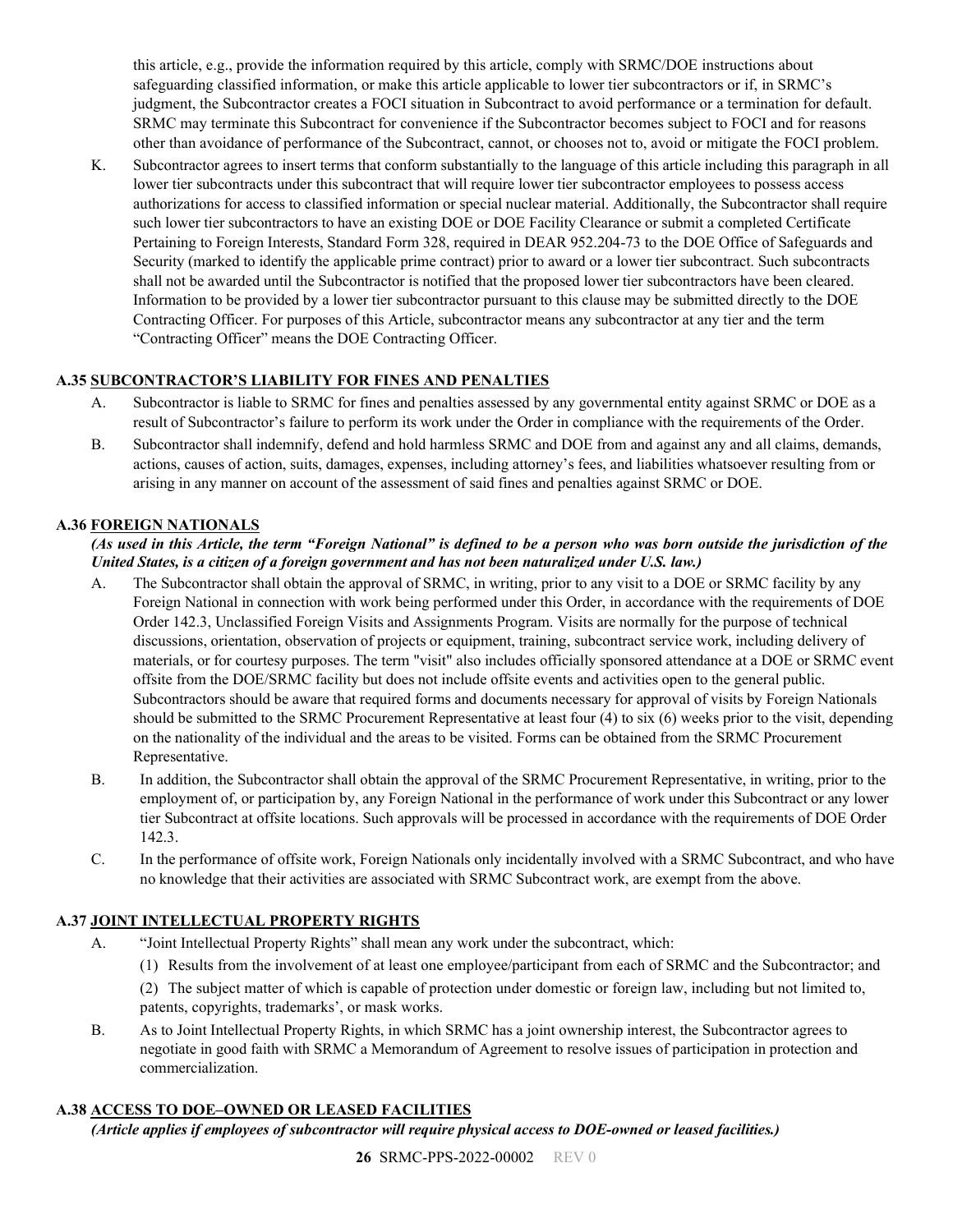- A. The performance of this Subcontract requires that employees of the Subcontractor have physical access to DOE-owned or leased facilities. The Subcontractor understands and agrees that DOE has a prescribed process and policies with which the Subcontractor and its employees must comply in order to receive a security badge that allows such physical access, including appropriate access to DOE-owned equipment. Subcontractor and its employees and those of any lower tier subcontractors shall not use any DOE-owned equipment for personal use under any circumstances. The Subcontractor shall propose employees whose background offers the best prospect of obtaining a security badge approval for access. This clause does not control requirements for an employee obtaining a security clearance.
- B. The Subcontractor shall assure:
	- (1) Compliance with procedures established by DOE and SRMC in providing its employees with any forms directed by DOE or SRMC;
	- (2) Employees properly complete any forms;
	- (3) Employees submit the forms to the person designated by the SRMC Procurement Representative;
	- (4) Employees cooperate with DOE and SRMC officials responsible for granting access to DOE-owned or leased facilities; and
	- (5) Employees provide additional information requested by those DOE/SRMC officials.
- C. The Subcontractor understands and agrees that DOE may unilaterally deny a security badge to an employee and that the denial remains effective for that employee unless DOE subsequently determines that access may be granted. Upon notice from DOE or SRMC that an employee's application for a security badge is or will be denied, the Subcontractor shall promptly identify and submit the appropriate forms for the substitute employee. The denial of a security badge to individual employees by DOE shall not be cause for extension of the period of performance of this Subcontract or any subcontractor claim against DOE or SRMC.
- D. The Subcontractor shall return to the SRMC Procurement Representative, or designee, the badge(s) or other credential(s) provided by DOE pursuant to this clause, granting physical access to DOE-owned or leased facilities by the Subcontractor's employee(s) upon:
	- (1) Termination of this Subcontract;
	- (2) Expiration of this Subcontract;
	- (3) Termination of employment on this Subcontract by an individual employee; or
	- (4) Demand by DOE/SRMC for return of the badge
- E. The Subcontractor shall include this clause, including this paragraph E. in any lower tier subcontract, awarded in the performance of this Subcontract, in which an employee(s) of the lower tier subcontractor will require physical access to DOE-owned or leased facilities

# <span id="page-26-0"></span>**A.39 FOREIGN GOVERNMENT SPONSORED OR AFFILIATED ACTIVITIES**

*(Article applies if this is a demonstration or R&D subcontract and if the subcontractor's work scope is performed on or at a DOE/NNSA site/facility, including DOE/NNSA/contractor leased space.)*

- A. Subcontractor is responsible for complying with the applicable requirements of DOE Order 486.1A CRD Attachment 1 and Attachment 2 and cooperate with Contractor to allow Contractor to comply with the requirement of DOE Order 486.1A CRD.
- B. *According to DOE Order 486.1A, Attachment 1:*

Contractor Personnel participation in any Foreign Government-Sponsored Talent Recruitment Program of a Foreign Country of Risk, as defined in Attachment 2, is prohibited. Contractor Employee participation in any Other Foreign Government Sponsored or Affiliated Activity is restricted.

The Contractor must utilize due diligence to ensure that (1) Contractor Personnel performing work within the scope of the DOE contract, working at any level, are not participants in any Foreign Government-Sponsored Talent Recruitment Program of a Foreign Country of Risk; and (2) Contractor Employees performing work within the scope of the DOE contract, working at any level, are not participants in any Other Foreign Government Sponsored or Affiliated Activity.

C. According to DOE Order 486.1A, Attachment 2: "Contractor Personnel" includes any research and development (R&D) or Demonstration subcontractor employee, joint appointee from another institution, and any other individual performing R&D work, whether compensated or uncompensated, within the scope of the prime DOE contract either on-site at the DOE/NNSA site/facility or in DOE/NNSA/contractor leased space.

#### <span id="page-26-1"></span>**A.40 EMPLOYEE CREDENTIALS**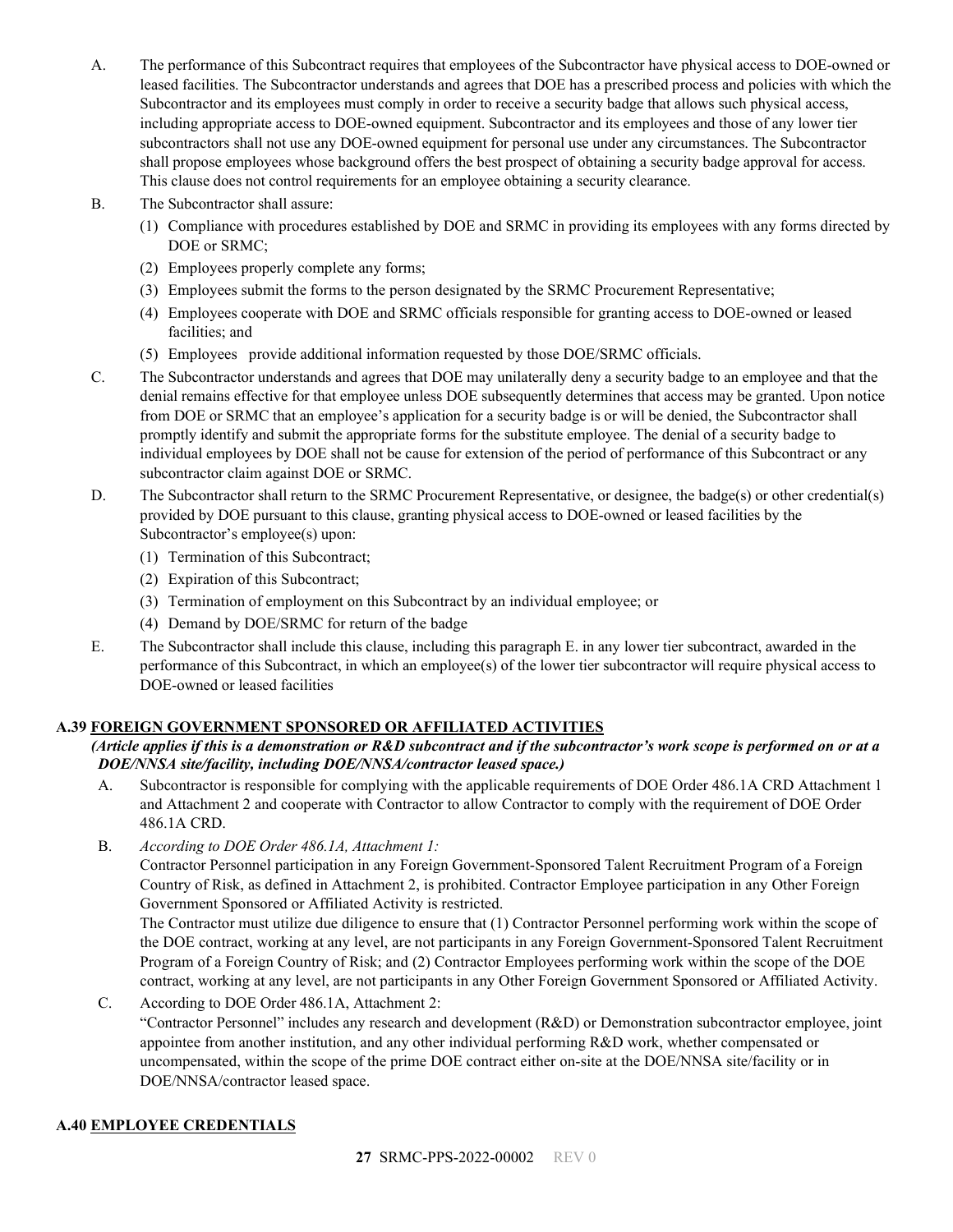The Subcontractor shall submit to the SRMC Procurement Representative information of a professional nature for employees proposed to perform work for SRMC. All professional information provided, including resumes and biographies, must be accurate, truthful, and complete to the best of Subcontractor's knowledge and belief. SRMC will rely upon all representations made by the Subcontractor both in the evaluation process to staff a specific SRMC personnel need and for the performance of the work by the Subcontractor employee selected. SRMC may require the Subcontractor to substantiate the credentials, education, criminal background check, and employment history of its employees, subcontractor personnel, and consultants, through submission of copies of transcripts, diplomas, licenses, certifications, awards, state criminal database searches, etc.

#### <span id="page-27-0"></span>**A.41 SUPPLEMENTAL DEFINITIONS FOR FAR AND DEAR CLAUSES INCORPORATED BY REFERENCE**

- A. "Contract" means this Subcontract or Purchase Order (except in instances when it is not applicable or appropriate) and includes changes and modifications to this Subcontract.
- B. "Contractor" means the party to whom this Subcontract or Purchase Order is awarded (except in instances when it is not applicable or appropriate).
- C. "Government" means SRMC (except in instances when it is not applicable or appropriate. At a minimum, the change in meaning to "SRMC" does not apply to clauses addressing (i) property, real, personal, intellectual or mixed (SRMC authorized to exercise all rights the Government possesses under such clauses), (ii) nuclear or other governmental indemnification of the Contractor, or (iii) when a right, act, authorization, or obligation can be granted or performed only by the Government's duly authorized representative).
- D. "Contracting Officer" means the Procurement Representative of SRMC (except in instances when it is not applicable or appropriate. At a minimum, the change in meaning to "SRMC" does not apply to clauses addressing (i) property, real, personal, intellectual or mixed (SRMC authorized to exercise all rights the Government possesses under such clauses), (ii) nuclear or other governmental indemnification of the Contractor or (iii) when a right, act, authorization, or obligation can be granted or performed only by the Government's duly authorized representative).
- E. "Lower tier Subcontractor" means any party entering into an agreement with the Subcontractor or any lower tier Subcontractor for the furnishing of supplies or services required for performance of this Subcontract.

*(This Subcontract or Purchase Order incorporates the Clauses identified below by reference, with the same force and effect as if they were given in full text. Upon request, SRMC will make their full text available. Sustainability Requirements are grouped together as they collectively will apply or not depending on the scope of work)*

#### <span id="page-27-1"></span>**\*A.42 NUCLEAR HAZARDS INDEMNITY AGREEMENT AUG 2016)**

DEAR 952.250-70

# <span id="page-27-2"></span>**\*A.43 EQUAL OPPORTUNITY (SEP 2016)**

FAR 52.222-26

# <span id="page-27-3"></span>**\*A.44 STOP WORK ORDER (AUG 1989)**

FAR 52.242-15

<span id="page-27-4"></span>**\*A.45 CONVICT LABOR (JUN 2003)**

FAR 52.222-3

<span id="page-27-5"></span>**\*A.46 NOTICE OF LABOR DISPUTES (FEB 1997)** FAR 52.222-1

# <span id="page-27-6"></span>**\*A.47 INTEREST (MAY 2014)**

FAR 52.232-17

<span id="page-27-7"></span>**\*A.48 WHISTLEBLOWER PROTECTION FOR CONTRACTOR EMPLOYEES (DEC 2000)**

DEAR 952.203-70 ( This Article applies only with respect to work to be performed on-site.)

#### <span id="page-27-8"></span>**\*A.49 LIMITATION OF COST (APR 1984)**

FAR 52.232-20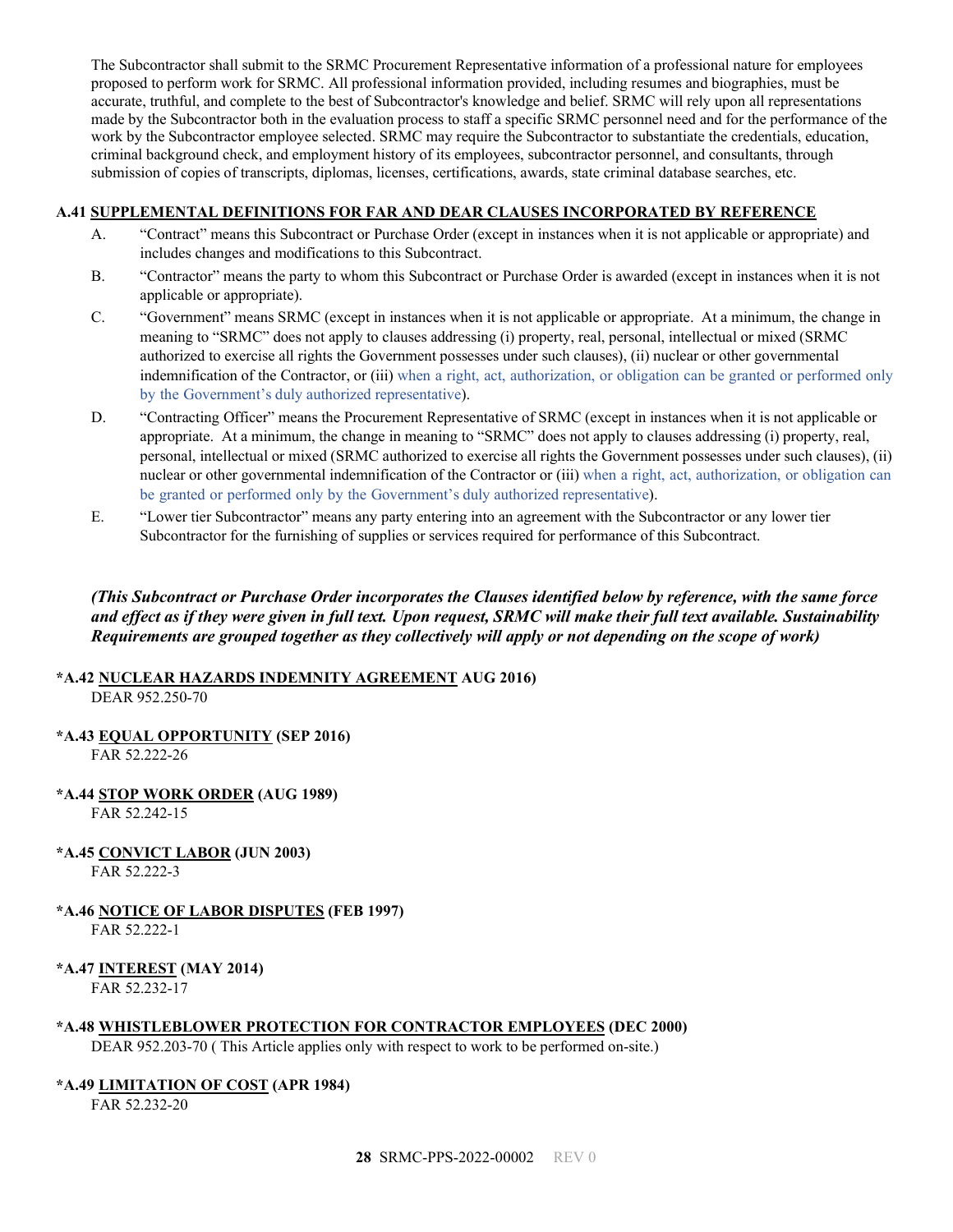#### <span id="page-28-0"></span>**\*A.50 EXCUSABLE DELAYS (APR 1984)**

FAR 52.249-14

- <span id="page-28-1"></span>**\*A.51 NOTICE OF INTENT TO DISALLOW COSTS (APR 1984)** FAR 52-242-1
- <span id="page-28-2"></span>**\*A.52 FACILITIES CAPITAL COST OF MONEY (JUN 2003)** FAR 52.215-16
- <span id="page-28-3"></span>**\*A.53 WAIVER OF FACILITIES CAPITAL COST OF MONEY (OCT 1997)** FAR 52.215-17
- <span id="page-28-4"></span>**\*A.54 ACCESS TO AND OWNERSHIP OF RECORDS (Oct 2014)** DEAR 970.5204-3
- <span id="page-28-5"></span>**\*A.55 POLLUTION PREVENTION AND RIGHT- TO-KNOW INFORMATION (MAY 2011)** FAR 52.223-5
- <span id="page-28-6"></span>**\*A.56 GOVERNMENT PROPERTY (JAN 2017)**

FAR 52.245-1

<span id="page-28-7"></span>**\*A.57 USE AND CHARGES (APR 2012)**

FAR 52.245-9

- <span id="page-28-8"></span>**\*A.58 SUBCONTRACTS FOR COMMERCIAL ITEMS (SAug 2020)** FAR 52.244-6
- <span id="page-28-9"></span>**\*A.59 RESTRICTIONS ON CERTAIN FOREIGN PURCHASES (JUN 2008)** FAR 52.225-13
- <span id="page-28-10"></span>**\*A.60 PENSION ADJUSTMENTS AND ASSET REVERSIONS (OCT 2010)** FAR 52.215-15
- <span id="page-28-11"></span>**\*A.61 REVERSION OR ADJUSTMENT OF PLANS FOR POST RETIREMENT BENEFITS (PRB) OTHER THAN PENSIONS (JUL 2005)** FAR 52.215-18
- <span id="page-28-12"></span>**\*A.62 PERSONAL IDENTITY VERIFICATION OF CONTRACTOR PERSONNEL (JAN 2011)** FAR 52.204-9
- <span id="page-28-13"></span>**\*A.63 COMBATING TRAFFICKING IN PERSONS (JAN 2019)**

FAR 52.222-50

<span id="page-28-14"></span>**A.64 PROHIBITION ON CONTRACTING FOR HARDWARE, SOFTWARE AND SERVICES DEVELOPED OR PROVIDED BY KASPERSKY LAB AND OTHER COVERED ENTITIES (JUL 2018)** FAR 52.204-23

# **SECTION B**

<span id="page-28-15"></span>*(This Purchase Order incorporates the Clause identified below by reference, with the same force and effect as if they were given in full text. Upon request, SRMC will make their full text available. Reference Article A.41, "Supplemental Definitions for FAR and DEAR Clauses Incorporated by Reference".)*

#### <span id="page-28-16"></span>**SECTION B.1 ARTICLES APPLY IF THE PRICE OF THIS ORDER EXCEEDS \$2,500**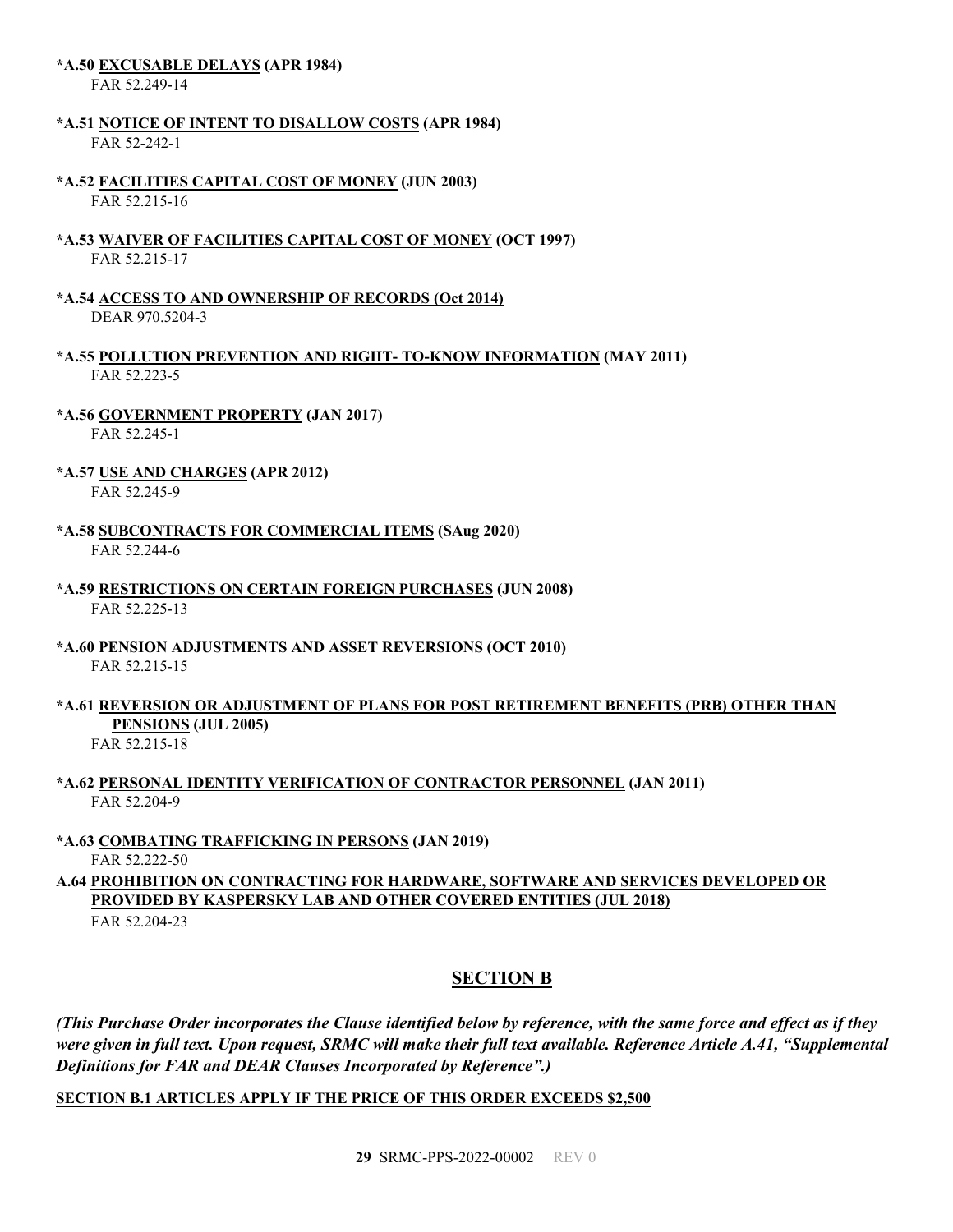### <span id="page-29-0"></span>**\*B.1 PAID SICK LEAVE UNDER EXECUTIVE ORDER 13706 (JAN 2017)** FAR 52.222-62

# <span id="page-29-1"></span>**SECTION B.2 ARTICLES APPLY IF THE PRICE OF THIS ORDER EXCEEDS \$3,000**

#### <span id="page-29-3"></span><span id="page-29-2"></span>**\*B.2 EMPLOYMENT ELIGIBILITY VERIFICATION (OCT 2015)** FAR 52.222-54

# **SECTION C**

# <span id="page-29-4"></span>**SECTION C: ARTICLES APPLY IF THE PRICE OF THIS ORDER EXCEEDS \$10,000**

*(This Purchase Order incorporates the Clauses identified below by reference, with the same force and effect as if they were given in full text. Upon request, SRMC will make their full text available. Reference Article A.40, "Supplemental Definitions for FAR and DEAR Clauses Incorporated by Reference".)*

<span id="page-29-5"></span>**\*C.1 AFFIRMATIVE ACTION FOR WORKERS WITH DISABILITIES (JUN 2020)** FAR 52.222-36

<span id="page-29-6"></span>**\*C.2 PATENT INDEMNITY (APR 1984)** FAR 52.227-3

<span id="page-29-7"></span>**\*C.3 PROHIBITION OF SEGREGATED FACILITIES (APR 2015)** FAR 52.222-21

<span id="page-29-8"></span>**\*C.4 BUY AMERICAN ACT-SUPPLIES (NOV 2021)** FAR 52.225-1

# <span id="page-29-10"></span><span id="page-29-9"></span>**SECTION D SECTION D: ARTICLES APPLY IF THE PRICE OF THIS ORDER EXCEEDS \$25,000**

#### <span id="page-29-11"></span>**D.1 INSPECTION OF SUPPLIES AND SERVICES**

- A. The Subcontractor shall provide and maintain an inspection system acceptable to SRMC covering the services and/or supplies, fabricating methods, and special tooling under this Order. Complete records of all inspection work performed by the Subcontractor shall be maintained and made available to SRMC during Order performance and for as long afterwards as the Order requires.
- B. SRMC and the Government have the right to inspect and test the services and/or supplies, to the extent practicable, at all places and times, including the period of manufacture, and in any event before acceptance. SRMC and the Government may also inspect the plant or plants of the Subcontractor or any Subcontractor engaged in the Order performance. SRMC shall perform inspections and tests in a manner that will not unduly delay the Work.
- C. If SRMC performs inspection or testing on the premises of the Subcontractor or a Subcontractor, the Subcontractor shall furnish and shall require Subcontractors to furnish all reasonable facilities and assistance for the safe and convenient performance of these duties.
- D. Unless otherwise specified, SRMC shall accept supplies as promptly as practicable after delivery, and supplies shall be deemed accepted 60 days after delivery, unless accepted or rejected earlier.
- E. At any time during Order performance, but no later than 6 months (or such other time as may be specified in the Order) after acceptance of the supplies to be delivered under this Order, SRMC may require the Subcontractor to replace or correct any Supplies that are nonconforming at time of delivery. Supplies are nonconforming when they are defective in material or workmanship or are otherwise not in conformity with Order requirements. Except as otherwise provided in paragraph H, the cost of replacement or correction shall be included in allowable cost, determined as provided in the "Allowable Cost and Payment" article, but no additional fee shall be paid. The Subcontractor shall not tender for acceptance Supplies required to be replaced or corrected without disclosing the former requirement for replacement or correction, and, when required, shall disclose the corrective action taken.
- F. If any of the services performed do not conform to Order requirements, SRMC may require the Subcontractor to perform the services again in conformity with Order requirements for no additional fee. When the defects in services cannot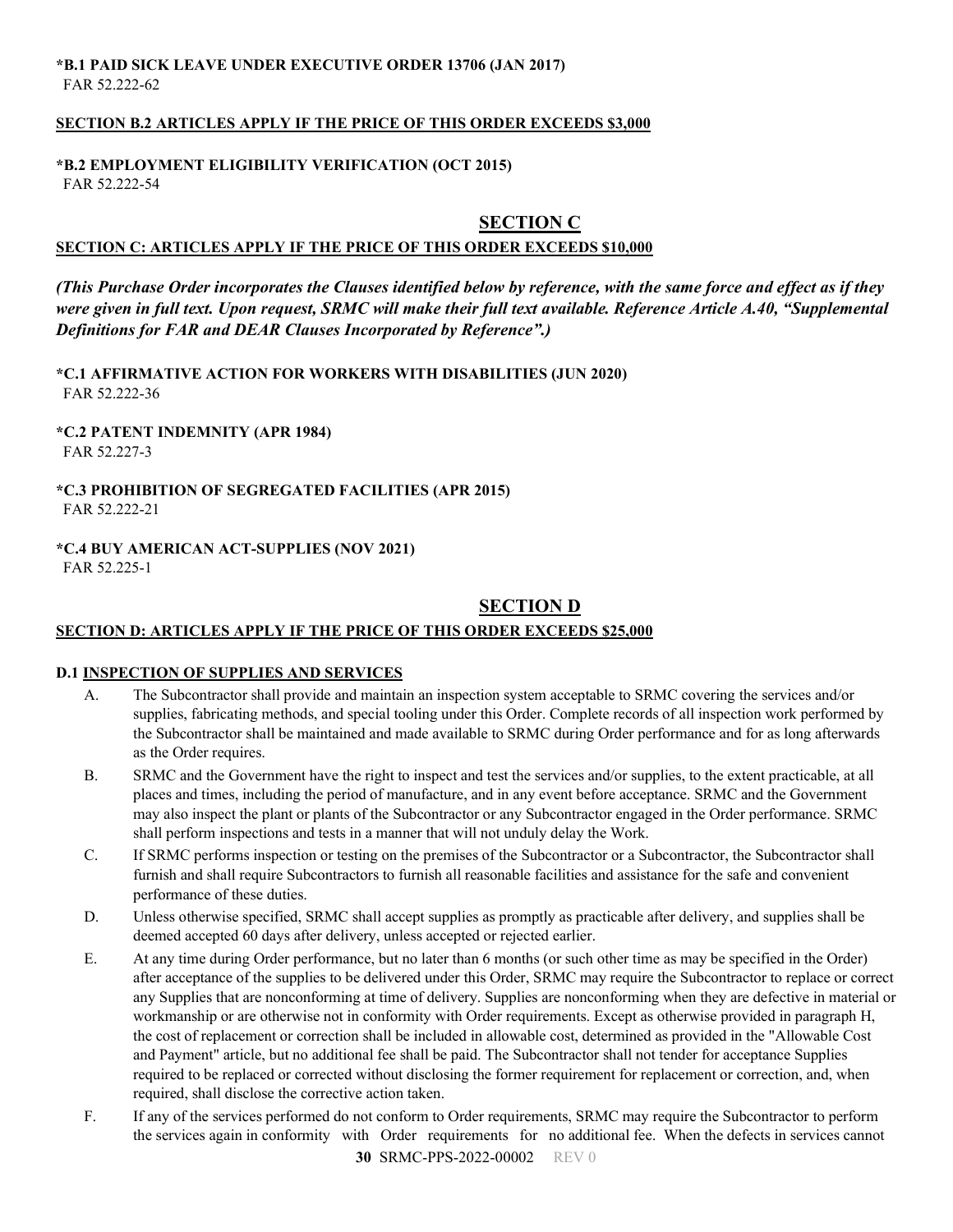be corrected by reperformance, SRMC may -

(1) Require the Subcontractor to take necessary action to ensure that future performance conforms to Order requirements and

- (2) Reduce any fee payable under this Order to reflect the reduced value of the services performed.
- G. (1) If the Subcontractor fails to proceed with reasonable promptness to perform required replacement or correction, SRMC may--
	- (i) By contract or otherwise, perform the replacement or correction and charge to the Subcontractor any increased cost or make an equitable reduction in any fixed fee paid or payable under this Order;
	- (ii) Require delivery of undelivered Supplies at an equitable reduction in any fixed fee paid or payable under this Order; or
	- (iii) Terminate this Order for default.
	- (2) Failure to agree on the amount of increased cost to be charged to the Subcontractor or to the reduction in the fixed fee shall be a dispute.
	- (3) If the Subcontractor fails to promptly perform the services again or take the action necessary to ensure future performance in conformity with Order requirements, SRMC may
		- (i) By Contract or otherwise, perform the services and reduce any fee payable by an amount that is equitable under the circumstances; or
		- (ii) Terminate this Order for default.
- H. Notwithstanding paragraphs F and G above, SRMC may at any time require the Subcontractor to correct or replace, without cost to SRMC, nonconforming supplies, and/or correctly reperform nonconforming services, if the nonconformances are due to
	- (1) fraud, lack of good faith, or willful misconduct on the part of the Subcontractor's managerial personnel; or
	- (2) the conduct of one or more of the Subcontractor's employees selected or retained by the Subcontractor and any of the Subcontractor's managerial personnel has reasonable grounds to believe that the employee is habitually careless or unqualified.
- I. This article applies in the same manner to corrected or replacement Supplies as to Supplies originally delivered.
- J. The Subcontractor shall have no obligation or liability under this Order to replace Supplies that were nonconforming at the time of delivery, except as provided in this article or as may be otherwise provided in this Order
- K. Except as otherwise specified in this Order, the Subcontractor's obligation to correct or replace Government-Furnished Property shall be governed by the article pertaining to Government property.

# *(This Purchase Order incorporates the Clause identified below by reference, with the same force and effect as if they were given in full text. Upon request, SRMC will make their full text available. Reference Article A.40, "Supplemental Definitions for FAR and DEAR Clauses Incorporated by Reference".)*

#### <span id="page-30-0"></span>**\*D.2 PROTECTING THE GOVERNMENT'S INTEREST WHEN SUBCONTRACTING WITH CONTRACTORS DEBARRED, SUSPENDED, OR PROPOSED FOR DEBARMENT (SEP 2006)** FAR 52.209-6

# **SECTION E**

# <span id="page-30-2"></span><span id="page-30-1"></span>**SECTION E: ARTICLES APPLY IF THE PRICE OF THIS ORDER EXCEEDS \$100,000**

*(This Purchase Order incorporates the Clauses identified below by reference, with the same force and effect as if they were given in full text. Upon request, SRMC will make their full text available. Reference Article A.41, "Supplemental Definitions for FAR and DEAR Clauses Incorporated by Reference".)*

# <span id="page-30-3"></span>**\*E.1 AUTHORIZATION AND CONSENT (JUN 2020)**

FAR 52.227-1

# <span id="page-30-4"></span>**\*E.2 NOTICE AND ASSISTANCE REGARDING PATENT AND COPYRIGHT INFRINGEMENT (DEC 2000)** DEAR 970.5227-5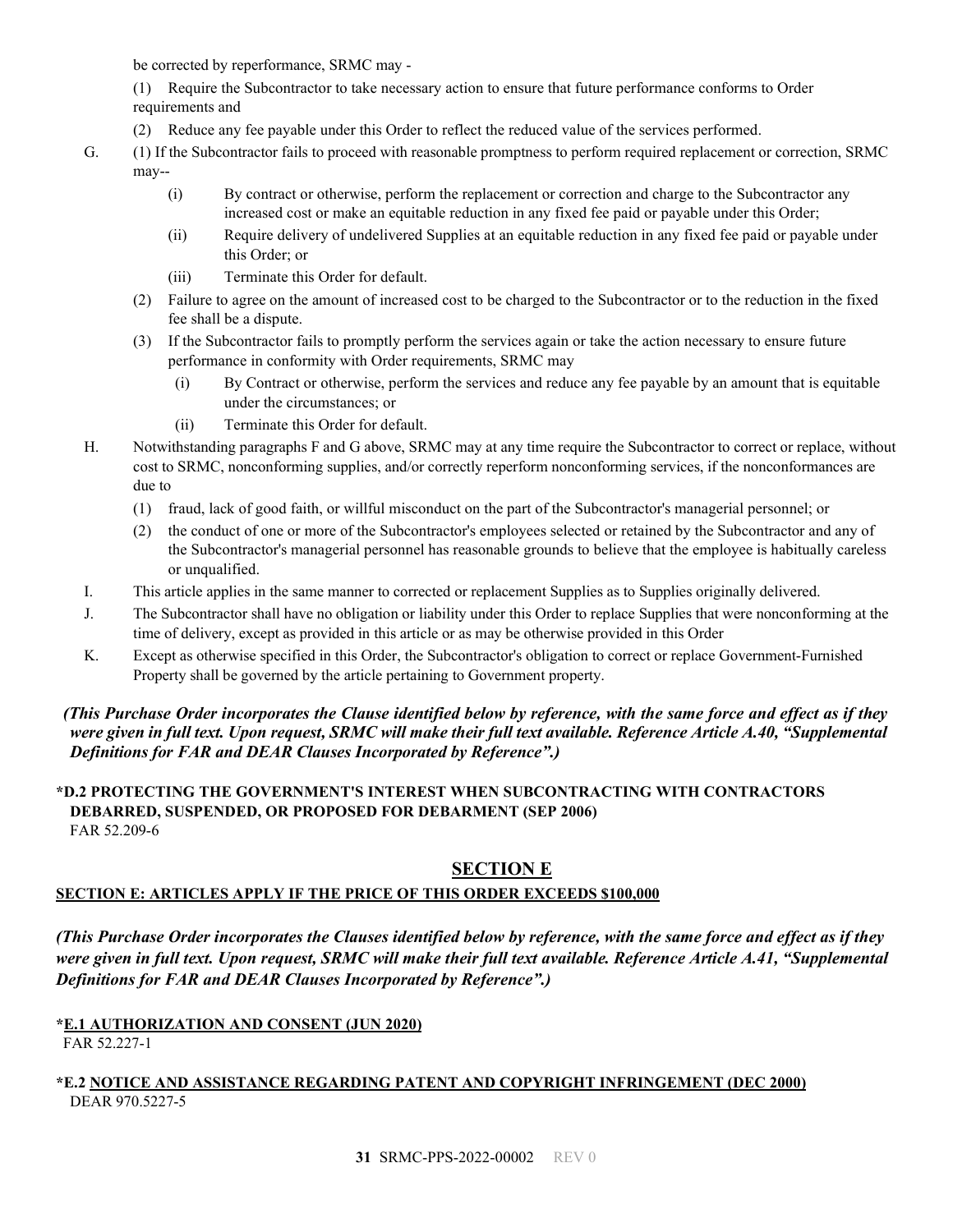#### <span id="page-31-0"></span>**\*E.3 PAYMENT FOR OVERTIME PREMIUMS (JUL 1990)** FAR 52.222-2

### <span id="page-31-1"></span>**\*E.4 LIMITATION ON PAYMENTS TO INFLUENCE CERTAIN FEDERAL TRANSACTIONS (JUN 2020)** FAR 52.203-12

#### <span id="page-31-2"></span>**\*E.5 UTILIZATION OF SMALL BUSINESS CONCERNS (OCT 2018)** FAR 52.219-8

# <span id="page-31-3"></span>**\*E.6 INTEGRITY OF UNIT PRICES (OCT 1997)**

FAR 52.215-14

#### <span id="page-31-4"></span>**\*E.7 ANTI-KICKBACK PROCEDURES (JUN 2020)** FAR 52.203-7

# <span id="page-31-5"></span>**\*E.8 RESTRICTION ON CONTRACTOR SALES TO THE GOVERNMENT (JUN 2020)** FAR 52.203-6

# <span id="page-31-6"></span>**\*E.9 CONTRACT WORK HOURS AND SAFETY STANDARDS ACT OVERTIME COMPENSATION (MAY 2018)** FAR 52.222-4

# <span id="page-31-7"></span>**\*E.10 PREFERENCE FOR PRIVATELY-OWNED U.S. FLAG COMMERCIAL VESSELS (FEB 2006)** FAR 52.247-64

# <span id="page-31-8"></span>**\*E.11 TOXIC CHEMICAL RELEASE REPORTING (AUG 2003)** FAR 52.223-14

<span id="page-31-9"></span>**\*E.12 AUDIT AND RECORDS – NEGOTIATIONS (JUN 1999)** FAR 52.215-2

### <span id="page-31-10"></span>**\*E.13 EQUAL OPPORTUNITY FOR VETERANS (JUN 2020**) FAR 52.222-35

# <span id="page-31-11"></span>**\*E.14 EMPLOYMENT REPORTS ON SPECIAL DISABLED VETERANS, VETERANS OF THE VIETNAM ERA, AND OTHER ELIGIBLE VETERANS (JUN 2020)**

FAR 52.222-37

# **SECTION F**

# <span id="page-31-13"></span><span id="page-31-12"></span>**SECTION F: ARTICLES APPLY IF THE PRICE OF THIS ORDER EXCEEDS \$500,000**

*(This Purchase Order incorporates the Clauses identified below by reference, with the same force and effect as if they were given in full text. Upon request, SRMC will make their full text available. Reference Article A.41, "Supplemental Definitions for FAR and DEAR Clauses Incorporated by Reference".)*

# <span id="page-31-14"></span>**\*F.1 DISPLACED EMPLOYEE HIRING PREFERENCE (JUN 1997)**

DEAR 952.226.74 (APPLIES IF ORDER EXCEEDS \$500,000)

# <span id="page-31-15"></span>**\*F.2 SMALL BUSINESS SUBCONTRACTING PLAN (JUN 2020) - Alt II (NOV 2016)**

<span id="page-31-16"></span>FAR 52.219-9 (APPLIES IF ORDER EXCEEDS \$700,000)

# **SECTION G**

# <span id="page-31-17"></span>**SECTION G: ARTICLES APPLY ONLY IF SPECIFIED IN THE ORDER, REGARDLESS OF ORDER PRICE**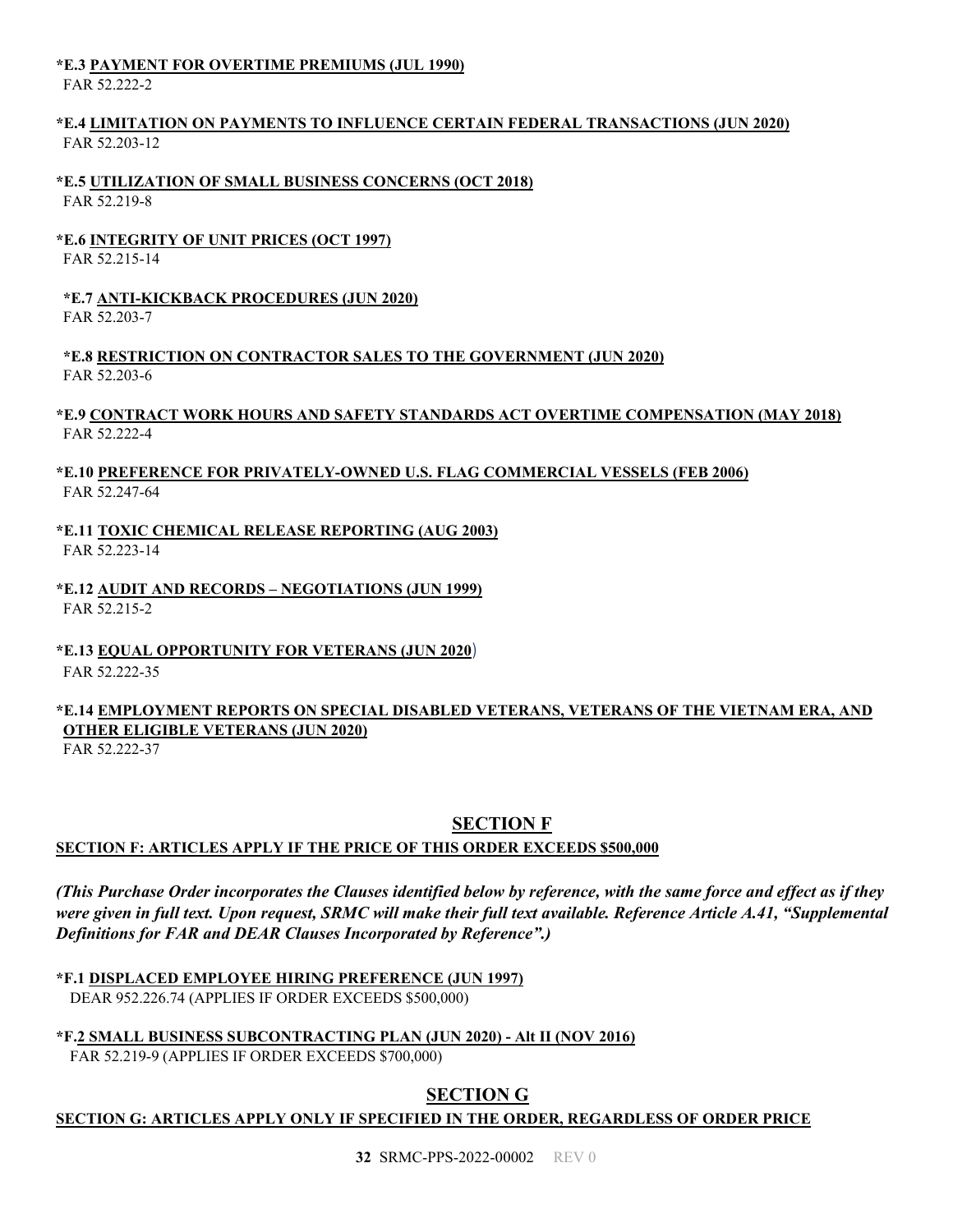#### <span id="page-32-0"></span>**G.1 INTEGRATION OF ENVIRONMENT, SAFETY AND HEALTH INTO WORK PLANNING AND EXECUTION**

- A. For the purpose of this Article,
	- (1) safety encompasses environment, safety and health, including pollution prevention and waste minimization; and
	- (2) employees include Subcontractor and lower tier subcontractor employees.
	- (3) Subcontractor shall track and expect any lower tier subcontractors to track their Experience Modification Rate (EMR) and Total Recordable Case (TRC) rate and submit a properly executed Environmental Safety and Health Worksheet (obtainable from the SRMC ES&H Department) in addition to letters from their workers' compensation carriers verifying their EMRs. If a three-year average interstate EMR exceeds 1.0, Subcontractor and lower tier subcontractors no longer are in compliance to continue the performance of work under this Order.
- B. In performing work under this Subcontract, the Subcontractor and any lower tier subcontractor(s), shall perform work safely, in a manner that ensures adequate protection for employees, the public, and the environment, and shall be accountable for the safe performance of work. All work shall be performed, to include subcontracted work, in compliance with all applicable SRMC/DOE environmental, safety, and health requirements, including DOE Regulation 10 CFR 851, "Worker Safety and Health Program", and orders, and procedures including related reporting requirements. Occupational medicine screenings and tests applicable to employees of Subcontractor and any lower tier subcontractor(s) shall be the responsibility of Subcontractor and are not reimbursable under this Subcontract. The Subcontractor shall exercise a degree of care commensurate with the work and the associated hazards. The Subcontractor shall ensure that management of environment, safety and health (ES&H) functions and activities becomes an integral part of the Subcontractor's work planning and execution processes. The subcontractor shall ensure, in the performance of work under this Order, that:
	- (1) Line management is responsible for the protection of employees, the public, and the environment. Line management includes those subcontractor and lower tier subcontractor employees managing or supervising employees performing work.
	- (2) Clear and unambiguous lines of authority and responsibility for ensuring ES&H are established and maintained at all organizational levels.
	- (3) Personnel possess the experience, knowledge, skills, and abilities that are necessary to discharge their responsibilities.
	- (4) Resources are effectively allocated to address ES&H, programmatic, and operational considerations. Protecting employees, the public, and the environment is a priority whenever activities are planned and performed.
	- (5) Before work is performed, the associated hazards are evaluated and an agreed-upon set of ES&H standards and requirements are established which, if properly implemented, provide adequate assurance that employees, the public, and the environment are protected from adverse consequences.
	- (6) Administrative and engineering controls to prevent and mitigate hazards are tailored to the work being performed and associated hazards. Emphasis should be on designing the work and/or controls to reduce or eliminate the hazards and to prevent accidents and unplanned releases and exposures.
	- (7) The conditions and requirements to be satisfied for operations to be initiated and conducted are established and agreed-upon by SRMC and the Subcontractor. These agreed- upon conditions and requirements of the Subcontract are binding upon the Subcontractor. The extent of documentation and level of authority for agreement shall be tailored to the complexity and hazards associated with the work and shall be established as an Integrated Safety Management System (ISMS). At a minimum and as required by Subcontract, elements of the safety management system shall include: The Subcontract; Subcontractor's worker protection plan and task specific plan; and Subcontractor's internal procedures, policies and practices.
- C. The Subcontractor, and any lower tier Subcontractor(s), shall manage and perform work in accordance with (i) Article G.2 or a documented Worker Protection Plan (WPP) that fulfills all conditions in paragraph B. of this Article to the degree specified in Article G.3 or G.4. as indicated applicable to this Subcontract; and (ii) the Safety Management System. Documentation in the Subcontract shall describe how the Subcontractor will:
	- (1) define the Work to be performed;
	- (2) identify and analyze hazards associated with the work;
	- (3) develop and implement hazard controls;
	- (4) perform work within controls; and
	- (5) provide feedback on adequacy of controls and continue to improve safety management.
- D. The Subcontract shall describe how the Subcontractor will establish, document, and implement safety performance objectives, performance measures, and commitments in response to Subcontract requirements and funding limits while maintaining the integrity of the WPP. The Subcontract shall also describe how the Subcontractor will measure WPP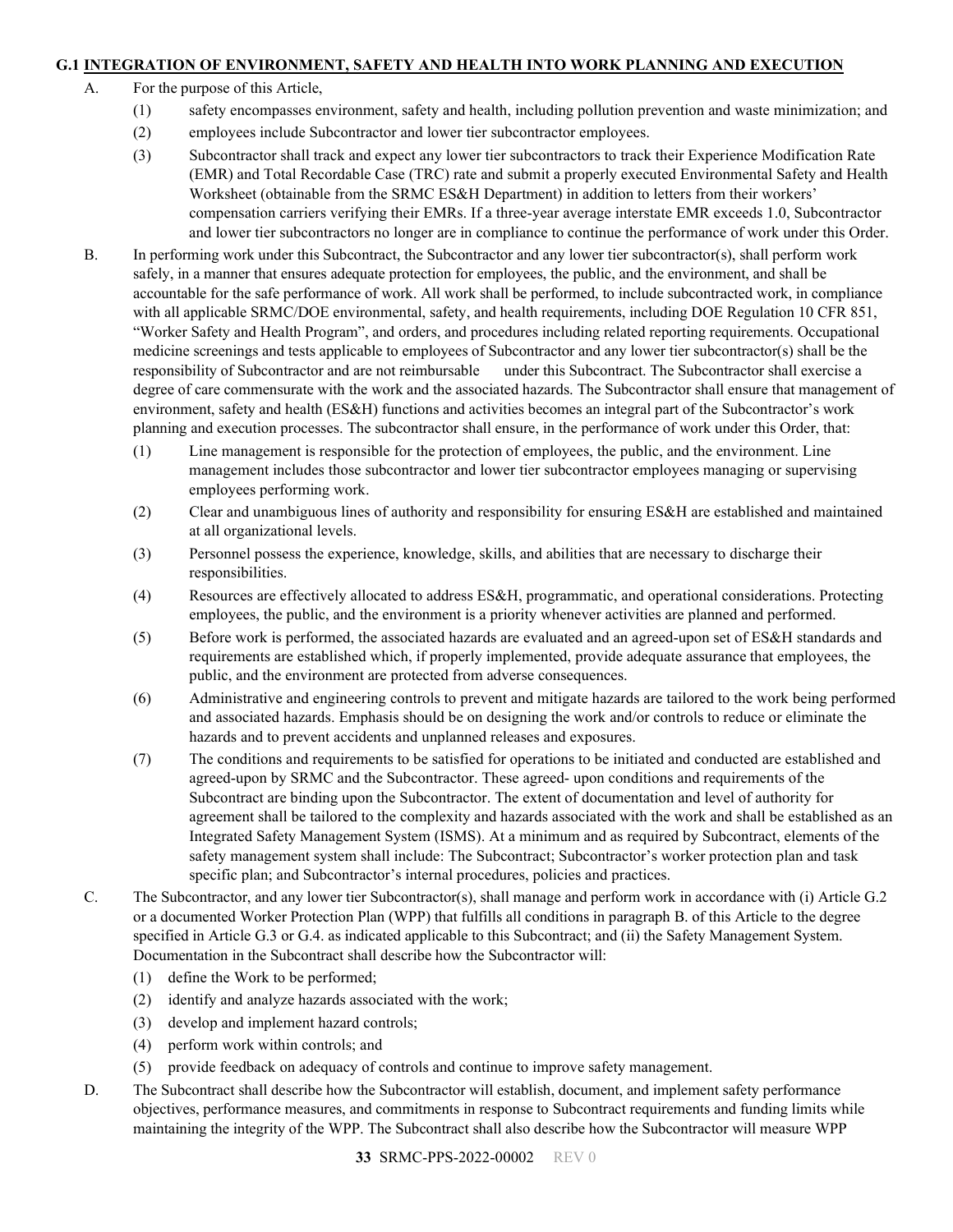effectiveness.

- E. The Subcontractor shall submit to the SRMC Procurement Representative documentation of its WPP for review and acceptance. The SRMC Procurement Representative will establish dates for submittal, discussions, and revisions to the WPP. The SRMC Procurement Representative will provide guidance on preparation, content, review, and acceptance of the WPP. On an annual basis, the Subcontractor shall review and update, for SRMC acceptance, its safety performance objectives, performance measures, and commitments consistent with, and in response to, Subcontract requirements, funding limits and direction. Resources shall be identified and allocated to meet the safety objectives and performance commitments as well as maintain the integrity of the entire WPP. Accordingly, the subcontract shall be integrated with the Subcontractor's business processes, as applicable to the Scope of Work contained in this subcontract, for work planning, budgeting, authorization, execution, and change control.
- F. The Subcontractor and any lower tier subcontractor(s) shall comply with, and assist SRMC in complying with, ES&H requirements of all applicable laws and regulations, and applicable directives identified in the Article of this Subcontract on Laws, Regulations, and DOE Directives. The Subcontractor shall cooperate with Federal and non-Federal agencies having jurisdiction over ES&H matters under this Subcontract.
- G. The Subcontractor shall promptly evaluate and resolve any noncompliance with applicable ES&H requirements including those specified in the subcontract. If the Subcontractor fails to provide resolution or, if at any time, the Subcontractor's acts or failure to act causes substantial harm or an imminent danger to the environment or health and safety of employees or the public, the SRMC Procurement Representative may issue an order stopping work in whole or in part. Any stop work order issued by the SRMC Procurement Representative under this Article (or issued by the Subcontractor to a lower tier subcontractor shall be without prejudice to any other legal or contractual rights of SRMC. In the event that the SRMC Procurement Representative issues a stop work order, an order authorizing the resumption of the work may be issued at the discretion of the SRMC Procurement Representative. The Subcontractor shall not be entitled to an extension of time or additional fee or damages by reason of, or in connection with, any work stoppage ordered in accordance with this Article.
- H. SRMC shall hold the Subcontractor responsible for compliance with the ES&H requirements applicable to this Subcontract, including performance of work by any lower tier subcontractor(s).

#### <span id="page-33-0"></span>**G.2 ENVIRONMENT, SAFETY, AND HEALTH COMPLIANCE - ALTERNATIVE I**

# *(Compliance by the Subcontractor with the requirements of this Article G.2 shall satisfy any/all requirements of Article G.1, "Integration of Environment, Safety and Health into Work Planning and Execution", applicable to the scope of work contained in this Subcontract.)*

- A. The Subcontractor, and any lower tier Subcontractor(s), shall take all reasonable precautions in the performance of the work under this Subcontract to protect the environment, safety, and health of employees and members of the public. All work shall be performed to include lower tier subcontracted work in compliance with all applicable SRMC/DOE environmental, safety, and health requirements, including DOE Regulation 10 CFR 851, "Worker Safety and Health Program", and orders, and procedures including related reporting requirements. Such procedures provide authority to SRMC employees to call a "time out/stop work" when unsafe conditions are observed and/or employee actions are likely to cause injury to themselves, other personnel, or cause damage to SRS property. The subcontractor shall ensure that its employees, including lower tier subcontractor employees are aware of this authority, and also have similar "time out/stop work" authority when performing work under this subcontract. The SRMC Procurement Representative shall notify the Subcontractor in writing of any noncompliance with the provisions of this Article and the corrective action to be taken. After receipt of such notice, the Subcontractor shall immediately take corrective action. In the event that the Subcontractor fails to take corrective action and comply with said SRMC/DOE regulations, requirements and procedures the SRMC Procurement Representative may, without prejudice to any other legal or contractual rights of SRMC, issue an order stopping work in whole or in part. An order authorizing the resumption of work may be issued at the discretion of the Procurement Representative. The Subcontractor shall not be entitled to an extension of time or additional fee or damages by reason of, or in connection with, any work stoppage ordered in accordance with this Article.
- B. Prior to the start of work under this subcontract, the subcontractor shall provide to the SRMC Procurement Representative a letter acknowledging a Corporate Safety and Health Policy and confirmation of compliance with SRMC procedures. In addition, for any tasks identified in the Statement of Work as outside the scope of SRMC procedures, the Subcontractor shall provide to the SRMC Procurement Representative for SRMC review and acceptance any appropriate documentation, procedures or manuals containing task hazard reviews and safeguards to be implemented. Whenever a significant change or addition is made to such documentation, procedures or manuals, the subcontractor shall re-submit the revised document to SRMC for review and acceptance. Examples of significant changes include any requirement deletions, additional scope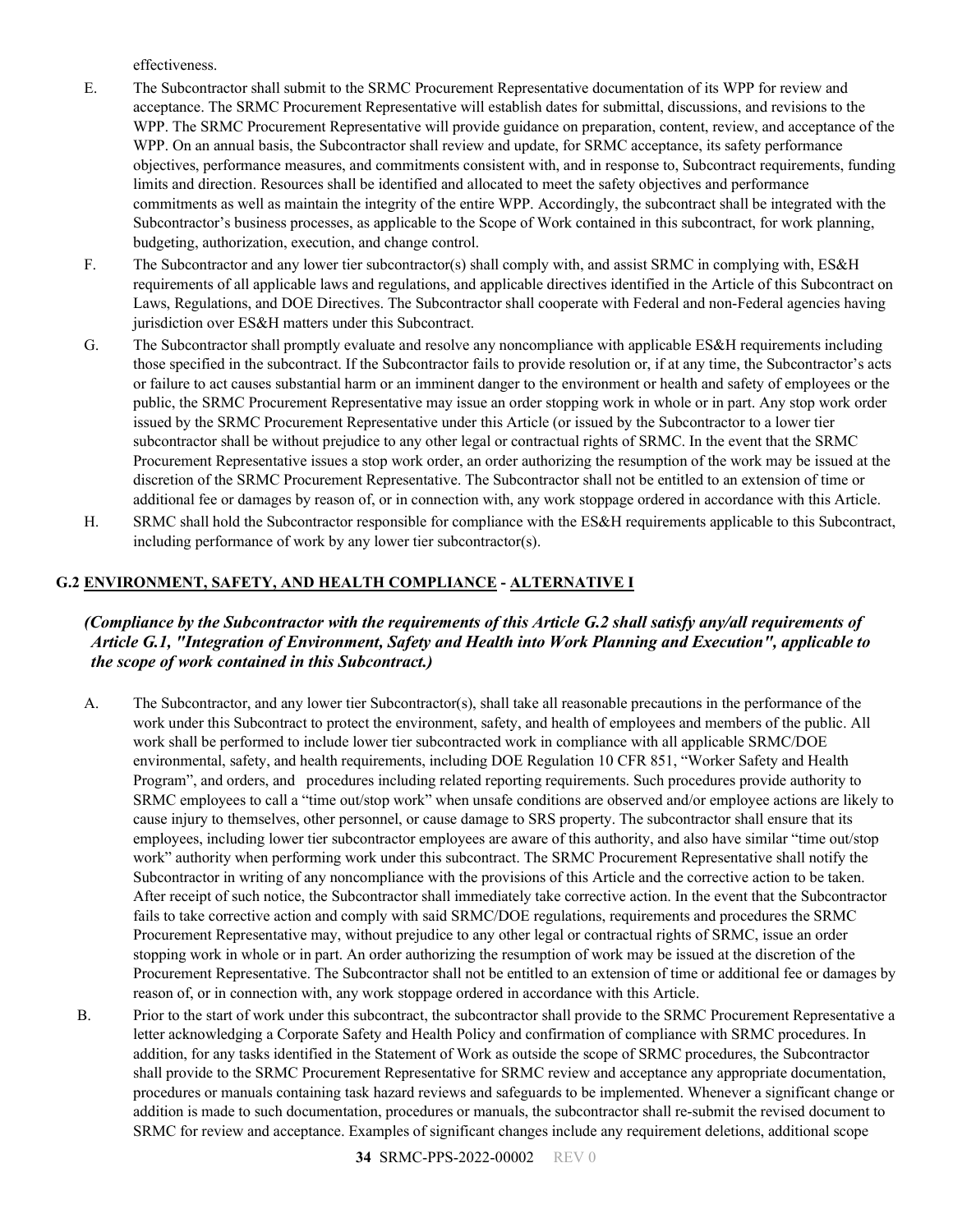added, total re-write or major revision. Additionally, the Subcontractor must submit annually to SRMC either an update to the documentation, procedures or manuals for acceptance or a letter stating that no changes are necessary in the current accepted documents.

### C. Equipment Safety

The Subcontractor shall ensure that major equipment used in the performance of work under this subcontract is inspected, operated and maintained by qualified competent personnel. As confirmation, the Subcontractor shall complete Form PF-44, Major Equipment Declaration, (copy available on the SRMC Internet Home Page) and provide one (1) copy to the Subcontract Technical Representative (STR), prior to placing any such equipment in service on the Savannah River Site. Additionally, prior to performing any activity involving the loading, unloading, and transporting of self-propelled medium or heavy duty equipment on the Savannah River Site, the Subcontractor shall complete the "SRMC "Self-Propelled Equipment Loading, Unloading & Transport Safety Review Checklist"", copy available on the SRMC Home Page (under Supplier Forms & Documents) at www.SRMCemediation.com/business.html, and provide a copy to the STR.

#### D. Assigned Competent Person

The Subcontractor shall designate in writing an Assigned Competent Person (ACP), and alternates, who will be responsible for SRS perimeter barricade escort and safety orientation for non- badged material/equipment delivery personnel and other non-badged subcontractor personnel seeking temporary badges in support of the subcontractor's work scope. The ACP shall be a responsible employee, cognizant of the subcontract scope and all applicable environmental, safety and health requirements, including any focused observation safety checklists. The ACP shall furnish an advance copy of applicable focused observation safety checklists to any non-badged temporary personnel anticipating entry onto SRS and shall meet entering personnel at the SRMC Badging Office, Building 703-46A when they report for temporary badging. The ACP and entering personnel shall review the scope of work to be performed and upon arrival at the work site review, complete and date any applicable focused observation safety checklist(s). For material/equipment deliveries, the ACP shall review any applicable focused observation safety checklists with delivery personnel, including specific safety measures required for loading/unloading in accordance with OSHA.

#### E. Safety and Health Representative

The Subcontractor shall immediately notify the STR or SRMC Procurement Representative of any event/condition that may require reporting to DOE. Further, the Subcontractor shall cooperate with any SRMC or DOE critique, analysis, or investigation and complete necessary reports for such events/conditions. Events/conditions that require reporting to DOE are defined in DOE Manual 231.1-2 (DOE M 231.1-2) and can include (but are not limited to):

- (1) Operational emergencies.
- (2) Occupational injury or illness (including exposures to hazardous substances in excess of allowable limits) and near misses.
- (3) Any on–the-job injury where an employee is taken offsite for something other than observation. The notification requirement applies to any person who goes offsite for prompt medical treatment of any type. The mode of transportation (ambulance, personal vehicle, etc.) is not pertinent – any offsite transfers must be reported immediately.
- (4) Any violation of Lockout/Tagout controls where there are no credible barriers left between the worker, and the energy source regardless of whether or not there was an injury.
- (5) Fires/explosions.
- (6) Hazardous energy control failures,
- (7) Operations shutdown directed by management for safety response.
- (8) Environmental release of radioactive materials, hazardous substances, regulated pollutants, oil spills, etc.
- (9) Violation of Federal Motor Carrier Safety Regulations or Hazardous Material Regulations.
- (10) Loss, damage, theft, or destruction to government property (including damage to ecological resources like wetlands, critical habitats, historical/archeological sites, etc.)
- (11) Spread of radioactive contamination or loss of control of radioactive materials
- (12) Personnel radioactive contaminations or exposures.
- (13) Violations of procedures.

Immediate notification is required of such events to ensure SRMC meets its commitment for 30-minute notification to appropriate DOE authorities. The Subcontractor shall preserve conditions surrounding or associated with the event for continued investigation unless such actions interfere with establishing a safe condition. The Subcontractor and their employees shall not conceal nor destroy any information concerning noncompliance or potential noncompliance with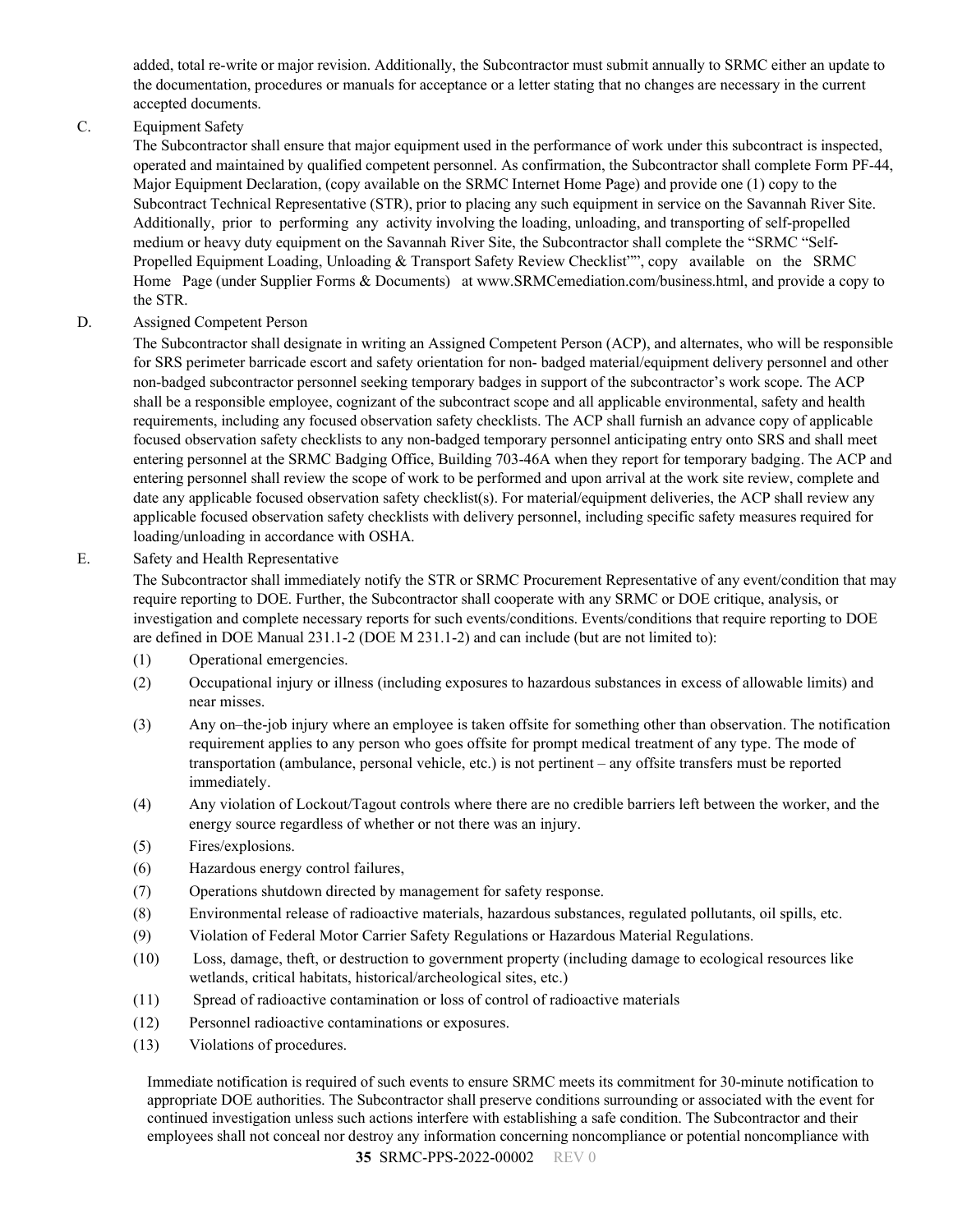### <span id="page-35-0"></span>**G.3 ENVIRONMENT, SAFETY, AND HEALTH COMPLIANCE – ALTERNATIVE II**

# *(Compliance by the Subcontractor with the requirements of this Article G.3 shall satisfy any/all requirements of Article G.1, "Integration of Environment, Safety and Health into Work Planning and Execution", applicable to the scope of work contained in this Subcontract.)*

- A. The Subcontractor and any lower tier subcontractor(s) shall take all reasonable precautions in the performance of the work under this Subcontract to protect the environment, safety and health of employees and members of the public, and shall comply with OSHA and all other applicable federal, state and local regulatory requirements, including new DOE Regulation 10 CFR 851, "Worker Safety and Health Program" which will apply to any work performed on the Savannah River Site effective February 9, 2007. The subcontractor and any lower tier subcontractor shall comply with site-specific ES&H requirements when specified in the subcontract. The SRMC Procurement Representative shall notify the Subcontractor in writing of any noncompliance with the provisions of this Article. After receipt of such notice, the Subcontractor shall immediately take corrective action. In the event that the Subcontractor fails to take corrective action and comply with said regulations and requirements, the SRMC Procurement Representative may, without prejudice to any other legal or contractual rights of SRMC, issue an order stopping work in whole or in part. An order authorizing the resumption of work may be issued at the discretion of the Procurement Representative. The Subcontractor shall not be entitled to an extension of time or additional fee or damages by reason of, or in connection with, any work stoppage ordered in accordance with this Article.
- B. Corporate Worker Protection Plan (WPP)

The Subcontractor shall possess and maintain a corporate Worker Protection Plan (WPP) which implements the OSHA requirements applicable to the normal course of the Subcontractor's business. Prior to the start of work under this Subcontract, the Subcontractor shall provide to the SRMC Procurement Representative a copy of the WPP and sample Task Specific Plans (TSP) (based on a minimum of three tasks in the scope of work), for review and acceptance by the appropriate SRMC organization(s). NOTE: Subcontractor is responsible for conducting hazard analysis and documenting additional TSPs. Work under this Subcontract shall not commence until the WPP and TSPs have been accepted by SRMC. The Subcontractor shall provide a copy of the accepted WPP and TSP to any lower tier Subcontractor(s) and shall ensure subcontractor employee's performing work at the site have access to the WPP document accepted by SRMC, and other standards, controls and procedures including DOE worker protection publications applicable to the workplace. The Subcontractor's employees and the employees of any lower tier Subcontractor(s) shall comply with the WPP and TSPs in the performance of the work under this Subcontract. The WPP shall meet the following minimum requirements:

- (1) shall include management policies that provide for clear goals, responsibilities, authority, and accountability for meeting loss control objectives;
- (2) shall include the implementation of applicable local, state, federal, environment, safety and health requirements that are relevant to the scope of work, including applicable elements in 10 CFR 851, "Worker Safety and Health Program";
- (3) shall provide employee guidance on internal engineering controls, precautions, and requirements on personal protective equipment (PPE) to minimize, control and/or prevent employee exposure to include equipment/property loss;
- (4) shall include management policies for incorporating and implementing the use of American Conference of Governmental Industrial Hygienist (ACGIH) threshold limit values (TLVs). The ACGIH guidelines shall be used when the TLV(s) exposure limits are more restrictive than OSHA permissible exposure limits (PELs).
- (5) shall include Task Specific Plans that include hazard identification and control measures that provide for safe work practices and employee training (i.e., 1) Define Scope of Work, 2) Identify & Analyze Hazards, 3) Develop & Implement Controls, 4) Perform Work within Controls, 5) Provide Feedback, & Continuous Improvement.);
- (6) shall include Focused Observation Checklists, as applicable. The Subcontractor shall
	- (i) thoroughly assess the work scope,
	- (ii) identify the associated hazards, and
	- (iii) apply elements of corresponding Checklists within the Worker Protection Plan (WPP) or utilize applicable Checklists as attachments to the WPP. Subcontract scope performed by the subcontractor and its lower tier subcontractors will typically be covered by the WPP and appropriate Checklists. Such Checklists are available on the Savannah River Site Internet Home Page (under Supplier Forms &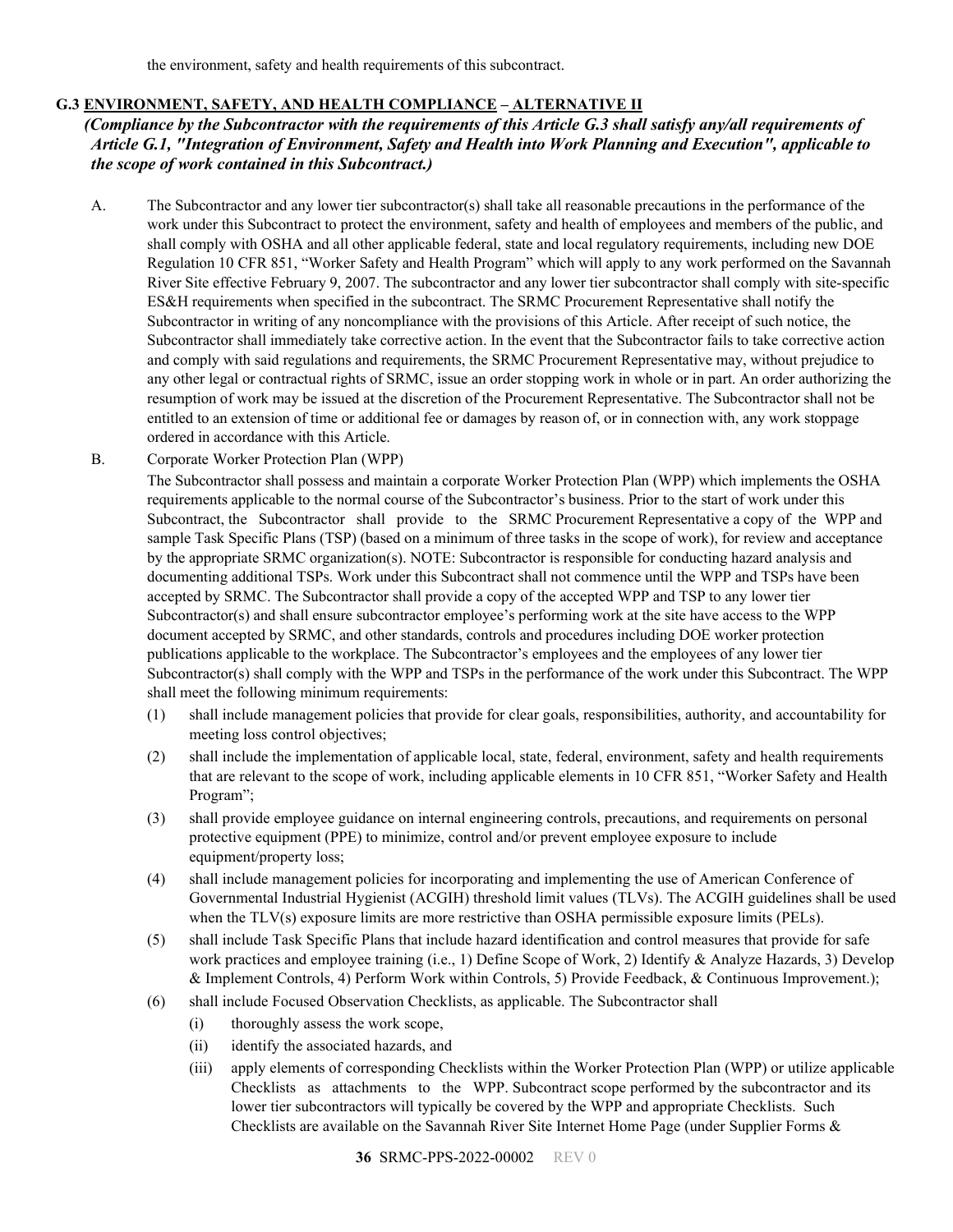Documents) at www.SRMCemediation.com/business.html for review and down-loading; and

(7) shall include a process that provides authority to subcontractor and lower tier subcontractor employees to call for a "time out/stop work" when unsafe conditions are observed and/or employee actions are likely to cause injury to themselves, other personnel, or cause damage to SRS property. The Subcontractor shall provide mechanisms to involve workers in the development of WPP goals, objectives, and performance measures and in the identification and control of workplace hazards. Whenever a significant change or addition is made to the WPP, it shall be re-submitted to SRMC for review and acceptance. Examples of significant changes include any requirement deletions, additional scope added, total re-write or major revision. Additionally, the Subcontractor must submit annually to SRMC either an updated WPP for acceptance or a letter stating that no changes are necessary in the current accepted WPP.

#### C. Equipment Safety

The Subcontractor shall ensure that major equipment used in the performance of work under this subcontract is inspected, operated and maintained by qualified competent personnel. As confirmation, the Subcontractor shall complete Form PF-44, Major Equipment Declaration, (copy available on the SRMC Internet Home Page) and provide one (1) copy to the Subcontract Technical Representative (STR), prior to placing any such equipment in service on the Savannah River Site. Additionally, prior to performing any activity involving the loading, unloading, and transporting of self-propelled medium or heavy duty equipment on the Savannah River Site, the Subcontractor shall complete the SRMC "Self-Propelled Equipment Loading, Unloading & Transport Safety Review Checklist", copy available on the SRMC Home Page (under Supplier Forms & Documents) at www.SRMCemediation.com/business.html, and provide a copy to the STR.

D. Assigned Competent Person

The Subcontractor shall designate in writing an Assigned Competent Person (ACP), and alternates, who will be responsible for SRS perimeter barricade escort and safety orientation for non- badged material/equipment delivery personnel and other non-badged subcontractor personnel seeking temporary badges in support of the subcontractor's work scope. The ACP shall be a responsible employee, cognizant of the subcontract scope and all applicable environmental, safety and health requirements, including any focused observation safety checklists. The ACP shall furnish an advance copy of applicable focused observation safety checklists to any non-badged temporary personnel anticipating entry onto SRS and shall meet entering personnel at the SRMC Badging Office, Building 703-46A when they report for temporary badging. The ACP and entering personnel shall review the scope of work to be performed and upon arrival at the work site review, complete and date any applicable focused observation safety checklist(s). For material/equipment deliveries, the ACP shall review any applicable focused observation safety checklists with delivery personnel, including specific safety measures required for loading/unloading in accordance with OSHA and the WPP.

E. Safety and Health Representative

The Subcontractor shall designate a safety and health professional or representative, as specified in the subcontract. The designation must include the person's qualifications and duties and be documented in the Subcontractor's Worker Protection Plan. A designated Safety Representative shall have a minimum of thirty (30) hours formal Safety and Health training in OSHA standards or pre-approved equivalent, having other safety related training certificates and/or job experience in General Industry/Construction safety with an understanding of 29 CFR 1910/1926 requirements. The Safety Representative shall solicit worker feedback during hazard review meetings, field safety inspections, incident investigations and document same when appropriate, e.g., new hazard requiring additional controls, defective equipment, observation of unsafe condition or behavior.

F. Material Safety Data Sheets

The Subcontractor shall provide the STR copies of Material Safety Data Sheets for all chemicals brought to SRS prior to the initial use of such chemicals. In addition, the Subcontractor shall provide the STR with a current inventory on a monthly basis for chemicals stored on-site for thirty (30) or more days per EPCRA/CERCLA. All chemicals stored on-site shall follow NFPA storage guidelines.

G. Environmental Compliance

The Subcontractor and any lower tier subcontractor(s) shall comply with all applicable environmental protection laws, Executive Orders, ordinances, regulations, directives, and codes. Upon request, the Subcontractor shall submit an Environmental Compliance Plan (ECP) outlining the methods proposed to address the environmental requirements specified in the scope of work. The ECP shall specify the person responsible for ensuring the requirements are met.

H. Site Reporting Requirements

**37** SRMC-PPS-2022-00002 REV 0 The Subcontractor shall immediately notify the STR or SRMC Procurement Representative of any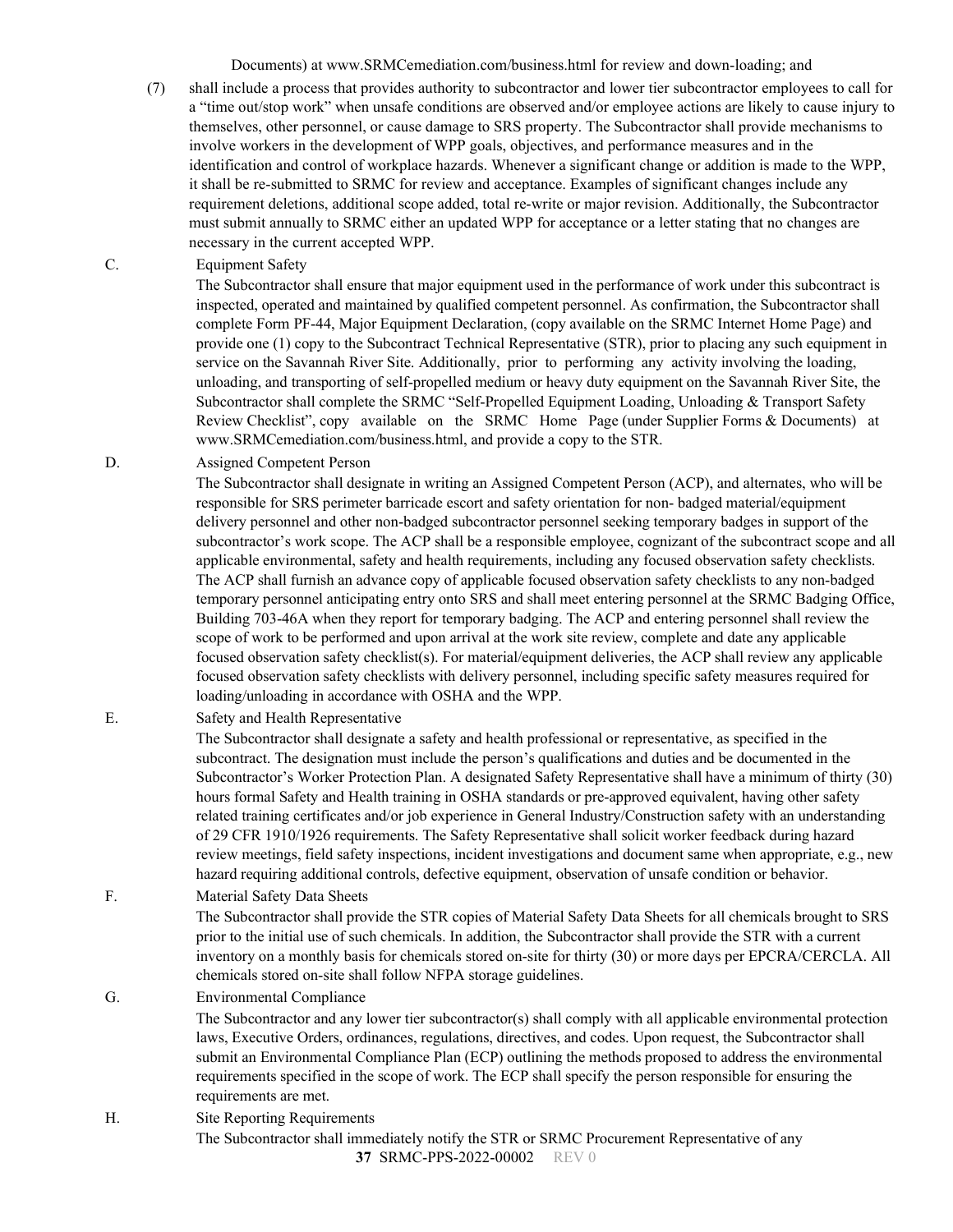event/condition that may require reporting to the DOE. Further, the Subcontractor shall cooperate with any SRMC or DOE critique, analysis, or investigation and complete necessary reports for such events/conditions. Events/conditions that require reporting to DOE are defined in DOE Manual 231.1-2 (DOE M 231.1-1-2) and can include (but are not limited to):

- (1) Operational emergencies.
- (2) Occupational injury or illness (including exposures to hazardous substances in excess of allowable limits) and near misses.
- (3) Any on–the-job injury where an employee is taken offsite for something other than observation. The notification requirement applies to any person who goes offsite for prompt medical treatment of any type. The mode of transportation (ambulance, personal vehicle, etc.) is not pertinent – any offsite transfers must be reported immediately.
- (4) Any violation of Lockout/Tagout controls where there are no credible barriers left between the worker, and the energy source regardless of whether or not there was an injury
- (5) Fires/explosions.
- (6) Hazardous energy control failures,
- (7) Operations shutdown directed by management for safety reasons,
- (8) Environmental release of radioactive materials, hazardous substances, regulated pollutants, oil spills, etc.
- (9) Violation of Federal Motor Carrier Safety Regulations or Hazardous Material Regulations.
- (10) Loss damage, theft, or destruction to government property (including damage to ecological resources like wetlands, critical habitats, historical/archeological sites, etc.)
- (11) Spread of radioactive contamination or loss of control of radioactive materials.
- (12) Personnel radioactive contaminations or exposures.
- (13) Violations of procedures.

Immediate notification is required of such events to ensure SRMC meets its commitment for 30-minute notification to appropriate DOE authorities. The Subcontractor shall preserve conditions surrounding or associated with the event for continued investigation unless such actions interfere with establishing a safe condition. The Subcontractor and their employees shall not conceal nor destroy any information concerning noncompliance or potential noncompliance with the environment, safety and health requirements of this subcontract.

# <span id="page-37-0"></span>**G.4 ENVIRONMENT, SAFETY, AND HEALTH COMPLIANCE – ALTERNATIVE III**

*(Compliance by the Subcontractor with the requirements of this Article G.4 shall satisfy any/all requirements of Article G.1, "Integration of Environment, Safety and Health into Work Planning and Execution", applicable to the scope of work contained in this Subcontract.)*

- A. The Subcontractor and any lower tier subcontractor(s) shall take all reasonable precautions in the performance of the work under this Subcontract to protect the environment, safety and health of employees and members of the public, and shall comply with OSHA and all other applicable federal, state and local regulatory requirements, including new DOE Regulation 10 CFR 851, "Worker Safety and Health Program" which will apply to any work performed on the Savannah River Site effective February 9, 2007. The subcontractor and any lower tier subcontractor shall comply with site-specific ES&H requirements when specified in the subcontract. The SRMC Procurement Representative shall notify the Subcontractor in writing of any noncompliance with the provisions of this Article. After receipt of such notice, the Subcontractor shall immediately take corrective action. In the event that the Subcontractor fails to take corrective action and comply with said regulations and requirements, the SRMC Procurement Representative may, without prejudice to any other legal or contractual rights of SRMC, issue an order stopping work in whole or in part. An order authorizing the resumption of work may be issued at the discretion of the Procurement Representative. The Subcontractor shall not be entitled to an extension of time or additional fee or damages by reason of, or in connection with, any work stoppage ordered in accordance with this Article.
- B. Corporate Worker Protection Plan (WPP)

The Subcontractor shall possess and maintain a corporate Worker Protection Plan (WPP) which implements the OSHA requirements applicable to the normal course of the Subcontractor's business. Prior to the start of work under this Subcontract, the Subcontractor shall provide to the SRMC Procurement Representative a copy of the WPP for review and acceptance by the appropriate SRMC organizations. The Subcontractor's employees and the employees of any lower tier subcontractor(s) shall comply with the WPP in the performance of the work under this Subcontract. Work under the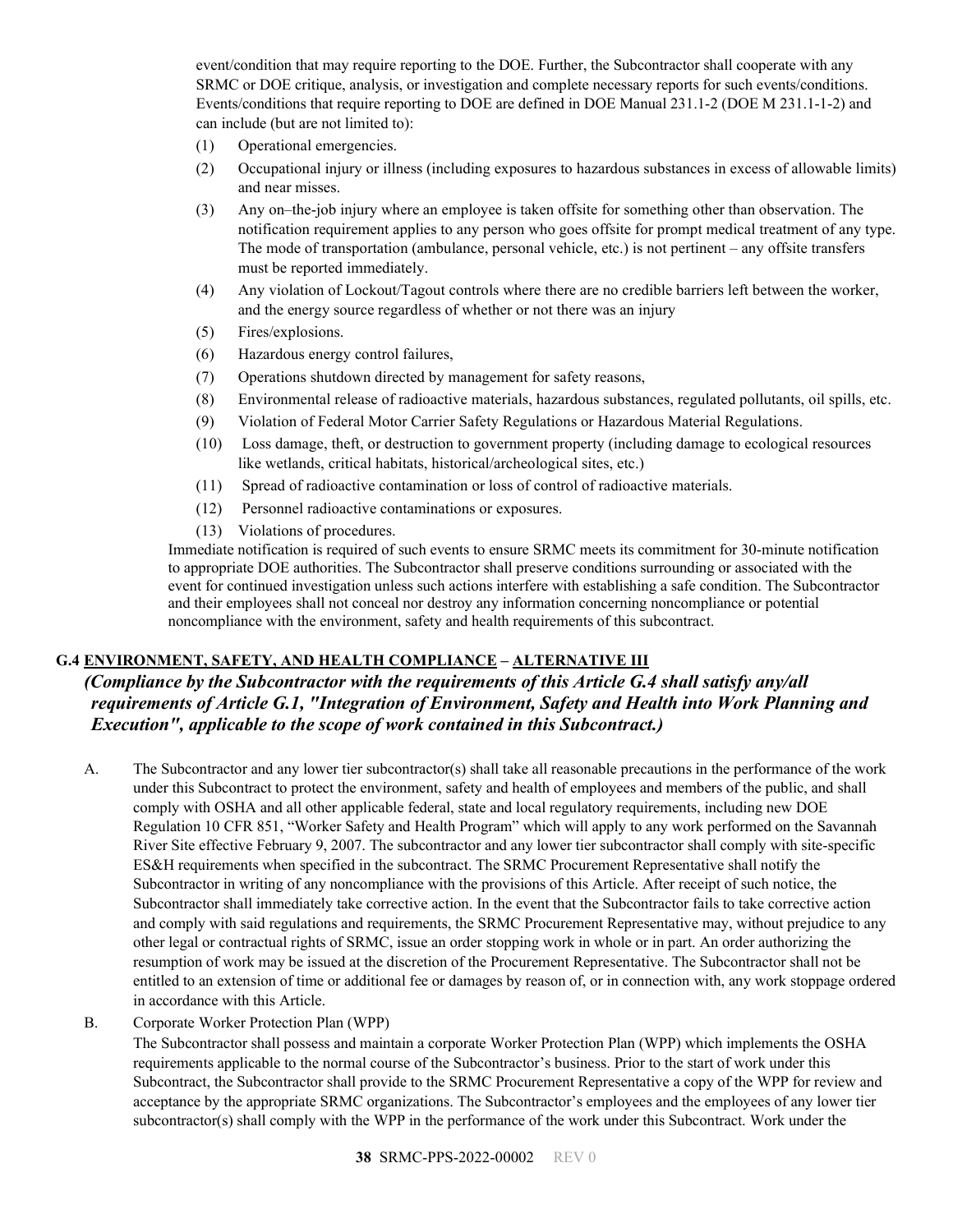Subcontract shall not commence until the WPP has been received and accepted by SRMC. The Subcontractor shall provide a copy of the WPP to any lower tier subcontractor(s) and shall ensure subcontractor employee's performing work at the site have access to the WPP document accepted by SRMC, and other standards, controls and procedures including DOE worker protection publications applicable to the workplace. The WPP shall meet the following minimum requirements:

- (1) shall include management policies that provide for clear goals, responsibilities, authority, and accountability for meeting loss control objectives;
- (2) shall include the implementation of applicable local, state, federal, environment, safety and health requirements that are relevant to the scope of work, including applicable elements in 10 CFR 851, "Worker Safety and Health Program";
- (3) shall provide employee guidance on task hazards, engineering controls, precautions, and requirements on personal protective equipment (PPE) to minimize, control and/or prevent employee exposure to include equipment/property loss;
- (4) shall include management policies for incorporating and implementing the use of American Conference of Governmental Industrial Hygienist (ACGIH) threshold limit values (TLVs). The ACGIH guidelines shall be used when the TLV(s) exposure limits are more restrictive than OSHA permissible exposure limits (PELs).
- (5) shall include Focused Observation Checklists, as applicable. The Subcontractor shall (i) thoroughly assess the work scope, (ii) identify the associated hazards, and (iii) apply elements of corresponding Checklists within the Worker Protection Plan (WPP) or utilize applicable Checklists as attachments to the WPP. Subcontract scope performed by the subcontractor and its lower tier subcontractors will typically be covered by the WPP and appropriate Checklists. Such Checklists are available on the Savannah River Site Internet Home Page (under Supplier Forms & documents) at www.SRMCemediation.com/business.html for review and down-loading; and
- (6) shall include a process that provides authority to subcontractor and lower tier subcontractor employees to call for a "time out/ stop work" when unsafe conditions are observed and/or employee actions are likely to cause injury to themselves, other personnel, or cause damage to SRS property.

The Subcontractor shall provide mechanisms to involve workers in the development of WPP goals, objectives, and performance measures and in the identification and control of workplace hazards. Whenever a significant change or addition is made to the WPP, it shall be re-submitted to SRMC for review and acceptance. Examples of significant changes include any requirement deletions, additional scope added, total re-write or major revision. Additionally, the Subcontractor must submit annually to SRMC either an updated WPP for acceptance or a letter stating that no changes are necessary in the current accepted WPP.

C. Equipment Safety

The Subcontractor shall ensure that major equipment used in the performance of work under this subcontract is inspected, operated and maintained by qualified competent personnel. As confirmation, the Subcontractor shall complete Form PF-44, Major Equipment Declaration, (copy available on the SRMC Internet Home Page) and provide one (1) copy to the Subcontract Technical Representative (STR), prior to placing any such equipment in service on the Savannah River Site. Additionally, prior to performing any activity involving the loading, unloading, and transporting of self-propelled medium or heavy duty equipment on the Savannah River Site, the Subcontractor shall complete the SRMC "Self-Propelled Equipment Loading, Unloading & Transport Safety Review Checklist" , copy available on the SRMC Home Page (under Supplier Forms & Documents) at www.SRMCemediation.com/business.html and provide a copy to the STR.

D. Assigned Competent Person

The Subcontractor shall designate in writing an Assigned Competent Person (ACP), and alternates, who will be responsible for SRS perimeter barricade escort and safety orientation for non-badged material/equipment delivery personnel and other non-badged subcontractor personnel seeking temporary badges in support of the subcontractor's work scope. The ACP shall be a responsible employee, cognizant of the subcontract scope and all applicable environmental, safety and health requirements, including any focused observation safety checklists. The ACP shall furnish an advance copy of applicable focused observation safety checklists to any non-badged temporary personnel anticipating entry onto SRS and shall meet entering personnel at the SRMC Badging Office, Building 703-46A when they report for temporary badging. The ACP and entering personnel shall review the scope of work to be performed and upon arrival at the work site review, complete and date any applicable focused observation safety checklist(s). For material/equipment deliveries, the ACP shall review any applicable focused observation safety checklists with delivery personnel, including specific safety measures required for loading/unloading in accordance with OSHA and the WPP.

E. Safety and Health Representative

The Subcontractor shall designate a safety and health professional or representative, as specified in the subcontract. The designation must include the person's qualifications and duties and be documented in the Subcontractor's Worker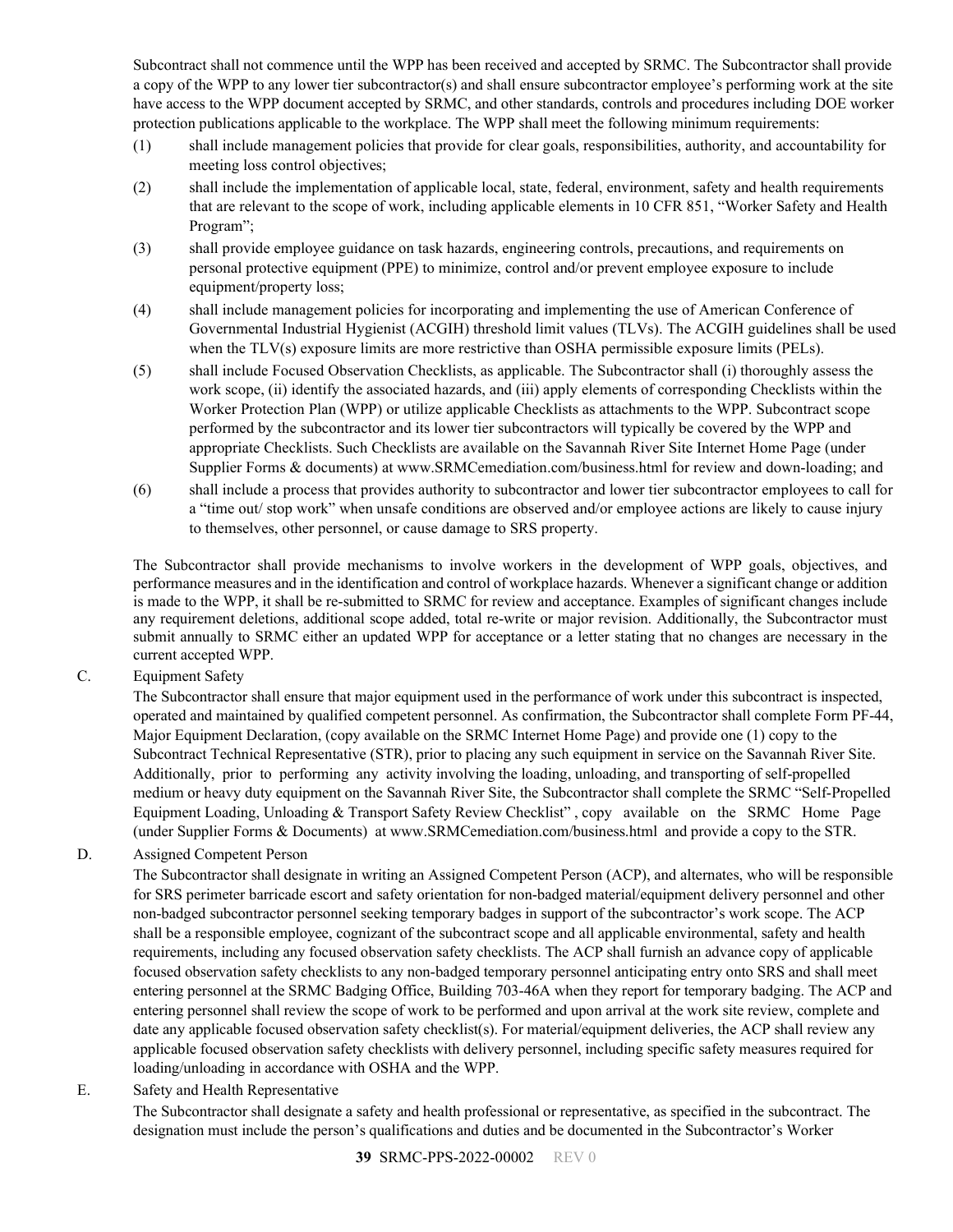Protection Plan. A designated Safety Representative shall have a minimum of thirty (30) hours formal Safety and Health training in OSHA standards or pre-approved equivalent, having other safety related training certificates and/or job experience in General Industry/Construction safety with an understanding of 29 CFR 1910/1926 requirements. The Safety Representative shall solicit worker feedback during hazard review meetings, field safety inspections, incident investigations and document same when appropriate, e.g., new hazard requiring additional controls, defective equipment, observation of unsafe condition or behavior.

F. Material Safety Data Sheets

The Subcontractor shall provide the STR copies of Material Safety Data Sheets for all chemicals brought to SRS prior to the initial use of such chemicals. In addition, the Subcontractor shall provide the STR with a current inventory on a monthly basis for chemicals stored on-site for thirty (30) or more days per EPCRA/CERCLA. All chemicals stored on-site shall follow NFPA storage guidelines.

G. Environmental Compliance

The Subcontractor and any lower tier subcontractor(s) shall comply with all applicable environmental protection laws, Executive Orders, ordinances, regulations, directives, and codes. Upon request, the Subcontractor shall submit an Environmental Compliance Plan (ECP) outlining the methods proposed to address the environmental requirements specified in the scope of work. The ECP shall specify the person responsible for ensuring the requirements are met.

#### H. Site Reporting Requirements

The Subcontractor shall immediately notify the STR or SRMC Procurement Representative of any event/condition that may require reporting to the DOE. Further, the Subcontractor shall cooperate with any SRMC or DOE critique, analysis, or investigation and complete necessary reports for such events/conditions. Events/conditions that require reporting to DOE are defined in DOE Manual 231.1-2 (DOE M 231.1-1-2) and can include (but are not limited to):

- (1) Operational emergencies.
- (2) Occupational injury or illness (including exposures to hazardous substances in excess of allowable limits) and near misses.
- (3) Any on–the-job injury where an employee is taken offsite for something other than observation. The notification requirement applies to any person who goes offsite for prompt medical treatment of any type. The mode of transportation (ambulance, personal vehicle, etc.) is not pertinent – any offsite transfers must be reported immediately.
- (4) Any violation of Lockout/Tagout controls where there are no credible barriers left between the worker, and the energy source regardless of whether or not there was an injury
- (5) Fires/explosions.
- (6) Hazardous energy control failures.
- (7) Operations shutdown directed by management for safety reasons.
- (8) Environmental release of radioactive materials, hazardous substances, regulated pollutants, oil spills, etc.
- (9) Violation of Federal Motor Carrier Safety Regulations or Hazardous Material Regulations.
- (10) Loss damage, theft, or destruction to government property (including damage to ecological resources like wetlands, critical habitats, historical/archeological sites, etc.)
- (11) Spread of radioactive contamination or loss of control of radioactive materials.
- (12) Personnel radioactive contaminations or exposures.
- (13) Violations of procedures.

Immediate notification is required of such events to ensure SRMC meets its commitment for 30-minute notification to appropriate DOE authorities. The Subcontractor shall preserve conditions surrounding or associated with the event for continued investigation unless such actions interfere with establishing a safe condition. The Subcontractor and their employees shall not conceal nor destroy any information concerning noncompliance or potential noncompliance with the environment, safety and health requirements of this subcontract.

# <span id="page-39-0"></span>**G.5 GENERAL EMPLOYEE TRAINING AND ANNUAL REFRESHER TRAINING FOR SUBCONTRACT EMPLOYEES**

# *(The following terms are applicable if performance of this Order will require the Subcontractor's employee(s) to perform work on SRS premises for more than ten (10) working days.)*

- A. General Employee Training (GET)
	- (1) The Subcontractor shall inform employees and the employees of its lower tier subcontractors and agents that it is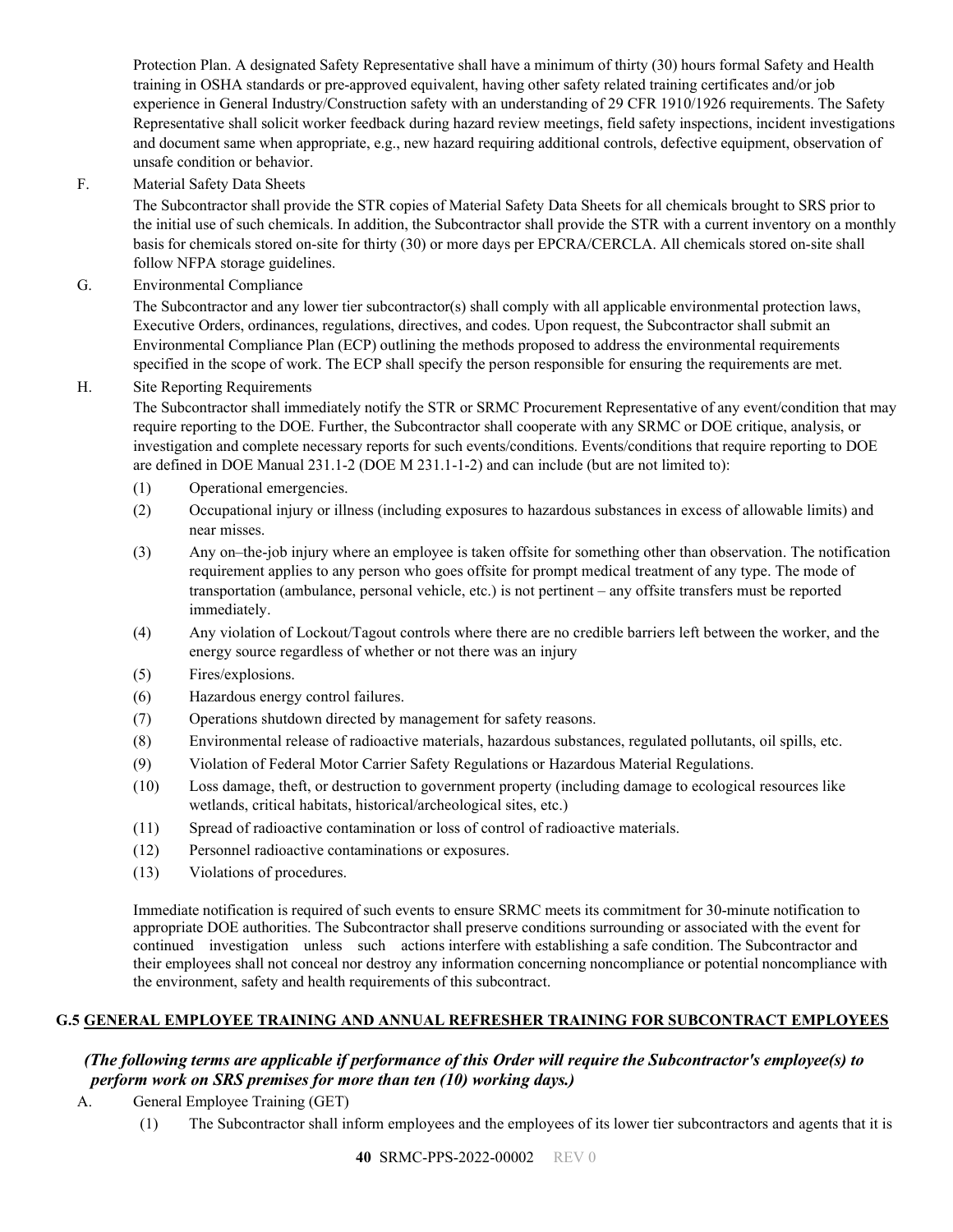the policy of Savannah River Remediation to adhere to the requirements contained in the DOE Order entitled "Personnel Selection, Qualification and Training Requirements," which requires any individual, employed either full or part- time at any DOE reactor or non-reactor facility to receive selected general training.

(2) Successful Completion Required

Said employees, referred to in the remainder of this document as "individual", must successfully complete the training known as "General Employee Training" (GET) as offered by the SRS. The GET sessions are given by a Savannah River Site authorized GET instructor. There are three categories of GET.

- (i) Category 1 consists of viewing a video that lasts for one hour. This category is limited to delivery personnel, visitors, and other temporary personnel that require badged access to the general site and property protection areas and are typically on site greater that 10 days, but not consecutively, in a calendar year.
- (ii) Category 2 consists of viewing a video and a written examination and lasts for approximately two hours. This category would apply to visitors or other temporary personnel that require badged access to the general site and property protection areas and are on site greater than 10 days consecutively in a calendar year, and additional training is not required as determined by SRMC.
- (iii) Category 3 consists of eight hours of training and includes instructor lecture along with audio and visual aids and a written examination. This category applies to individuals who require badged access to the general site, property protection areas, or security-controlled areas and additional training is required, as determined by SRMC.
- (3) Successful Completion Defined

Successful completion occurs when the individual:

- (i) Is scheduled for GET,
- (ii) Attends the GET session,
- (iii) Obtains a test score of 70% or greater on the written examination, if required, (100% is the highest obtainable score), and
- (iv) Properly completes all documents (rosters, exam answer sheet, etc.).
- (4) Unsuccessful Completion Defined

If the individual fails to successfully complete GET, the individual is given a failure notice and is to notify the Subcontract Technical Representative (STR) for rescheduling for remedial training or for a re-test. The individual will be allowed several chances to successfully complete the GET. Continued failure to successfully complete GET will result in resolution by the STR.

(5) Scheduling for GET

The STR shall direct the individual to the appropriate training center to attend the GET session. GET training is scheduled subject to demand.

(6) Records

GET records will be maintained by SRMC.

- B. Annual Refresher Training
	- Refresher Training is required after an individual's initial successful completion of all categories of GET, regardless of the individual's present employer. Category 1 and Category 2 GET training must be repeated annually. For Category 3, successful completion of Consolidated Annual Training (CAT) is required. The subcontractor is responsible for scheduling its employees for this training. The STR may be contacted for assistance.
- C. Upon providing proof of successful completion of GET either at another DOE facility, or while employed by a firm other than the Subcontractor under this Order, the employee will not be required to repeat this training.

# <span id="page-40-0"></span>**G.6 SECURITY EDUCATION REQUIREMENTS FOR SUBCONTRACTORS**

# *(The following items are applicable if performance of this subcontract will require the Subcontractor/ Subcontractor's employee(s) to receive a security badge.)*

- A. Subcontractor Security Education Coordinator
	- (1) If this Order will require a force of more than thirty (30) Subcontractor employees receive a badge, then the Subcontractor/ Subcontractor shall provide to the SRMC Security Education Office, the name of its representative appointed to administer its Security Education Program. This representative shall be referred to as the Subcontractor Security Education Coordinator (SSEC).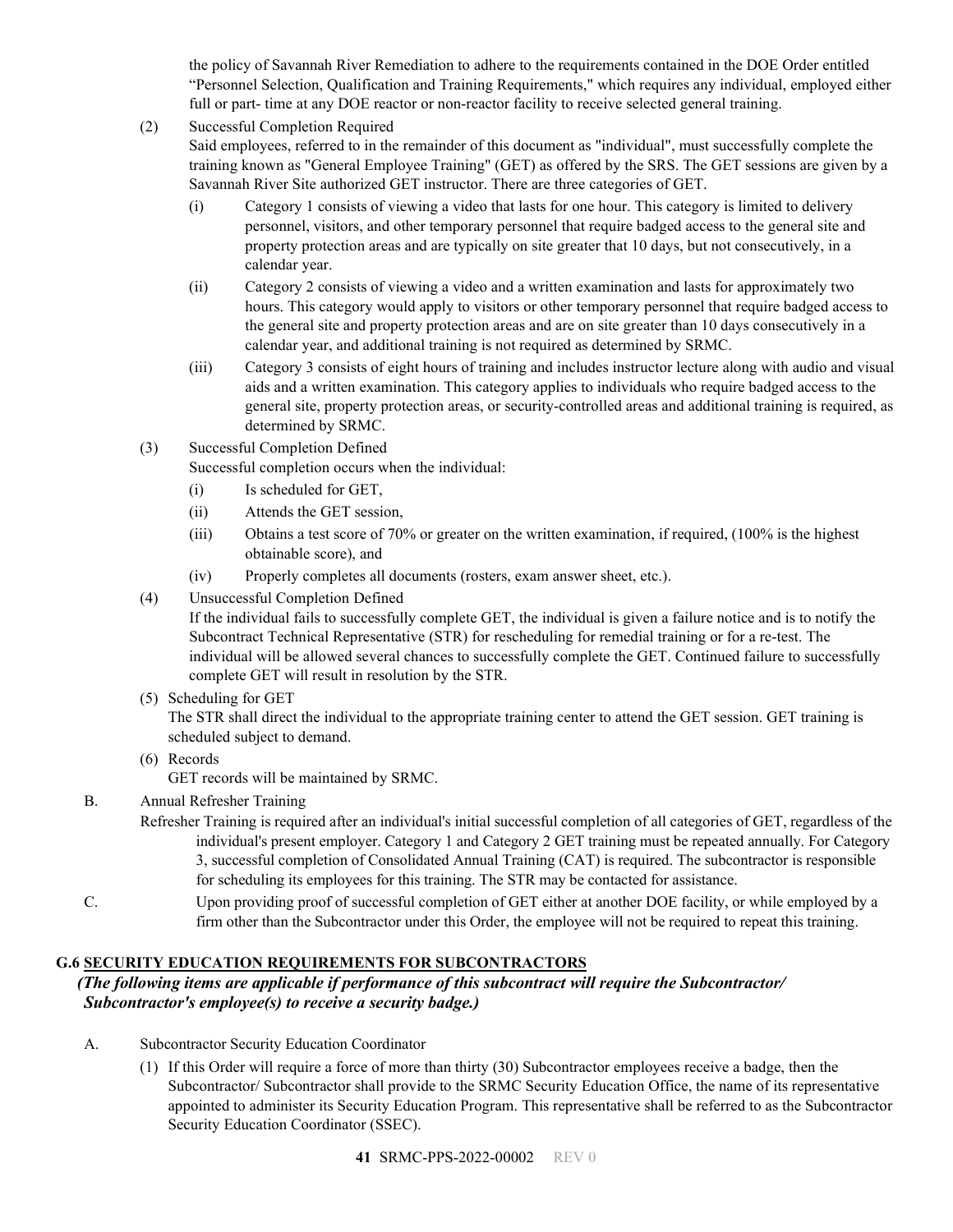(2) If this Order will require that less than thirty (30) Subcontractor employees receive a badge, then the SRMC Subcontract Technical Representative (STR) will perform the activities discussed in this Supplement.

# B. Company Roster

The SSEC will be responsible for providing the STR with a roster of all Subcontractor personnel receiving a badge. At a minimum the data shall include name, social security number, work telephone number, clearance level and place where work is generally performed. This list shall be kept current and updated every sixty (60) days.

# C. Initial Briefing

The SSEC will ensure that all Subcontractor personnel, regardless of clearance level, receive an Initial Security Briefing. This briefing is shown during General Employee Training. This briefing consists of a videotape shown during GET, or at the time of badging for those individuals not required to attend GET.

### D. Comprehensive Briefing

If subcontract personnel have a clearance at the inception of this Order or receive a clearance at any time during the course of the Order, the SSEC/STR will ensure that those Subcontractor employees receive a Comprehensive Briefing from SRMC.

E. Annual Refresher Briefing

The SSEC/STR shall ensure that all Subcontractor employees receive, at least once in a twelve (12) month period, an Annual Security Refresher briefing from SRMC. This briefing is provided during GET Refresher Training.

F. Foreign Travel Briefing

If a Subcontractor employee plans a trip to a sensitive country, whether on official business or for pleasure, the SSEC/STR is responsible for ensuring that the individual receives a Foreign Travel Briefing from SRMC before departing and a Debriefing upon return. The OPSEC Officer is responsible for these Briefings.

#### G. Badge Retrieval at Termination

The Subcontractor is responsible for ensuring that badges are returned or accounted for when a subcontract employee terminates employment or when an Order is completed. The employee must report to Employment Processing Center, for proper completion of out-processing and badge return. This effort should be coordinated with the SRMC STR.

H. Termination Briefing

When a Subcontractor employee terminates employment or is reassigned, the SSEC/STR will ensure that a Termination Briefing by SRMC is given and the appropriate forms are executed. Briefing materials and appropriate forms are provided by SRMC.

# <span id="page-41-0"></span>**G.7 UNCLASSIFIED CONTROLLED NUCLEAR INFORMATION (UCNI)**

# *(In the performance of this order, the Subcontractor is responsible for complying with the following requirements and for flowing down all requirements to lower tier subcontractors.)*

- A. The Subcontractor ensures that access to UCNI is provided to only those individuals authorized for routing or special access (see DOE O 471.1B. Subcontractor may provide access to material or data containing Unclassified Controlled Nuclear Information (UCNI) utilized in the performance of this Order only to employees who are citizens of the United States.
- B. The Subcontractor ensures that matter identified as UCNI is protected in accordance with the instructions contained in DOE O 471.1B.II. Any material or data containing UCNI which is stored on computer systems must be protected, and the protective measures and/or policies must be specified in a Computer Protection Plan approved by the SRMC Computer Security organization. Adherence to the Plan is required during the performance of this Order.
- C. Material or data containing UCNI shall be disposed of in a manner as described in DOE O 471.1B. At a minimum, UCNI matter must be destroyed by using strip cut shredders that result in particles of no more than 1/4-inch wide strips. Documents containing UCNI may also be disposed of in the same manner that is authorized for Subcontractor disposition of other classified material or data. If the above disposal methods are not available to the Suppler, the Subcontractor may return the UCNI matter to the STR for disposition, with the prior approval of the STR.
- D. The Subcontractor shall report to the SRMC Security Office or the SRMC Procurement Representative any incidents involving the unauthorized disclosure of UCNI.
- E. If performance of work under this order results in the generation of unclassified documents that contain UCNI, the Subcontractor shall have a sufficient number of trained UCNI review personnel to ensure the prompt and proper review of generated material or data to provide for the identification, marking, and proper handling of material or data determined to contain UCNI. The Subcontractor's Reviewing Officials shall apply or authorize the application of UCNI markings to any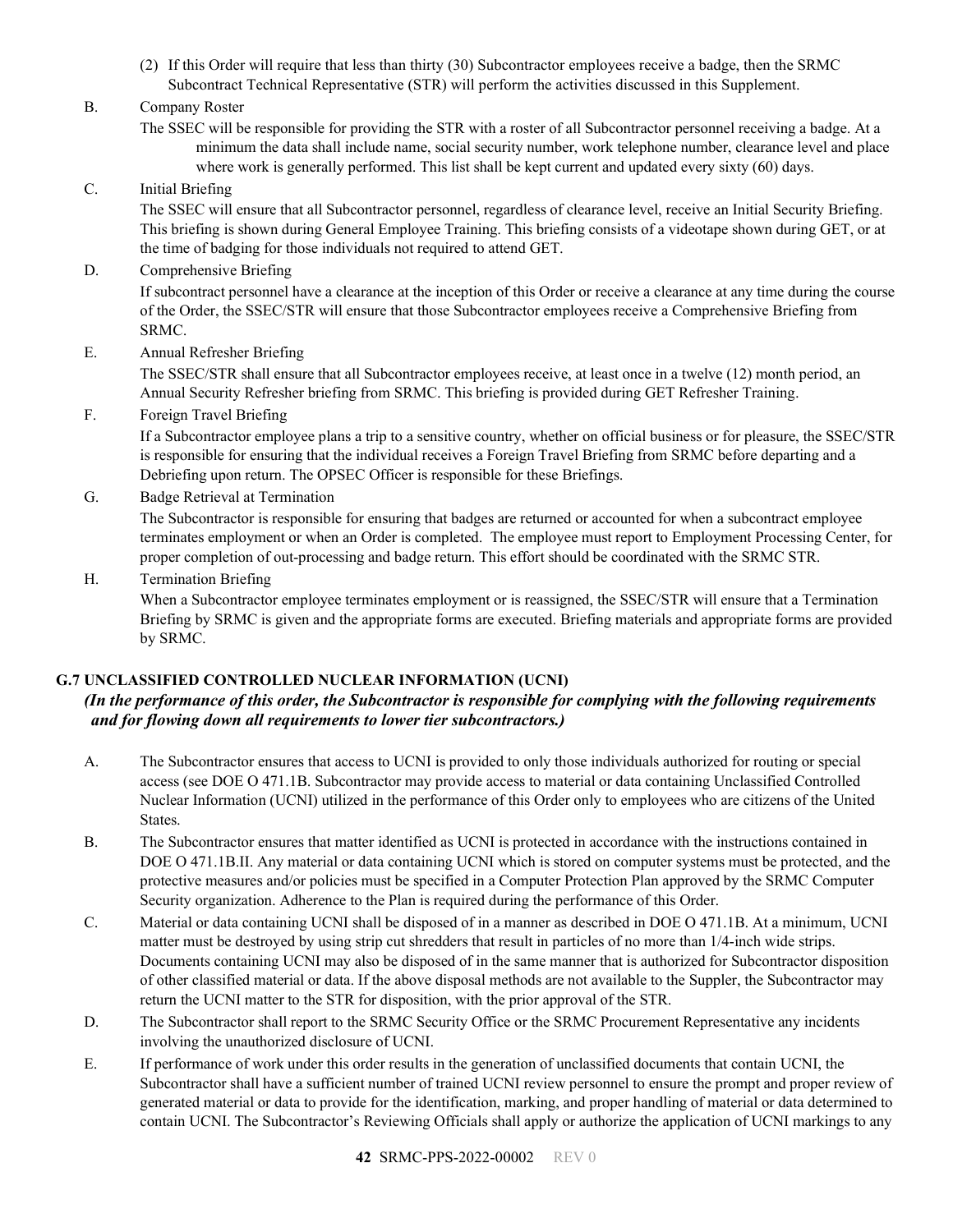unclassified matter that contains UCNI in accordance with the instructions contained in DOE O 471.1B.

- F. If the Subcontractor has a formally designated Classification Officer, the Classification Officer-
	- (1) Serves as a Reviewing Official for information under his/her cognizance;
	- (2) Trains and designates other Reviewing Officials in his/her organization, subordinate organizations, and lower tier subcontractors and maintains a current list of all Reviewing Officials; and
	- (3) May overrule UCNI determinations made by Reviewing Officials under his/her cognizance.
- G. If the Subcontractor has no formally designated Classification Officer, the Subcontractor submits a request for the designation of Reviewing Officials to the local Federal Classification Officer in accordance with the instructions contained in DOE O 471.1B.

# <span id="page-42-0"></span>**G.8 SCIENTIFIC AND TECHNICAL INFORMATION**

- A. Electronic submissions of technical reports will consist of two virus-free copies that are readable in the following formats: (1) Text will be submitted in native software (that is compatible with the suite of document creation software currently used at SRS) (fonts identified) or in RTF (rich text format).
	- (2) Embedded objects and files that are linked to a document must be supplied as well, as follows:
		- (i) Raster images (for example, photographs) will be submitted as TIFF or EPS  $\omega$  resolution>100 dpi.
		- (ii) Vector art (for example, line art) will be submitted as EPS images.
		- (iii) Data-driven displays (e.g., spreadsheet charts) must be accompanied by data set used to generate them.

# <span id="page-42-1"></span>**G.9 RESERVED**

# <span id="page-42-2"></span>**G.10 COUNTERINTELLIGENCE**

- A. The Subcontractor shall take all reasonable precautions in the work under this subcontract to protect SRMC/DOE programs, facilities, technology, personnel, unclassified sensitive information and classified matter from foreign intelligence threats and activities conducted for governmental or industrial purposes, in accordance with DOE Order 475-1, Counterintelligence Program; Executive Order 12333, U.S. Intelligence Activities; and other pertinent national and Departmental Counterintelligence requirements.
- B. The Subcontractor is responsible for compliance with counterintelligence (CI) requirements as detailed in the Contractor Requirements Documents (CRD), DOE Order 475.1. The DOE Office of Counterintelligence, Southeast Region (OCI-SER) is the servicing CI office for the Liquid Waste Contract, Savannah River Site. The Subcontractor will provide OCI-SER personnel direct access to senior management. The Subcontractor will ensure OCI\_SER has appropriate access to all records, facilities, operational activities, security information, Information Technology systems, and databases necessary to perform CI official duties. The Subcontractor shall immediately report targeting, suspicious activity and other CI concerns to the OCI-SER and support the conduct of investigations about incidents of CI concern.

# <span id="page-42-3"></span>**G.11 NEW MATERIALS AND NON-PROLIFERATION**

Unless otherwise specified in this Agreement/Subcontract, all items delivered shall consist of new materials. New is defined as previously unused which may include residual inventory or unused former Government surplus property. If any item(s) provided under this Order are foreign made and will require importation into the United States to fulfill the requirements under this Order, the Subcontractor represents that delivery of such items will not violate any non-proliferation laws, rules or regulations of the country or countries from which the materials are to be exported.

# <span id="page-42-4"></span>**G.12 CHANGES, EXTRAS AND SUBSTITUTIONS (SUPPLEMENT)**

# *(NOTE: Inclusion of this Article supplements Article A.4, Changes.)*

- A. In the event of an emergency which SRMC determines endangers life or property, SRMC may use oral orders to Subcontractor for any work required by reason of such emergency. Subcontractor shall commence and complete such emergency work as directed by SRMC. Such orders will be confirmed by Change Notice.
- B. Pricing of Adjustments

When costs are a factor in any determination of an Order adjustment pursuant to the General Provision titled "Changes", or any other provision of this Order, such costs, upward or downward, shall be submitted by Subcontractor in the form of a lump sum proposal. The proposal shall include an itemized breakdown of all increases or decreases in at least the following detail:

- (1) Direct Labor
	- (i) Charges for labor furnished and used by Subcontractor shall be allowable for all manual classifications up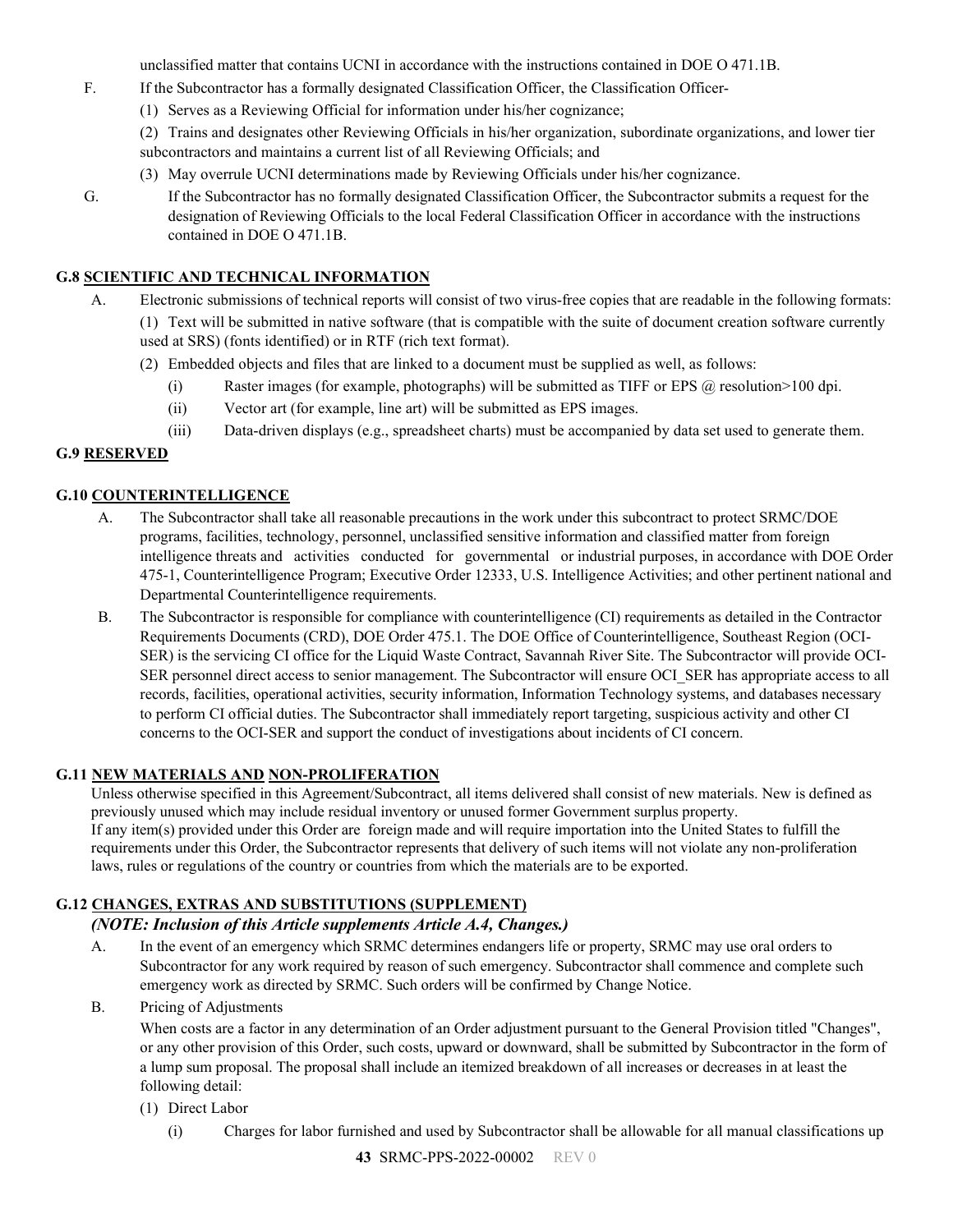to and including foremen. Charges shall not be included for superintendents, assistant superintendents, general foreman, surveyors, office personnel, timekeepers, and maintenance mechanics; these costs are recovered in the overhead and profit rates established by this Article. Labor rates used to calculate the costs shall be those rates in effect during accomplishment of the changes.

- (ii) Direct labor costs shall include, in addition to direct payroll costs, payroll taxes, insurance, vacation allowance, subsistence, travel time, overtime premium and any other payroll additives required to be paid by Subcontractor by law or labor agreement(s), e.g. Project Agreement, collective bargaining agreement(s), etc. Copies of certified pertinent payrolls shall be submitted to SRMC.
- (2) Equipment
	- (i) Charges shall be allowable for the rental and operation of all Subcontractor's equipment furnished and used by Subcontractor, except for equipment or tools with a new cost at point of origin of Five Hundred Dollars or less each, which are deemed to be covered in the overhead and profit rates established by this Article.
	- (ii) For Subcontractor -owned equipment, reasonable equipment charges shall be allowed in accordance with the following:
		- (a) rental rates as agreed upon in the Order; or
		- (b) rental rates not greater than seventy percent (70%) of Data Quest Blue Book daily rental rates applicable for the period of performance of the change; and
		- (c) appropriately discounted to stand-by rates for idle time reasonably required.
	- (iii) When the operated use of equipment is infrequent and, as determined by SRMC, such equipment need not remain at the work site continuously, charges shall be limited to actual hours of use. Equipment not operating but retained at the location of changes at SRMC's direction shall be charged at the standby rate.
	- (iv) For Rental Equipment not owned by Subcontractor, charges will be computed on the basis of actual invoice cost.
	- (v) For the cost of both rented and owned to be allowable, Subcontractor must justify and SRMC agree that the individual pieces of equipment are needed, are appropriate for the work, and that the mobilization costs are allocable to the change.
- (3) Materials

Approved incurred costs for material incorporated into the changed Work or required for temporary facilities made necessary by the change shall be allowable at net cost delivered to the Jobsite.

- (4) Overhead, Profit and All Other Costs
	- (i) Overhead, profit and markup percentages included in the proposal, shall include, but not be limited to, insurance, use of small tools, incidental job burdens, and general home and field office expense. No percentages for overhead, profit or lower tier markup will be allowed on employment taxes under FICA and FUTA.
	- (ii) The percentages for overhead and profit will be negotiated and may vary according to the nature, extent and complexity of the Work involved. The maximum percentage for the overhead, profit and markup shall not exceed those shown below.
	- (iii) For work subcontracted to a lower tier by Subcontractor, the proposal submitted to SRMC shall only include one overhead percentage and one profit percentage in addition to Subcontractor's markup. No more than these three percentages will be allowed regardless of the number of tiers of Subcontractors. The lower tier's percentage of overhead and profit shall not exceed those shown below.

| Subcontracted Work   | Overhead | Profit | <b>Markup</b> |
|----------------------|----------|--------|---------------|
| \$1 to \$19,999      | $0\%$    | $0\%$  | 8%            |
| \$20,000 to \$49,999 | $0\%$    | $0\%$  | 5.5%          |
| \$50,000 and above   | $0\%$    | $0\%$  | $2\%$         |
| Direct Hire Work     | Overhead | Profit | Markup        |
| \$1 to \$19,999      | 10%      | 10%    | $0\%$         |
| \$20,000 to \$49,999 | $7.5\%$  | 7.5%   | $0\%$         |
| \$50,000 and above   | 6.75%    | 6.75%  | $0\%$         |

#### <span id="page-43-0"></span>**G.13 RIGHT OF FIRST REFUSAL OF EMPLOYMENT**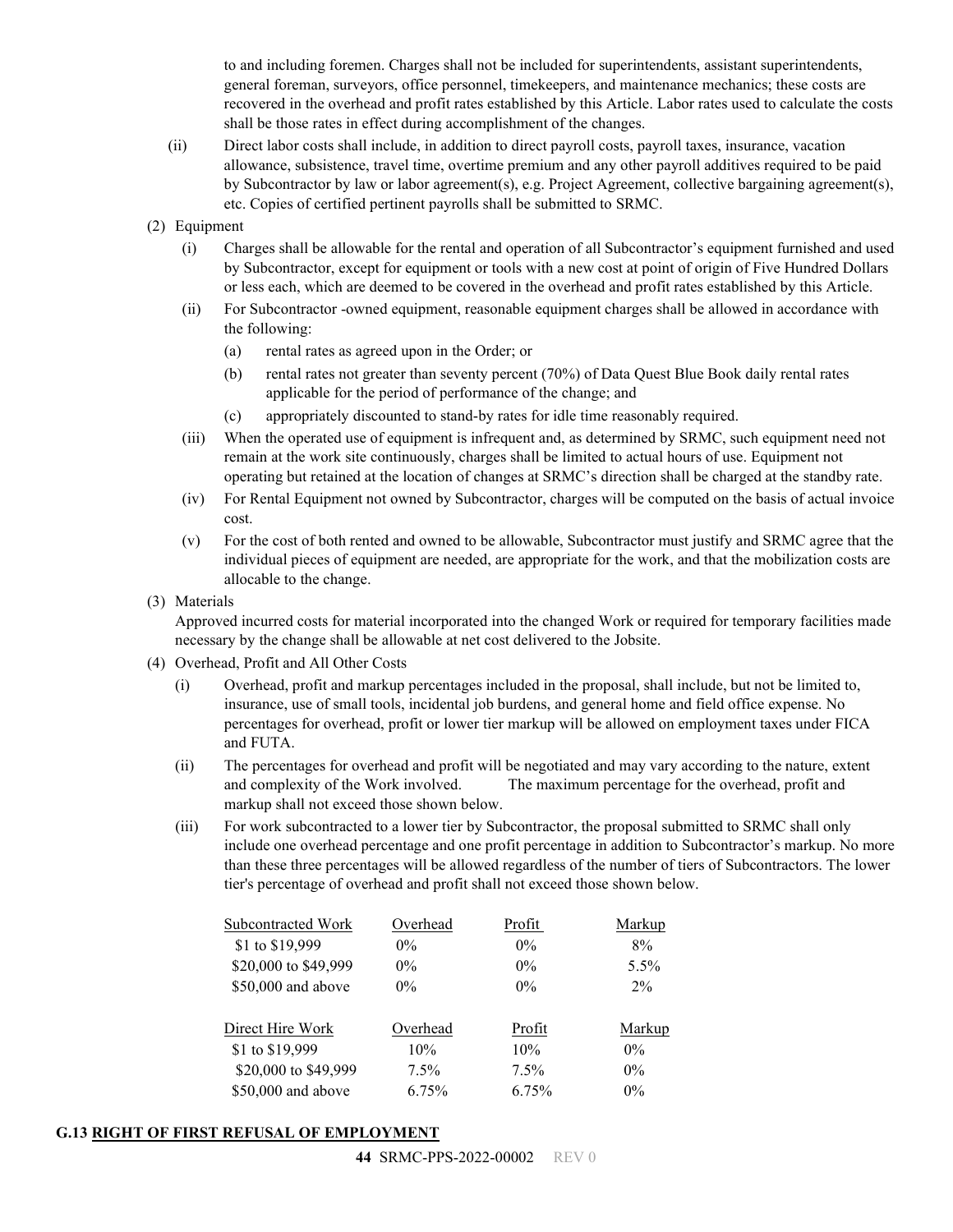The scope of work described herein as currently being performed by Buyer (SRMC/BSRI) employees and award of an order may displace these workers. Consistent with section 3161 of the National Defense Authorization Act (PL 102-484), if the Seller needs to hire additional employees beyond those already part of its existing work force as of the date of this solicitation in order to satisfy the performance requirements set forth by the scope of work in this solicitation, the Seller must first consider the employment of qualified displaced DOE contractor employees who meet the 3161 Job Attachment Test prior to using other avenues to fill that employment need. At the time of award of the Order, the Buyer shall make available to the Seller a list of displaced employees with sufficient information to allow for contact. This requirement shall be included in the resultant Order and be in effect from the date of award of the Order.

#### <span id="page-44-0"></span>**G.14 COPYRIGHTS FOR SRMC DIRECTED TECHNICAL PERFORMANCE**

Subcontractor shall cause its employee(s) to assign to SRMC all rights under the copyright in all works of authorship prepared at the direction of SRMC during the term of this Order. Subcontractor shall include terms in its arrangements with its employee(s) to require such assignments to SRMC. To the extent that such works of authorship are considered to be works made for hire for Subcontractor, Subcontractor agrees to assign and does hereby assign all of its rights under the copyrights in such works to SRMC or the U. S. Government.

### *(This Purchase Order incorporates the Clauses identified below by reference, with the same force and effect as if they were given in full text. Upon request, SRMC will make their full text available.)*

#### <span id="page-44-1"></span>**\*G.15 CLASSIFICATION/ DECLASSIFICATION (SEP 1997)**

DEAR 952.204-70

#### <span id="page-44-2"></span>**\*G.16 FILING OF PATENT APPLICATIONS- CLASSIFIED SUBJECT MATTER (DEC 2007)** FAR 52.227-10

<span id="page-44-3"></span>**\*G.17 PATENT RIGHTS - ACQUISITION BY THE GOVERNMENT (SEP 1997)** DEAR 952.227-13

#### <span id="page-44-4"></span>**\*G.18 PATENT RIGHTS - RETENTION BY THE CONTRACTOR (SHORT FORM) (MAR 1995)** DEAR 952.227-11

- <span id="page-44-5"></span>**\*G.19 RIGHTS IN DATA – GENERAL (MAY 2014)** FAR 52.227-14
- <span id="page-44-6"></span>**\*G.20 RIGHTS IN DATA – ALTERNATE V (DEC 2007)** FAR 52.227-14, as modified pursuant to DEAR 927.409
- <span id="page-44-7"></span>**\*G.21 ADDITIONAL DATA REQUIREMENTS (JUN 1987)** FAR 52.227-16
- <span id="page-44-8"></span>**\*G.22 ORGANIZATIONAL CONFLICTS OF INTEREST (JUN 1997)** DEAR 952.209-72
- <span id="page-44-9"></span>\*G.23 **SERVICE CONTRACT LABOR STANDARDS (AUG 2018**) FAR 52.222-41
- <span id="page-44-10"></span>**\*G.24 STATEMENT OF EQUIVALENT RATES FOR FEDERAL HIRES (MAY 2014)** FAR 52.222-42
- <span id="page-44-11"></span>**\*G.25 FIRST ARTICLE APPROVAL - TESTING (MAY 2014)** FAR 52.209-4
- <span id="page-44-12"></span>**\*G.26 PRINTING (APR 1984)**

DEAR 952.208-70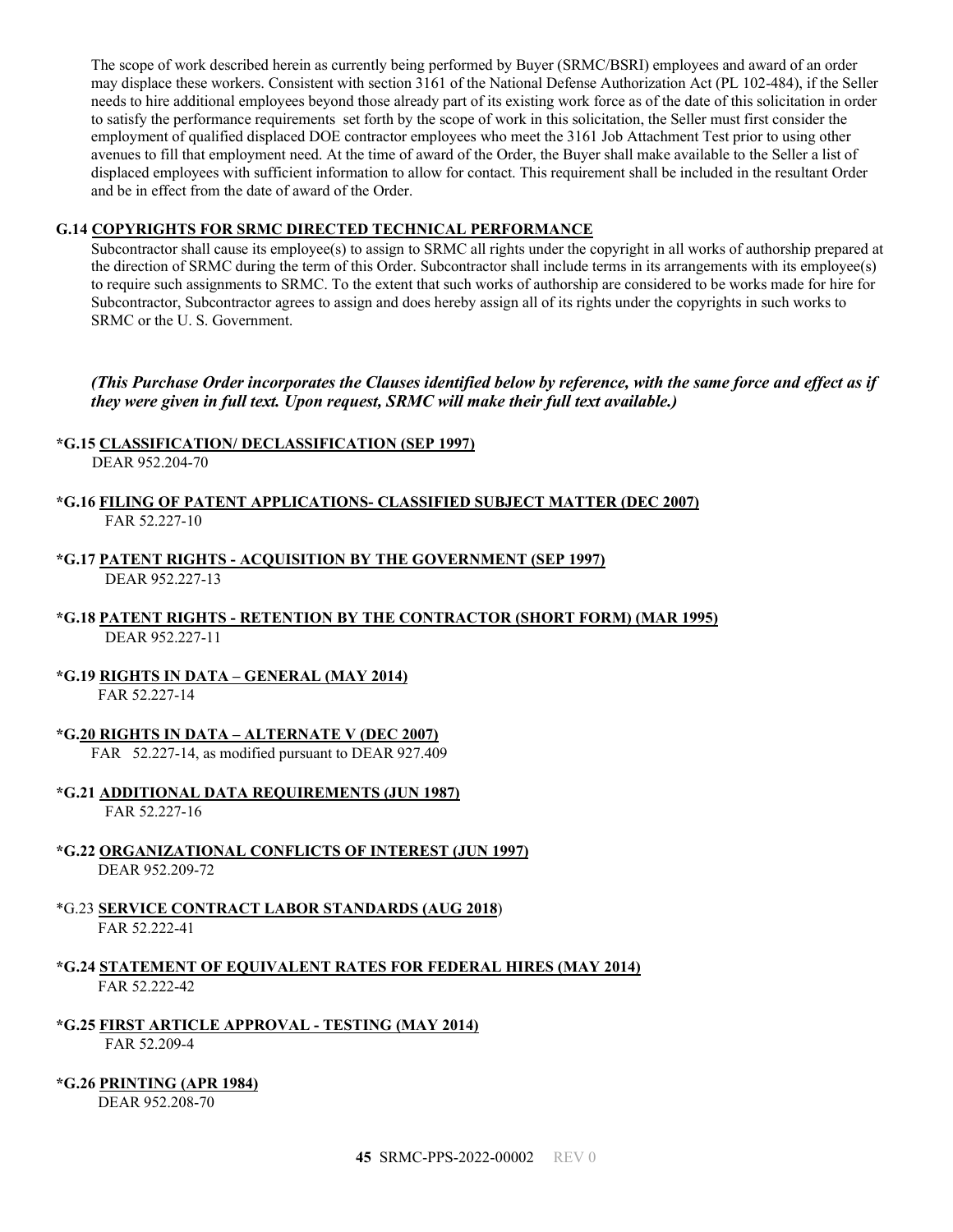# <span id="page-45-0"></span>**\*G.27 PRICE REDUCTION FOR DEFECTIVE COST OR PRICING DATA (AUG 2011)**

FAR 52.215-10

# <span id="page-45-1"></span>**\*G.28 PRICE REDUCTION FOR DEFECTIVE COST OR PRICING DATA-- MODIFICATIONS (JUN 2020)** FAR 52.215-11

<span id="page-45-2"></span>**\*G.29 REQUIRED SOURCES FOR HELIUM AND HELIUM USAGE DATA (APR 2002)** FAR 52.208-8

<span id="page-45-3"></span>**\*G.30 ACQUISITION OF REAL PROPERTY (JUN 2020)**

DEAR 952.217-70

# **SECTION H**

# <span id="page-45-5"></span><span id="page-45-4"></span>**SECTION H: ARTICLE APPLIES IF THE PRICE OF THIS ORDER EXCEEDS \$5,000,000**

*(This Purchase Order incorporates the Clauses identified below by reference, with the same force and effect as if given in full text. Upon request, SRMC will make the full text available Reference Article A.40, "Supplemental Definitions for FAR and DEAR Clauses Incorporated by Reference".)*

# <span id="page-45-6"></span>**\*H.1 CONTRACTOR CODE OF BUSINESS ETHICS AND CONDUCT (JUN 2020)**

FAR 52.203-13

<span id="page-45-7"></span>**\*H.2 DISPLAY OF HOTLINE POSTER(S) (JUN 2020** FAR 52.203-14

# **SECTION I**

# <span id="page-45-9"></span><span id="page-45-8"></span>**SECTION I: ARTICLE APPLIES IF THE ORDER INVOLVES THE ACQUISITION OF PERSONAL COMPUTER PRODUCTS**

*(This Purchase Order incorporates the Clause identified below by reference, with the same force and effect as if they were given in full text. Upon request, SRMC will make their full text available. Reference Article A.40, "Supplemental Definitions for FAR and DEAR Clauses Incorporated by Reference".)*

<span id="page-45-11"></span><span id="page-45-10"></span>**\*I.1 ACQUISITION OF EPEAT REGISTERED PERSONAL COMPUTER (OCT 2015)** FAR 52.223-16

# **SECTION J**

# <span id="page-45-12"></span>**SECTION J: ARTICLES APPLY IF PRICE OF THE ORDER EXCEEDS THE SIMPLIFIED ACQUISITION THRESHOLD (CURRENTLY \$250,000)**

*(This Purchase Order incorporates the Clauses identified below by reference, with the same force and effect as if they were given in full text. Upon request, SRMC will make their full text available. Reference Article A.40, "Supplemental Definitions for FAR and DEAR Clauses Incorporated by Reference".)*

<span id="page-45-13"></span>**\*J.1 SUSTAINABLE ACQUISITION PROGRAM (OCT 2010)** DEAR 952.223-78

#### <span id="page-45-14"></span>**\*J.2 AFFIRMATIVE PROCUREMENT OF BIOBASED PRODUCTS UNDER SERVICE AND CONSTRUCTION CONTRACTS (SEP 2013)** FAR 52.223-2

<span id="page-45-15"></span>**46** SRMC-PPS-2022-00002 REV 0 **\*J.3 ENERGY EFFICIENCY IN ENERGY- CONSUMING PRODUCTS (MAY 2020)**